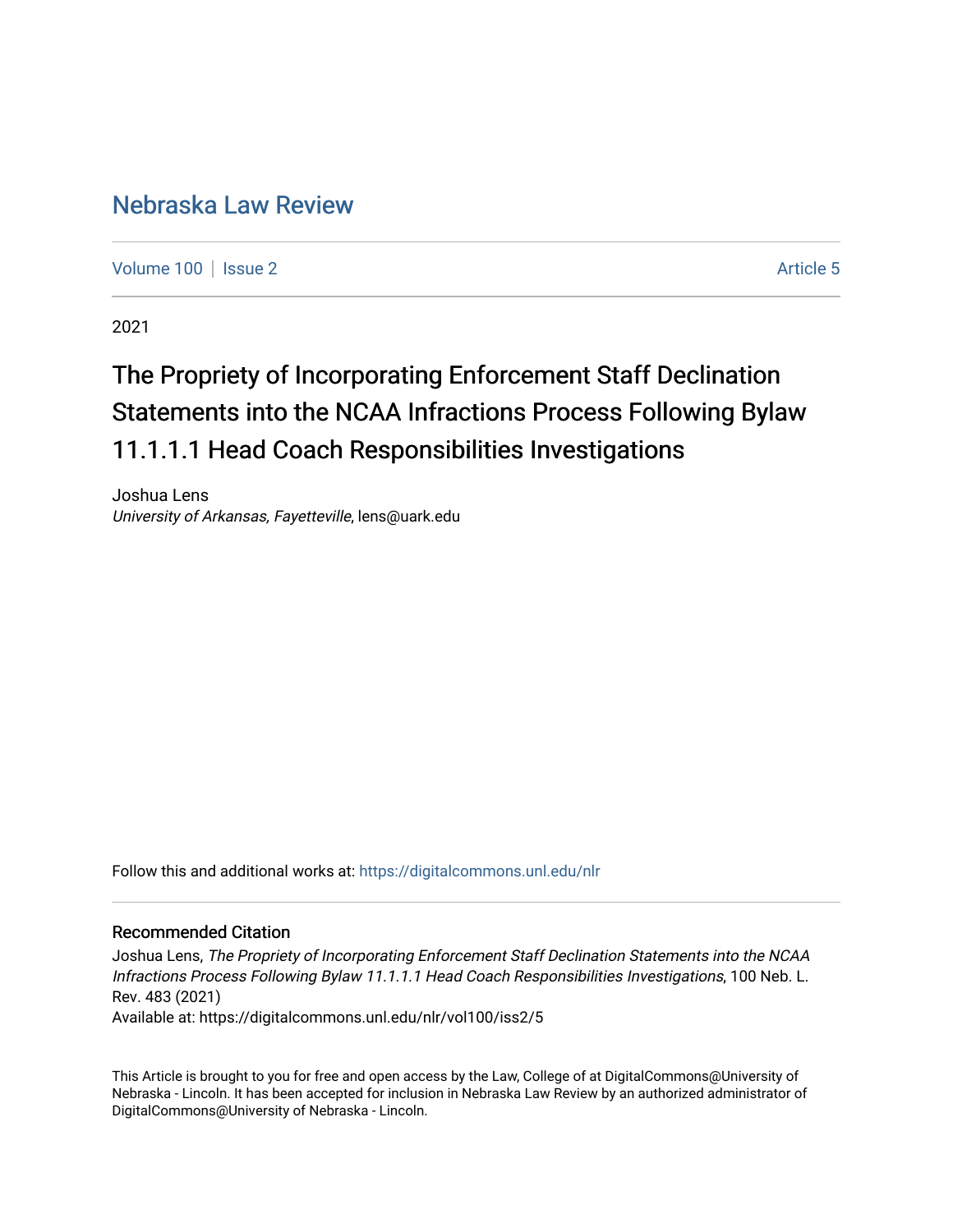Josh Lens\*

# The Propriety of Incorporating Enforcement Staff Declination Statements into the NCAA Infractions Process Following Bylaw 11.1.1.1 Head Coach Responsibilities Investigations

# ABSTRACT

*When a significant NCAA violation occurs within a sports program, NCAA legislation presumes that the head coach is responsible for it, even if the head coach had no knowledge of, or involvement in, the rule breaking conduct. Under its relevant process, and as part of its investigation of the underlying violation(s), the NCAA automatically examines whether the head coach: (1) promoted a compliant atmosphere within the sports program and (2) monitored staff. If the NCAA deems the head coach's actions in these two areas satisfactory, the head coach rebuts the presumption of responsibility for the violation(s) in the head coach's program. If the head coach's actions fall short of the NCAA's expectations, the NCAA holds the head coach responsible for the violation(s) and will charge the head coach individually with another violation—that the head coach violated NCAA Bylaw 11.1.1.1 head coach responsibilities legislation.*

*While the NCAA has suggested some activities that head coaches can undertake to help them rebut the presumption of responsibility for violations in their programs, it has stated there is no safe harbor or checklist for head coaches. Thus, head coaches seeking more information are left to try to learn from written decisions from the committee on infractions (COI) adjudicating violation cases involving head coaches at other universities. The COI adjudicates most cases involving significant NCAA violations. In doing so, it drafts and releases*

483

<sup>©</sup> Copyright held by the NEBRASKA LAW REVIEW. If you would like to submit a response to this Note in the *Nebraska Law Review Bulletin*, contact our Online Editor at lawrev@unl.edu.

Assistant Professor of Recreation and Sport Management at the University of Arkansas, Fayetteville (J.D., University of Iowa College of Law). Prior to entering academia, Lens worked on Baylor University's athletics compliance staff for eight years. In addition to his academic duties, Lens consults for college athletics conferences and university athletics departments regarding legal and NCAA matters. The views this Article expresses are the author's and not necessarily representative of the University of Arkansas or Baylor University.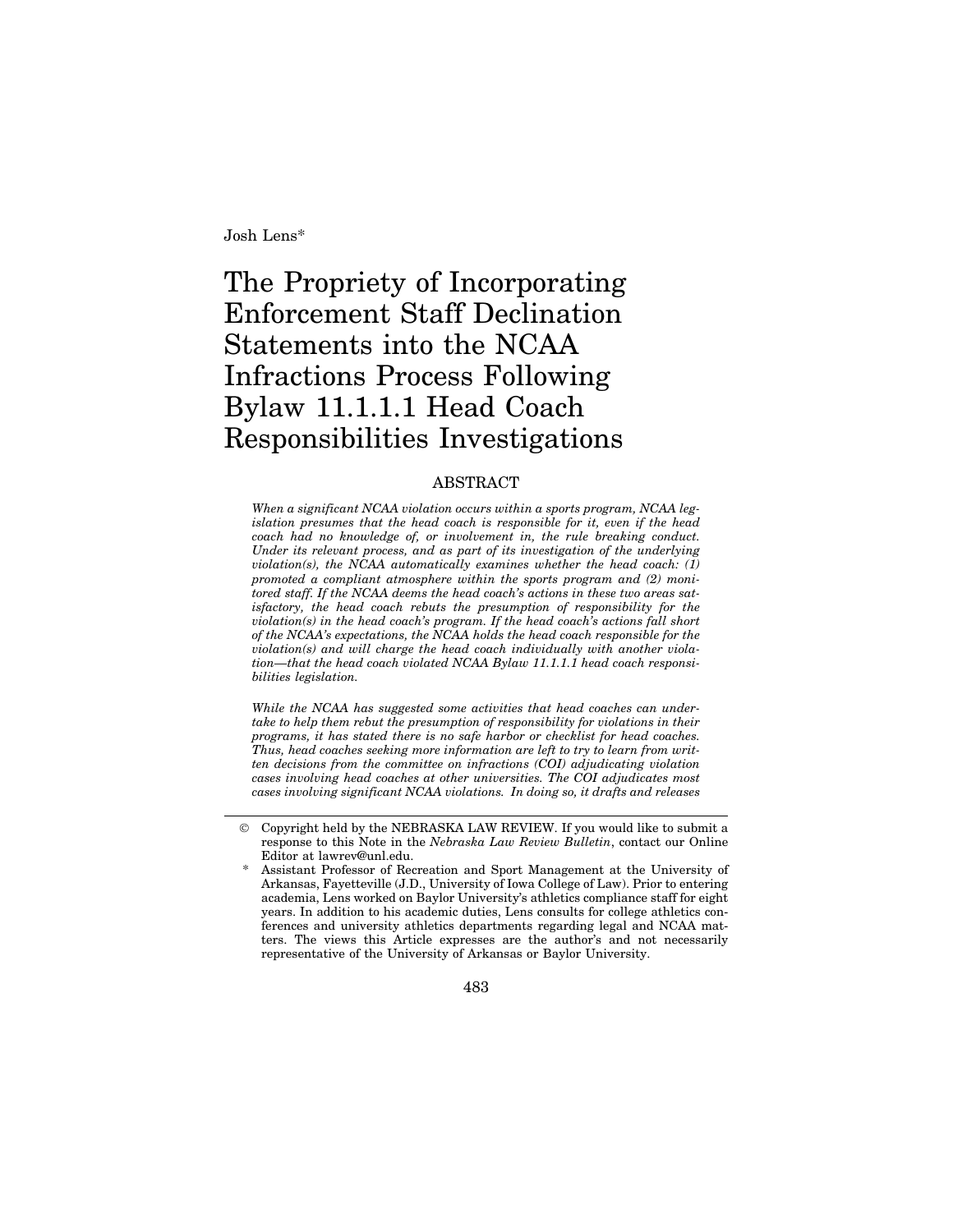*a written decision for the public. However, the COI's written decisions only include analysis of situations where the NCAA charges a head coach with a violation of head coach responsibilities legislation.*

*What about situations where a violation occurs within a sports program, the NCAA investigates to determine whether to charge the head coach individually as responsible for the violation, and the head coach's conduct satisfies the NCAA such that it does not charge the head coach individually? In these instances, even though its process dictates that it automatically analyzes the head coach's conduct, the NCAA typically does not release any information about what the head coach did—or did not do—that satisfied its expectations. Thus, head coaches—and other college athletics constituents—are left in the dark about the NCAA's expectations in actual cases where head coaches successfully rebutted the presumption of responsibility for their staff members' violations. This information could be extremely beneficial to other head coaches who seek insight into NCAA expectations.*

*Prosecutors occasionally release statements explaining why criminal charges will not follow an investigation. Scholars have argued that, in certain situations, these prosecutorial declination statements are appropriate and beneficial. The benefits include signaling an end to an investigation, clearing an individual's name, and educating the public regarding laws and prosecutors' roles. This Article contends that, for many of the reasons prosecutorial declination statements are beneficial in certain situations, the NCAA should release information about situations in which it investigates a head coach for violations in the coach's program and concludes that it will not hold the head coach responsible for them because the coach's actions rebutted the presumption of responsibility. Head coaches—and other college athletics constituents—could learn so much from these situations involving their peers.*

# TABLE OF CONTENTS

| $\mathbf{L}$ |                                                         |                                                     |                                                    |     |  |  |  |
|--------------|---------------------------------------------------------|-----------------------------------------------------|----------------------------------------------------|-----|--|--|--|
| H.           | NCAA Rules Enforcement Mechanisms and Processes         |                                                     |                                                    |     |  |  |  |
|              | and Head Coach Responsibilities Legislation             |                                                     |                                                    |     |  |  |  |
|              | $A_{-}$                                                 | The NCAA Division I Infractions Process             |                                                    |     |  |  |  |
|              | В.                                                      | Head Coach Responsibilities Legislation, Processes, |                                                    |     |  |  |  |
|              |                                                         |                                                     |                                                    |     |  |  |  |
|              |                                                         |                                                     | 1. Head Coach Responsibilities Legislation         |     |  |  |  |
|              |                                                         |                                                     |                                                    | 494 |  |  |  |
|              |                                                         |                                                     | 2. Head Coach Responsibilities Legislation Process |     |  |  |  |
|              |                                                         |                                                     |                                                    | 498 |  |  |  |
|              |                                                         | 3.                                                  | Rebuttable Presumption Analysis                    | 500 |  |  |  |
|              |                                                         | 4.                                                  | The Prevalence of Head Coach Responsibilities      |     |  |  |  |
|              |                                                         |                                                     |                                                    | 504 |  |  |  |
| ĦІ.          |                                                         | Prosecutorial Declination Statements                | 506                                                |     |  |  |  |
|              | A. Defining Prosecutorial Declination Statements        |                                                     |                                                    |     |  |  |  |
|              | B. Interests Served by Public Prosecutorial Declination |                                                     |                                                    |     |  |  |  |
|              |                                                         |                                                     |                                                    |     |  |  |  |
|              |                                                         | 1.                                                  |                                                    | 510 |  |  |  |
|              |                                                         | 2.                                                  |                                                    | 512 |  |  |  |
|              |                                                         | 3.                                                  | History-Keeping                                    | 513 |  |  |  |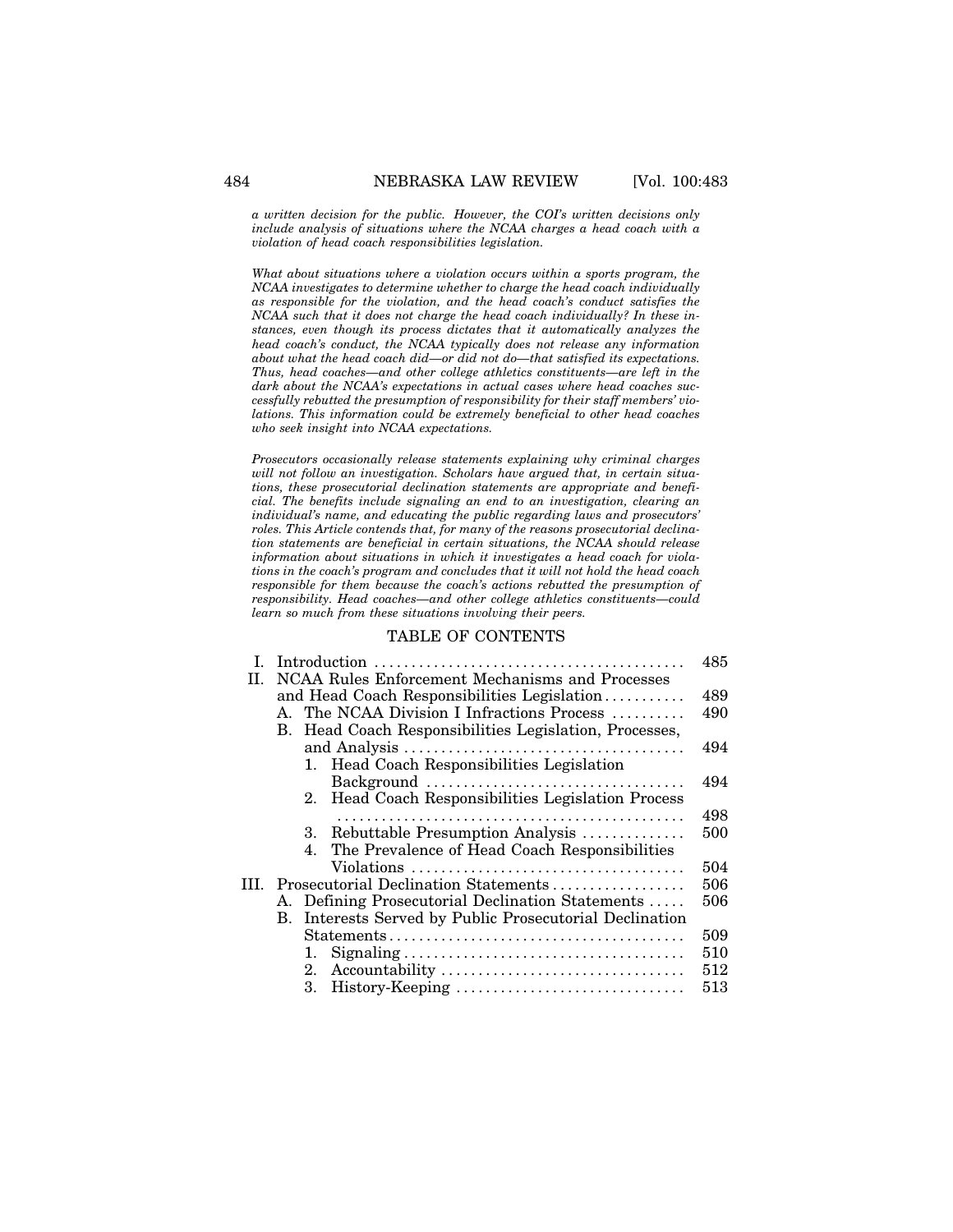# 2021] NCAA DECLINATION STATEMENTS 485

| IV. | Incorporating Declination Statements Regarding the |                                                      |                                                   |     |  |  |
|-----|----------------------------------------------------|------------------------------------------------------|---------------------------------------------------|-----|--|--|
|     | Enforcement Staff's Head Coach Responsibilities    |                                                      |                                                   |     |  |  |
|     | Analysis into the NCAA Infractions Process<br>513  |                                                      |                                                   |     |  |  |
|     |                                                    | A. Reasons Publicized Enforcement Staff Declinations |                                                   |     |  |  |
|     |                                                    | for Head Coach Responsibilities Charges Are          |                                                   |     |  |  |
|     |                                                    | Appropriate and Would Be Beneficial                  |                                                   |     |  |  |
|     |                                                    | 1. Neither the Enforcement Staff's Analysis nor      |                                                   |     |  |  |
|     |                                                    |                                                      | Evidence It Uncovers Is Otherwise Readily         |     |  |  |
|     |                                                    |                                                      |                                                   | 514 |  |  |
|     |                                                    |                                                      | 2. Public Enforcement Staff Declinations Would    |     |  |  |
|     |                                                    |                                                      | Significantly Further Signaling and Pedagogical   |     |  |  |
|     |                                                    |                                                      |                                                   | 515 |  |  |
|     |                                                    | 3.                                                   | <b>Public Enforcement Staff Declination</b>       |     |  |  |
|     |                                                    |                                                      | <b>Statements Would Further Accountability</b>    |     |  |  |
|     |                                                    |                                                      |                                                   | 516 |  |  |
|     |                                                    | B. Logistics of a Proposed Enforcement Staff         |                                                   |     |  |  |
|     |                                                    | Declination Statement                                |                                                   |     |  |  |
|     |                                                    | 1.                                                   | Notices of Allegations for Violations in a Sports |     |  |  |
|     |                                                    |                                                      | Program That Do Not Include a Bylaw 11.1.1.1      |     |  |  |
|     |                                                    |                                                      | Allegation Should Include an Enforcement Staff    |     |  |  |
|     |                                                    |                                                      | Declination Statement                             | 518 |  |  |
|     |                                                    |                                                      | 2. The Enforcement Staff Declination Should Be    |     |  |  |
|     |                                                    |                                                      | Neutral and Include Detailed Information          |     |  |  |
|     |                                                    |                                                      | Regarding the Head Coach's Activities             |     |  |  |
|     |                                                    |                                                      | Promoting a Compliant Atmosphere and              |     |  |  |
|     |                                                    |                                                      | Monitoring Staff                                  | 518 |  |  |
|     |                                                    |                                                      |                                                   |     |  |  |

# I. INTRODUCTION

Numerous cases stemming from a federal investigation into corruption in men's college basketball currently are at various stages in the NCAA's infractions process.1 As a result of their alleged association with the scandal, the NCAA has charged several high-profile universities and head men's basketball coaches with significant violations of NCAA rules.2 Universities and head coaches facing allegations of NCAA violations include the University of Kansas and Bill Self, the

<sup>1.</sup> *See* Dennis Dodd, *NCAA Head of Enforcement Is "Frustrated and Disappointed" Most Bribery and Corruption Cases Are Still Ongoing,* CBS SPORTS (Jan. 15, 2021, 8:10 PM), http://cbssports.com/college-basketball/news/ncaa-head-of-enforcement-is-frustrated-and-disappointed-most-bribery-and-corruption-casesare-still-ongoing/ [https://perma.cc/J32Z-AH9E] (describing status of NCAA infractions cases stemming from a federal investigation into a scandal in men's college basketball that impacted a dozen schools).

<sup>2.</sup> *See id.* (describing NCAA scrutiny of men's college basketball "bluebloods" including the University of Kansas, the University of Louisville, and the University of Arizona).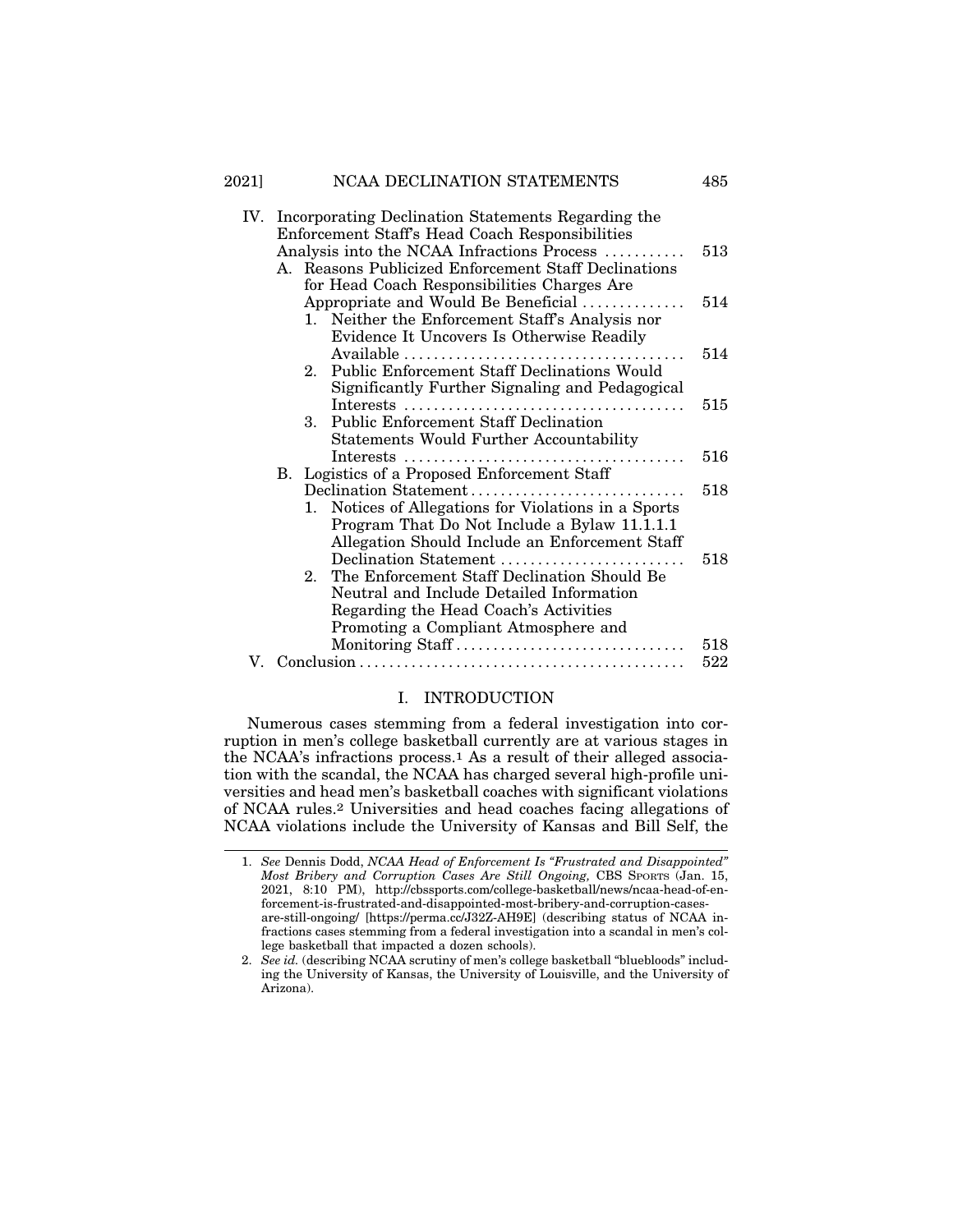University of Louisville and its now-former head coach Rick Pitino, and the University of Arizona and its now-former head coach Sean Miller.3

Oklahoma State University, the University of South Carolina, and the University of Southern California already received their day in the NCAA's court for their association with the exact same scheme as the aforementioned universities and head coaches.4 However, the NCAA did not charge the head coach at any of those three universities individually with NCAA violations,5 despite the fact that NCAA legisla-

<sup>3.</sup> *See* Tim Sullivan, *Justice Delayed Is Justice NCAA-Style: Wheels Turning Slowly in Solving DI Infractions, LOUISVILLE COURIER J. (Dec. 15, 2020, 5:46 PM), https:/* /www.courier-journal.com/story/sports/college/louisville/2020/12/15/ncaa-infractions-cases-slow-way-organization-operates/6542680002/ [https://perma.cc/84XA-TK67] (quoting Southeastern Conference commissioner Greg Sankey as describing "numerous high-profile infractions matters"). Louisville and Pitino are especially at risk of potentially significant NCAA penalties because as a result of a 2015 scandal involving escorts, they were on NCAA probation and serving a show-cause penalty, respectively, at the time of the most recent investigation. *See* Ben Kercheval, *Louisville Basketball Receives NCAA Notice of Allegations in Connection with FBI Investigation,* CBS SPORTS (May 4, 2020, 2:29 PM), http://cbssports.com/college-basketball/news/Louisville-basketball-receives-ncaa-notice-ofallegations-in-connection-with-fbi-investigation/ [https://perma.cc/BV54-QWFQ] (describing the NCAA's allegations of rules violations against Louisville).

<sup>4.</sup> *See* Doug Lederman, *USC Spared from Major Penalties in Basketball Bribery Case,* INSIDE HIGHER ED (Apr. 16, 2021), http://insidehighered.com/news/2021/04/ 16/ncaa-spares-usc-major-penalties-college-basketball-bribery-case [https:// perma.cc/9MP7-525W] (describing University of Southern California infractions case and resulting penalties). In fact, the same assistant coach's actions resulted in both Oklahoma State's and South Carolina's NCAA troubles. Lamont Evans was an assistant coach at South Carolina prior to his tenure at Oklahoma State and, at both universities, accepted bribes from someone associated with an agent in exchange for providing access to student athletes. *See* Kyle Boone, *NCAA Hits South Carolina with Probation, Recruiting Restrictions for Assistant Coach Tied to Bribery Scandal,* CBS SPORTS (Feb. 25, 2021, 12:49 PM), http://cbssports.com/ college-basketball/news/ncaa-hits-south-carolina-with-probation-recruiting-restrictions-for-assistant-coach-tied-to-bribery-scandal/ [https://perma.cc/3QY3- QSCH] (detailing South Carolina infractions case and resulting penalties). However, the penalties in the two cases differ, as Oklahoma State's penalties included a postseason ban but South Carolina escaped without that hefty penalty. *See id.* But that analysis is more appropriate for a different manuscript.

<sup>5.</sup> Oklahoma State released the NCAA enforcement staff's notice of allegations against it. The notice is void of an allegation that the head coach violated NCAA head coach responsibilities legislation. *See* Notice of Allegations from the Nat'l Collegiate Athletic Ass'n to the President of Oklahoma State Univ. (Nov. 1, 2019), http://okstate.com/documents/2019/11/22//NOA.pdf?id=23187 [https:// perma.cc/7PGC-4ZME]. Likewise, the NCAA did not allege any violations against South Carolina's head men's basketball coach. *See* Pete Iacobelli, *NCAA Hands South Carolina 2-Year Probation for Ex-Assistant,* ABC NEWS (Feb. 25, 2021), https://abcnews4.com/sports/basketball/ncaa-hands-south-carolina-2-year-probation-for-ex-assistant [https://perma.cc/WA9H-FNDJ] (describing outcome of South Carolina's NCAA infractions case). According to the University of Southern California, the notice of allegations related to a former coach. *See* Press Release,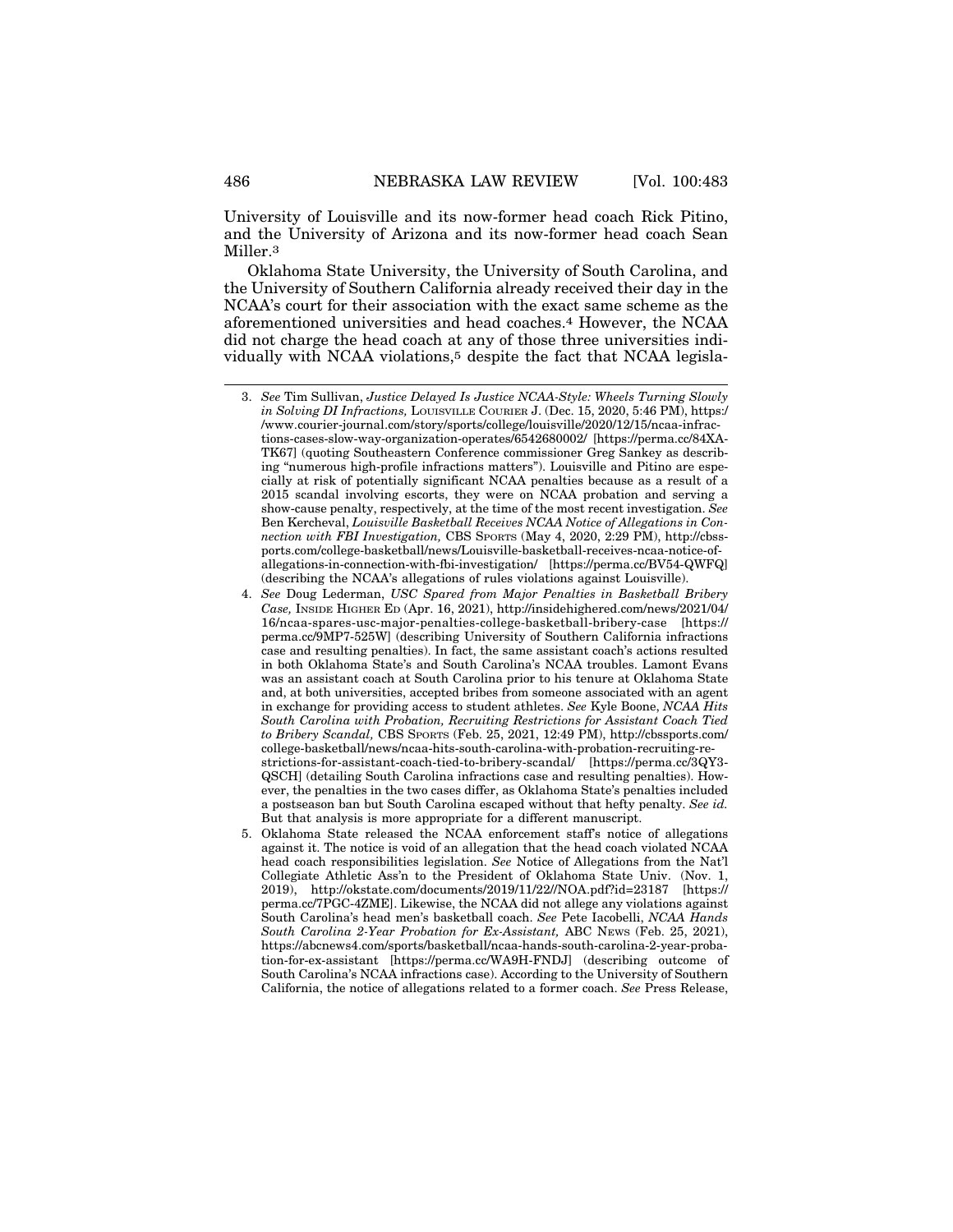tion presumes that head coaches are responsible for violations within their sports programs even if they are unaware of them.6 Therefore, these head coaches successfully rebutted the presumption of responsibility during the NCAA's investigation into whether they (1) promoted a compliant atmosphere and (2) monitored their staff members.7 While it is clear the coaches successfully rebutted the presumption of responsibility, it is not clear how they did so because the NCAA process leaves college athletics constituents in the dark on valuable details about the specific actions the head coaches undertook. Unlike written decisions adjudicating NCAA allegations of rules violations, NCAA investigations that do not result in adjudication rarely produce publicly available information.8 Since the NCAA did not charge Oklahoma State, South Carolina, and Southern California's head coaches with violations of NCAA head coach responsibilities legislation, there were no such allegations to adjudicate. Consequently, college athletics constituents will not learn details about the specific actions that the head coaches took that satisfied the NCAA's expecta-

- 6. *Division I Enforcement Charging Guidelines*, NCAA, https://www.ncaa.org/enforcement/division-i-enforcement-charging-guidelines#HCR [https://perma.cc/ 8WVF-MAK2] (last visited Sept. 10, 2021) (explaining head coach responsibilities legislation).
- 7. *See id.* (illustrating process through which head coaches rebut the presumption of responsibility for violations in their programs).
- 8. *See* Jerry R. Parkinson, *Scoundrels: An Inside Look at the NCAA Infractions and Enforcement Processes,* 12 WYO. L.R. 215, 218 (2012) (explaining that infractions reports are "readily accessible to the public on the NCAA's website"); *see also* NCAA, DIVISION I MANUAL 2020–21, at 359 (2020), http://ncaapublications.com/ productdownloads/D121.pdf [https://perma.cc/Y3CS-W73T] (prohibiting public disclosure regarding pending NCAA cases). The Legislative Services Database (LSDBi) is the NCAA's public online database that includes information on NCAA legislation, NCAA legislative proposals, and major infractions cases. *LSDBi*, NCAA, https://web3.ncaa.org/lsdbi/ [https://perma.cc/VL96-K44A] (last visited June 30, 2021). Universities often release NCAA documents setting forth allegations of rules violations, referred to as notice of allegations, but these documents do not contain interview transcripts or other documents from the investigation. *See* Mark Schlabach, *Arizona Wildcats Men's Basketball Faces Allegations of Five Level I Rules Violations,* ESPN (Mar. 5, 2021), https://www.espn.com/ mens-college-basketball/story/\_/id/31013131/arizona-wildcats-men-basketballfaces-allegations-five-level-rules-violations [https://perma.cc/3WNS-NV8F] (explaining the process through which ESPN obtained notice of allegations from Arizona).

Univ. S. California, USC Statement on NCAA Notice of Allegations (Dec. 13, 2019), http://usctrojans.com/news/2019/12/13/mens-basketball-usc-statement-onncaa-notice-of-allegations.aspx [https://perma.cc/2M5R-9GS4]; *see also* Ryan Kartje, *USC Basketball Program Receives Formal Notice of Allegations from NCAA,* L.A. TIMES (Dec. 13, 2019, 10:27 PM), http://latimes.com/sports/usc/story/ 2019-12-13/usc-basketball-program-formal-notice-of-allegations-from-ncaa [https://perma.cc/DM6U-52QR] (stating that the NCAA's allegations "presumably refer to former assistant coach Tony Bland").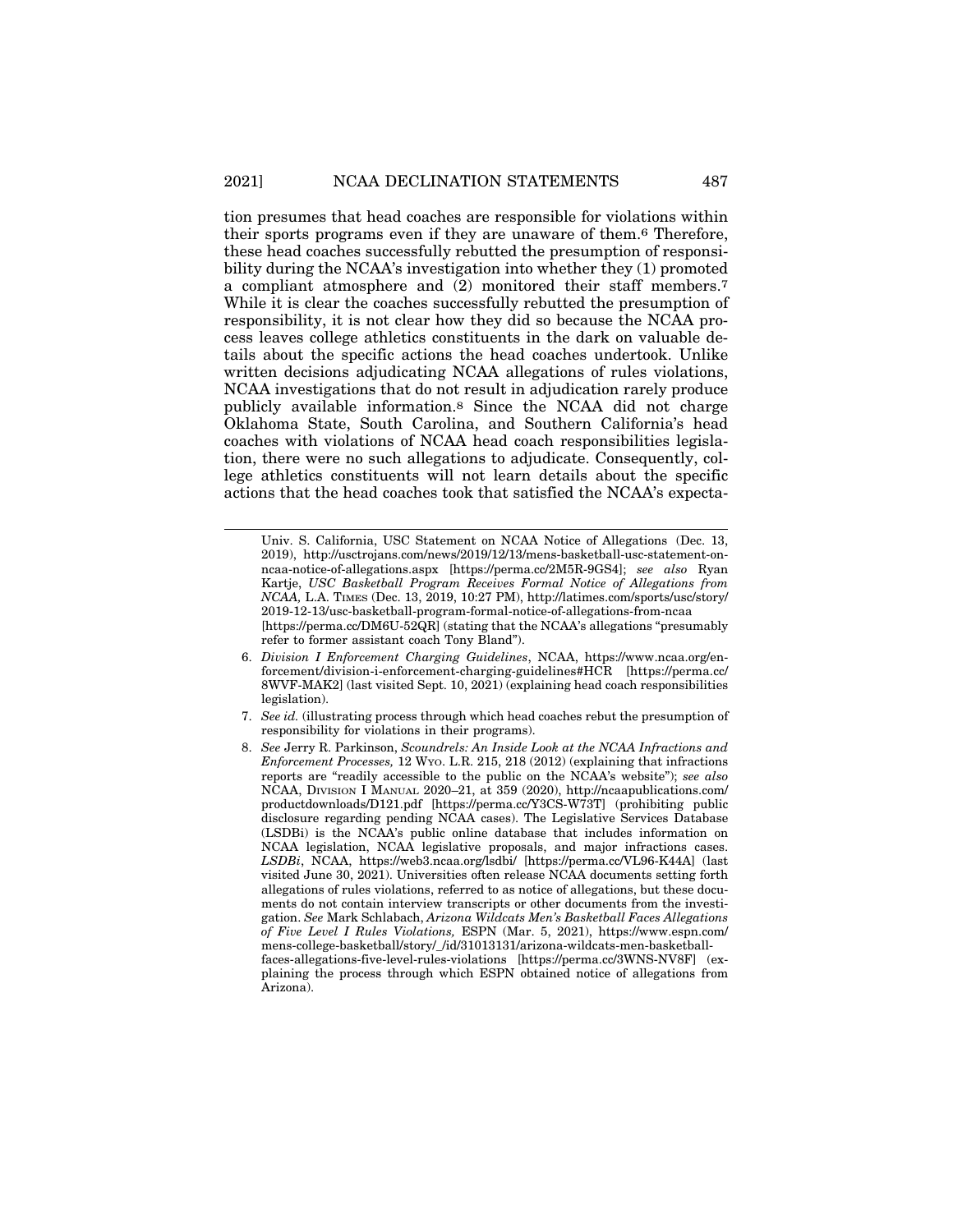tions of head coaches and thereby avoid individual responsibility for violations in their own programs.

Instead, they only learn what not to do. Eventually, details regarding how the actions taken by Self, Pitino, Miller, and other head coaches failed to satisfy the NCAA's expectations, resulting in NCAA allegations against the head coaches will be published. However, the information to which the public will eventually be privy is likely to describe only actions that did *not* satisfy the NCAA's expectations of head coaches. The Committee on Infractions (COI) adjudicates most significant NCAA violations cases,<sup>9</sup> affirming nearly all of the NCAA's allegations.10 Through the COI's written decisions, the public receives only information regarding head coaches' actions that *did not* meet the NCAA expectations and resulted in allegations against the head coaches. While this information is valuable for head coaches and others in college athletics, information regarding Oklahoma State, South Carolina, and the University of Southern California's head coaches' actions, for example, would be just as, if not more, valuable. Though they had violations within their sports programs, their activities regarding promoting a compliant atmosphere and monitoring staff satisfied the NCAA's expectations. Other coaches and college athletics constituents could benefit from information about these head coaches' activities and the NCAA's expectations of head coaches, information that does not become public through the NCAA's current investigation or infractions processes.

Comparatively, criminal prosecutors occasionally release statements explaining why criminal charges will not follow an investigation.11 Scholars have argued that these prosecutorial declination statements are especially beneficial and appropriate in signaling an end to an investigation, clearing an individual's name, or educating the public regarding laws and prosecutors' roles.12 This Article con-

<sup>9.</sup> *See Division I Infractions Process*, NCAA, http://ncaa.org/enforcement/division-iinfractions-process [https://perma.cc/23ZH-VBNR] (last visited Feb. 28, 2021) (illustrating there are four means by which an infractions case involving a Division I member university resolves, and three of them end with COI decisions).

<sup>10.</sup> Universities caught in the enforcement staff's crosshairs will be dismayed to learn that the COI affirms a whopping ninety-three percent of the enforcement staff's allegations. *See* JON DUNCAN, NCAA, ENFORCEMENT SELF-STUDY: OPERA-TIONS AND COMPLIANCE 7 (2019), http://ncaaorg.s3.amazonaws.com/infractions/ guides/2019ENF\_SelfStudyOperComp.pdf [https://perma.cc/KVH6-HYJT] (contending that this data shows that the enforcement staff makes well-supported charges).

<sup>11.</sup> *See* Jessica A. Roth, *Prosecutorial Declination Statements,* 110 J. CRIM. L. & CRIMINOLOGY 477, 482 (2020) (explaining that prosecutors are increasingly likely to publicize their declinations).

<sup>12.</sup> *See, e.g.*, *id.; see also* Michael Edmund O'Neill, *Understanding Federal Prosecutorial Declinations: An Empirical Analysis of Predictive Factors,* 41 AM. CRIM. L. REV. 1439, 1442 (2004) ("A prosecutor's decision to proceed with, or to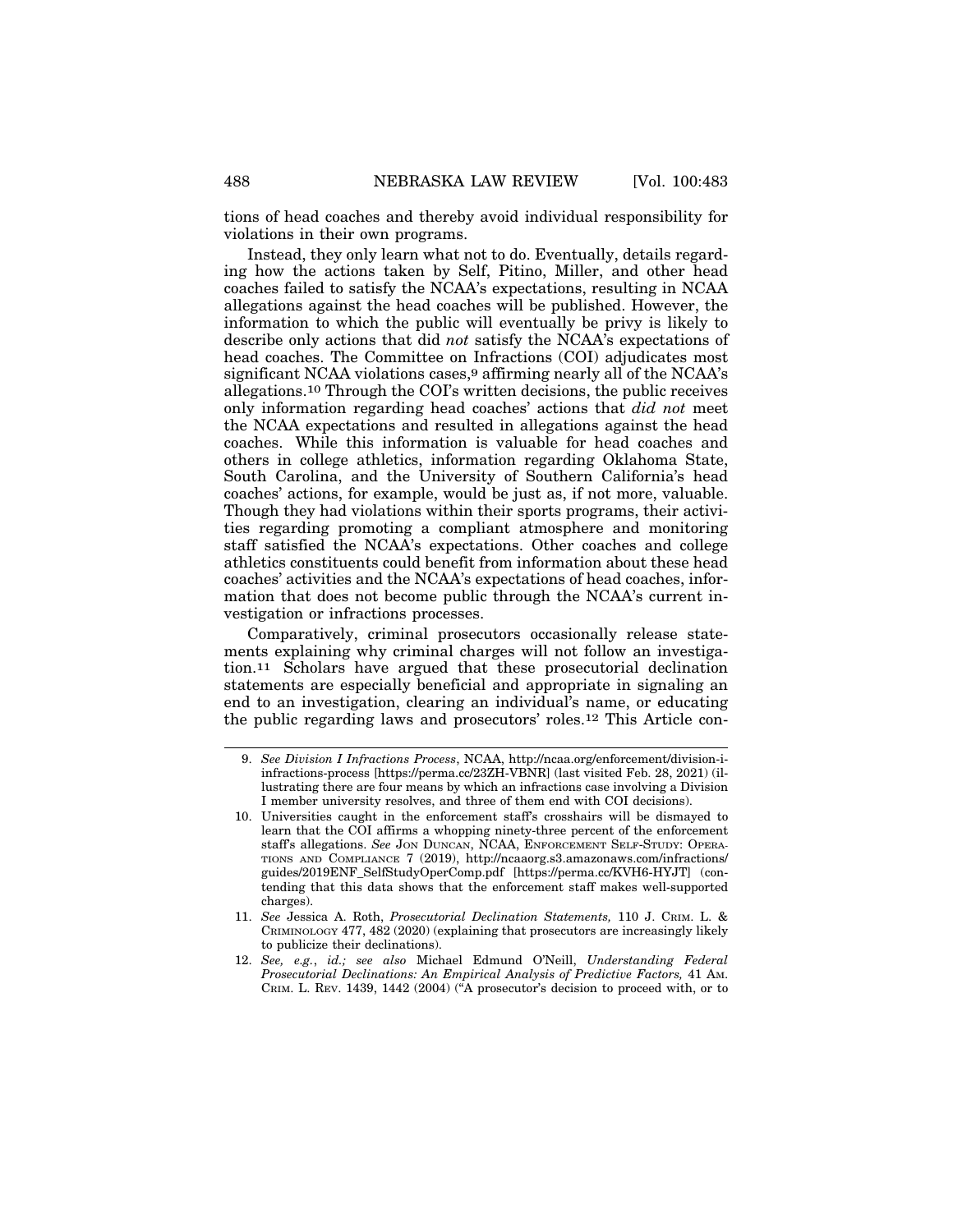tends that, for many of the reasons prosecutorial declination statements are appropriate in certain situations, the NCAA should release information when it investigates head coaches for violations in their programs and concludes that it will not hold them responsible for the violations. Head coaches (and other college athletics constituents) could learn a lot from these situations involving their peers. Further, it would protect the reputations of head coaches who met NCAA expectations for promoting a compliant atmosphere and monitoring of staff.

The organization of this Article is as follows. Part II details the NCAA's infractions process, focusing on the analysis and process through which head coaches may be held responsible for the actions of their staff members. Part III introduces prosecutorial declination statements and explains how they can be beneficial in certain cases and circumstances. Part IV suggests that, and how, the NCAA should issue declination statements on occasions where it concludes head coaches successfully rebut the presumption of responsibility for violations in their programs. Part V briefly concludes.

# II. NCAA RULES ENFORCEMENT MECHANISMS AND PROCESSES AND HEAD COACH RESPONSIBILITIES LEGISLATION

This Part describes the processes and mechanisms that the NCAA employs to attempt to ensure its member universities and their staff members follow NCAA rules. One particularly powerful mechanism is legislation that gives the NCAA the ability to impute liability on head coaches for their staff members' rule-breaking activity. Given the numerous recent instances where the NCAA has alleged that high-profile sports programs and coaches have violated NCAA rules, this legislation will feature prominently in college athletics as these cases go through the NCAA's infractions process.

forgo, a criminal prosecution is one of the more important decisions routinely made by government officials.").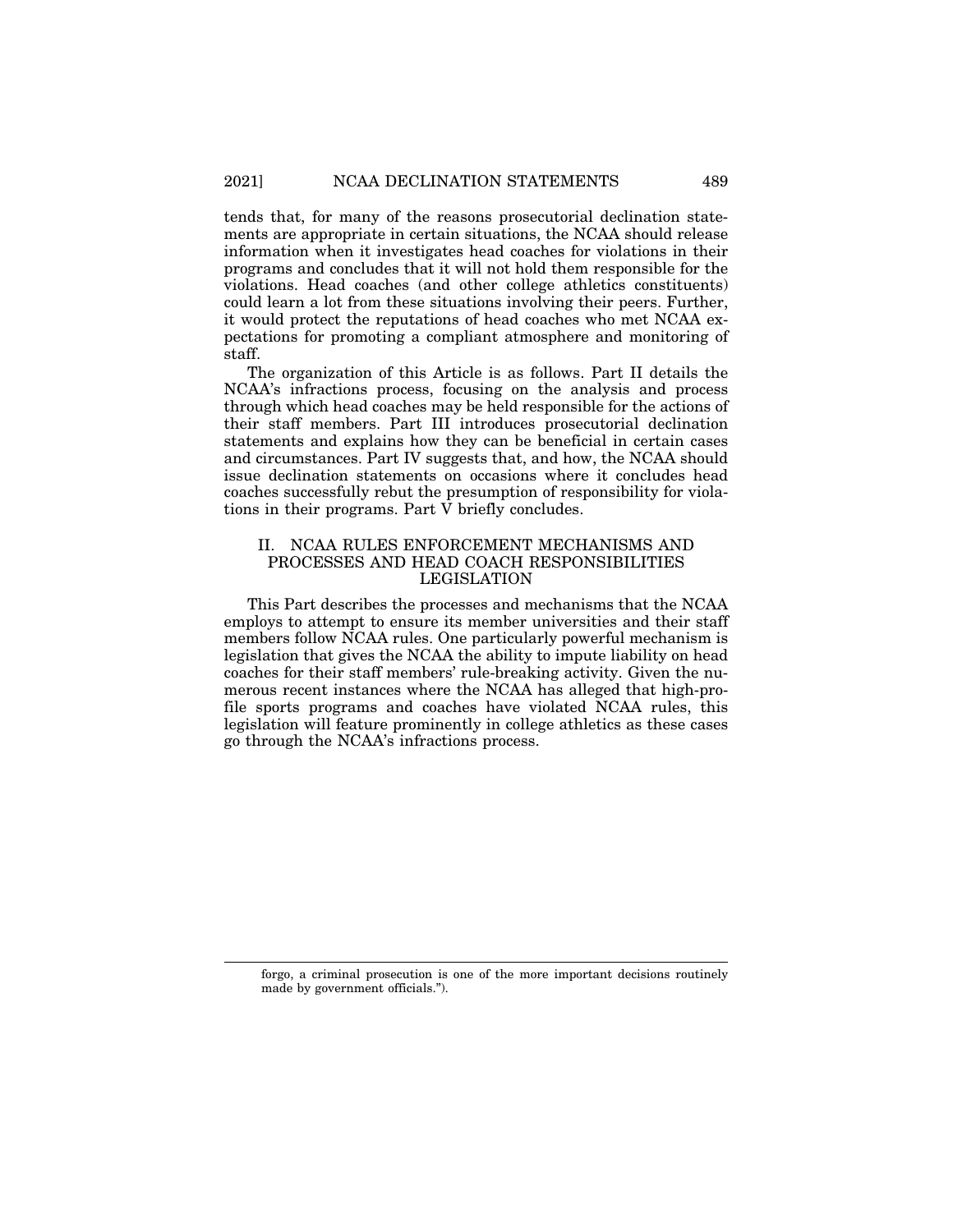#### **A. The NCAA Division I Infractions Process**13

The NCAA describes itself as a member-led organization that consists of over 1,000 colleges and universities.14 Through the NCAA's legislative process, its member universities propose and adopt rules regarding college athletics and implement them on campus.15 The NCAA notoriously does not lack for rules. For example, one rule in the NCAA Division I Manual defines the term "business day," while others regulate when and how often coaches can call or write prospective student athletes and even whether coaches may answer incoming calls from them.16

NCAA member universities and staff members should not be disadvantaged for abiding by NCAA legislation.17 Thus, NCAA member universities created the infractions process to help ensure fair play and integrity among members.18 One group of NCAA employees in particular bears this responsibility: the NCAA's enforcement staff.19 The enforcement staff consists of a few dozen individuals<sup>20</sup> including former coaches, campus administrators, compliance staff members, student athletes, and attorneys.21 Many have described the enforcement staff as the NCAA's prosecutor,22 since it is the entity responsi-

- 15. *Id.* (noting these rules cover "everything from recruiting and compliance to academics and championships").
- 16. NCAA, *supra* note 8, at 95, 103–06, 120–22.
- 17. *See* Elizabeth Lombard, Note, *Changes Are Not Enough: Problems Persist with NCAA's Adjudicative Policy,* 95 NOTRE DAME L. REV. 925, 928 (2019).
- 18. *Division I Infractions Process, supra* note 9.
- 19. *See* NCAA, DIVISION I INFRACTIONS: 2019–20 ANNUAL REPORT 9 (2020), https:// ncaaorg.s3.amazonaws.com/infractions/d1/2019D1Inf\_AnnualReport.pdf [https:// perma.cc/WFY5-EFX3] (describing enforcement staff's role in the infractions process).
- 20. *Evaluations Show Infractions Process Improvements,* NCAA (Aug. 1, 2016), http:/ /ncaa.org/about/resources/media-center/news/evaluations-show-infractions-process-improvements [https://perma.cc/PH94-TV2P] (describing efforts to improve infractions process and noting the enforcement staff consisted of fifty-seven individuals in 2016).
- 21. *Who's Who in the Infractions Process*, NCAA (June 2019), http:// ncaaorg.s3.amazonaws.com/infractions/d1/glnc\_grphcs/ D1INF\_InfractionWhoisWho.pdf [https://perma.cc/LA8C-TBY5] (describing staff roles in infractions process).
- 22. *See* Timothy Davis & Christopher T. Hairston, *Majoring in Infractions: The Evolution of the National Collegiate Athletic Association's Enforcement Structure,*

<sup>13.</sup> The overall infractions process and structure is beyond the scope of this Article, and that topic is sufficiently critiqued by others. *See, e.g.,* Mike Rogers & Rory Ryan, *Navigating the Bylaw Maze in NCAA Major-Infractions Cases,* 37 SETON HALL L. REV. 749, 751 (2007) (referencing, for example, "the many procedural differences in NCAA enforcement proceedings" from the United States court system).

<sup>14.</sup> *What is the NCAA?*, NCAA, http://ncaa.org/about/resources/media-center/ncaa-101/what-ncaa [https://perma.cc/YQ9J-FL4P] (last visited Feb. 28, 2021) (providing basic information regarding the NCAA).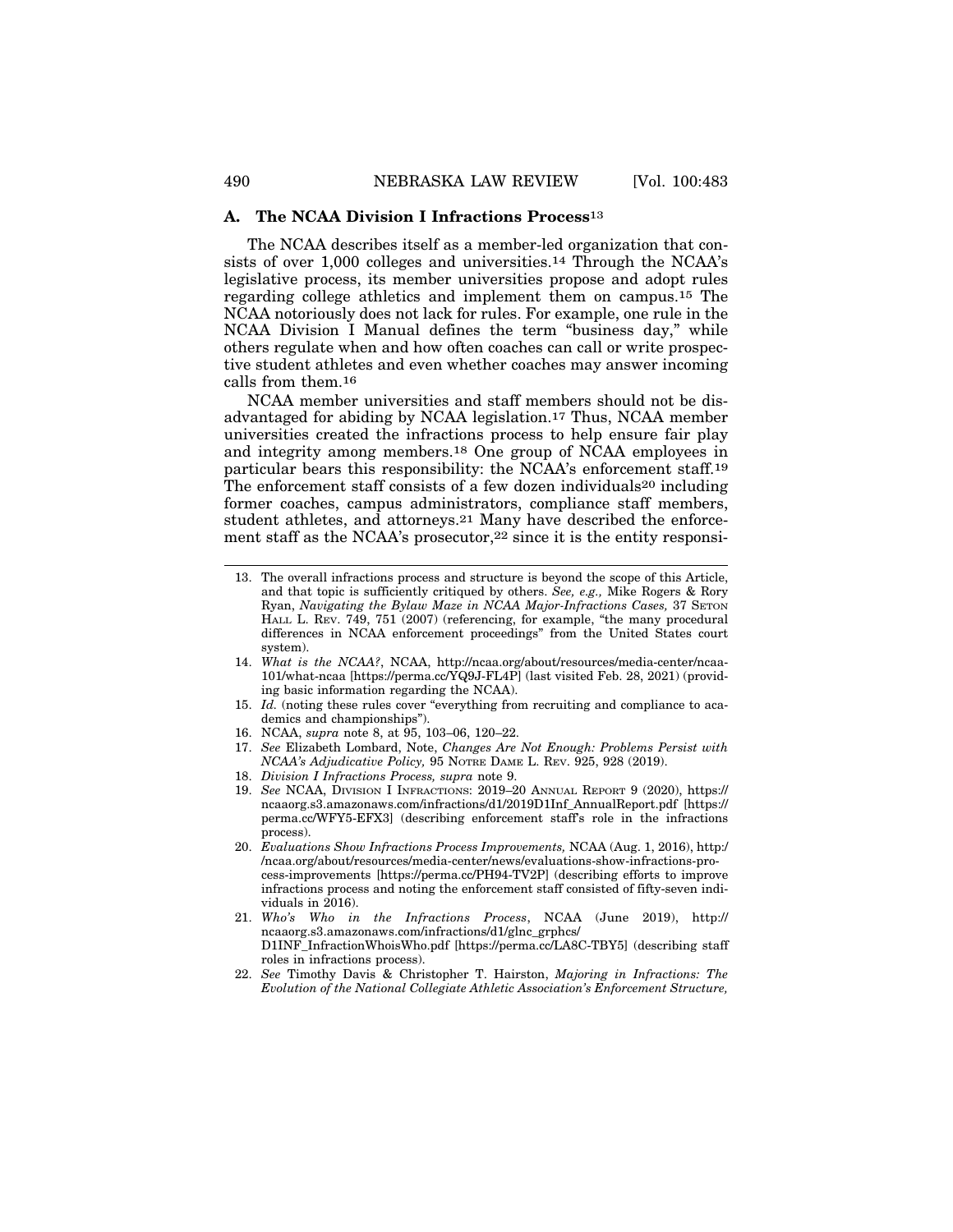ble for reviewing information about potential violations.23 The enforcement staff receives information regarding potential rule violations from many sources (e.g., self-reports or third-party sources).24 If a situation warrants further investigation, the enforcement staff issues a notice of inquiry to, and works with, the involved member university to discover the facts.25 By sending a notice of inquiry to the university, the enforcement staff signals the commencement of a formal joint investigation of and with the university.26 Enforcement staff investigators must review information regarding potential violations in a fair, accurate, collaborative, and timely manner.27

If the enforcement staff believes the information may substantiate violations, it alleges potential Level I or Level II violations (Level I is the more significant of the two).28 The enforcement staff states its allegations in a formal document directed to the university called a notice of allegations.29 The enforcement staff bears the burden of proving these violations.30

There are four means by which an infractions case involving a Division I member university resolves, and three of them conclude with a decision by the COI.31 Former COI vice chair Gene Marsh has de-

- 24. *Paths for Handling Potential Violations*, NCAA (Jan. 2020) http:// ncaaorg.s3.amazonaws.com/infractions/d1/glnc\_grphcs/D1INF\_ResolutionPaths forViolations.pdf [https://perma.cc/29B8-CNZH] (illustrating various resolution paths for potential violations).
- 25. *See Division I Infractions Process*, *supra* note 9.
- 26. *See* Parkinson, *supra* note 8, at 226 (explaining that the investigation begins on campus but will go "wherever else the evidence leads"). The notice of inquiry is not an allegation; rather, it informs the university of a formal investigation. *Id.*; Rogers & Ryan, *supra* note 13, at 765.
- 27. *See* NCAA, *supra* note 19, at 9 (characterizing trust and collaboration among the enforcement staff, universities, and conferences as "vital" to the process).
- 28. *See id.* at 6–7 (providing overview of infractions process). There are three levels of violations. *See id.* at 5. The COI will hear and determine cases involving alleged Level I and Level II violations, whereas, for the most part, the enforcement staff and universities handle Level III violations. *Id.* at 9. For context, the enforcement staff alleged an average of ninety-one Level I or Level II violations per year between 2017 and 2019. *See id.* at 11 (providing data regarding enforcement staff allegations). For further context, the COI hosted six hearings over disputed allegations in 2019. *See id.* at 12.
- 29. Parkinson, *supra* note 8, at 226 (explaining that the enforcement staff directs the notice to the university's president or chancellor).
- 30. *Id.* at 224 (noting that the COI has concluded that the enforcement staff has not met its burden "plenty" of times).
- 31. *See Division I Infractions Process*, *supra* note 9 (providing an illustration showing that three of the four means through which the process resolves allegations involve the COI).

<sup>92</sup> OR. L. REV. 979, 988 (2014) (describing the enforcement staff's actions to include presenting information to support allegations of rules infractions to the COI); *see also* Rogers & Ryan, *supra* note 13, at 753–54 (noting that enforcement staff members are full-time NCAA employees).

<sup>23.</sup> *See Division I Infractions Process*, *supra* note 9.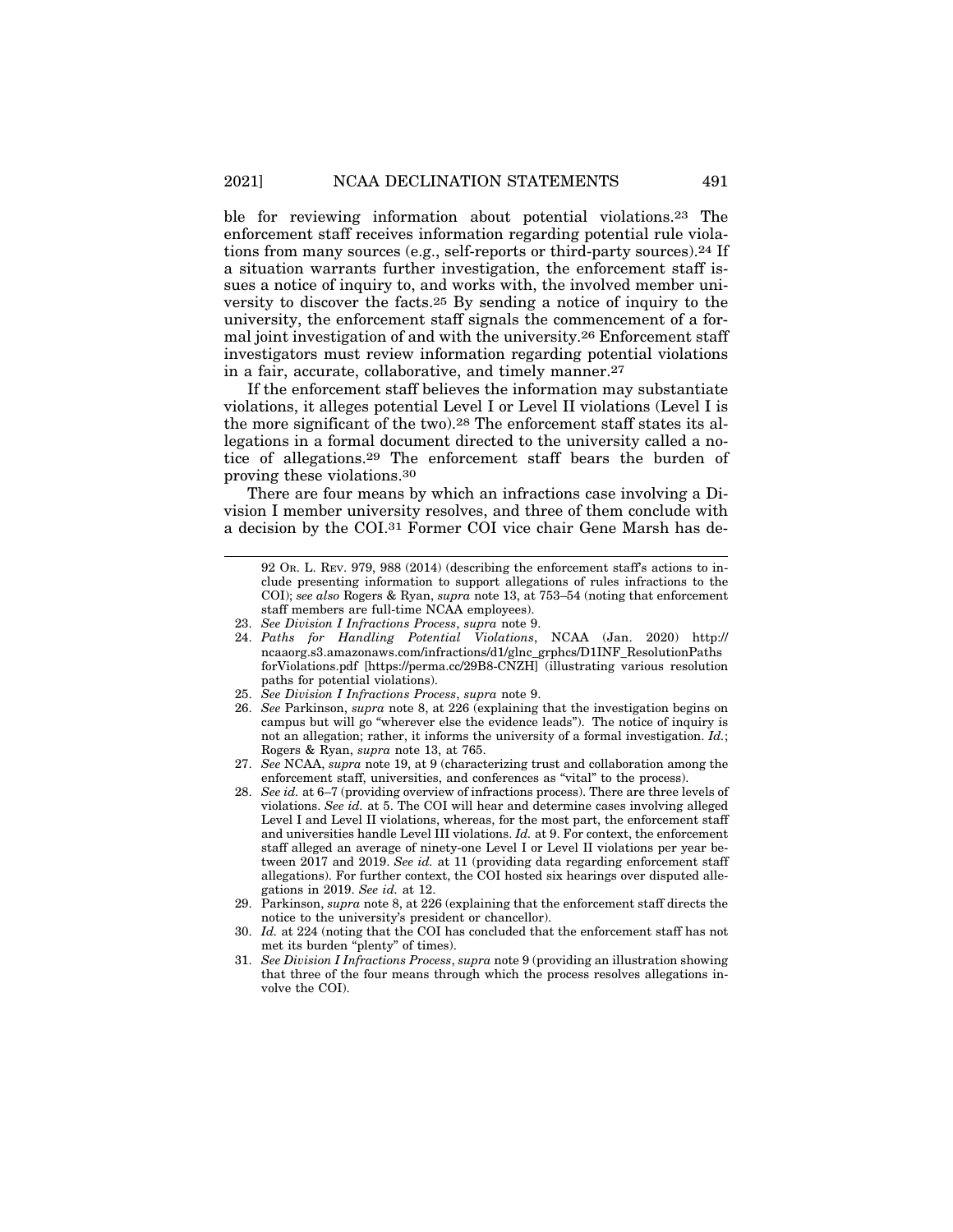scribed the COI as "the thousand-pound gorilla, with the final word in the case."32 The COI is an independent administrative body that includes volunteers from NCAA member universities, conferences, and individuals from the general public.33 More specifically, panelists' professional profiles include current and former university presidents, chancellors and athletics directors, conference commissioners, former NCAA coaches, individuals with legal training, and professors.34 Thus, the COI touts the infractions process as "peer-reviewed."35 There are up to twenty-four COI members at any given time, a smaller panel of which considers each case on the COI's behalf.<sup>36</sup>

If the university and any other parties (e.g., coaches) agree with the enforcement staff on the facts, violations, level(s) of violations, and penalties, the enforcement staff and parties may pursue a "negotiated resolution,"37 where the parties submit a draft report to the COI.38 The COI reviews the appropriateness of the parties' agreed-upon penalties.39

When the parties agree to the facts and violation level(s) but disagree on penalties, they may elect to forgo participating in a COI hearing and attempt to resolve their case via the "summary disposition" track.40 When doing so, the enforcement staff, university, and any in-

- 33. *Division I Committee on Infractions*, NCAA, http://ncaa.org/governance/committees/division-i-committee-infractions [https://perma.cc/S44D-FXQD] (last visited Dec. 21, 2020) (describing COI).
- 34. *See Division I Committee on Infractions Composition*, NCAA, https:// ncaaorg.s3.amazonaws.com/infractions/d1/glnc\_grphcs/D1INF\_COIComposition-FactSheet.pdf [https://perma.cc/6BEG-3AH6] (last visited Nov. 29, 2020) (noting that a panel's size is between three and seven COI members for each case).
- 35. *See* NCAA, *supra* note 19, at 5 (describing framework of infractions process). For a discussion regarding the benefits of judgment by peers, see Gene A. Marsh, *A Call for Dissent and Further Independence in the NCAA Infractions Process,* 26 CARDOZO ARTS & ENT. L.J. 695, 709 (2009) (recommending, among other things, more independent members on COI).
- 36. *See Division I Committee on Infractions Composition*, *supra* note 34.
- 37. *Division I Infractions Process*, *supra* note 9 (describing means of resolving infractions cases).
- 38. *Id.* (noting there is no opportunity to appeal a negotiated resolution).
- 39. *Negotiated Resolution*, NCAA (Jan. 2019), http://ncaaorg.s3.amazonaws.com/in fractions/d1/glnc\_grphcs/D1INF\_InfractionsProcessNegotiatedResolution-Fact-Sheet.pdf [https://perma.cc/QLZ5-3M9U].
- 40. *See Infractions Process Overview*, NCAA (Jan. 2019), http://ncaaorg.s3.amazon aws.com/infractions/d1/glnc\_grphcs/D1INF\_InfractionsProcessOverview-Fact Sheet.pdf [https://perma.cc/42ZW-XUDC] (illustrating different paths to resolve infractions cases). The summary disposition process should be a more streamlined process than participating in a COI hearing. *See Summary Disposition*, NCAA (Jan. 2019), https://ncaaorg.s3.amazonaws.com/infractions/d1/glnc\_

<sup>32.</sup> *See* Gene Marsh & Marie Robbins, *Weighing the Interests of the Institution, the Membership and Institutional Representatives in an NCAA Investigation,* 55 FLA. L. REV. 667, 677 (2003) (describing COI's vast authority in cases where a party does not appeal).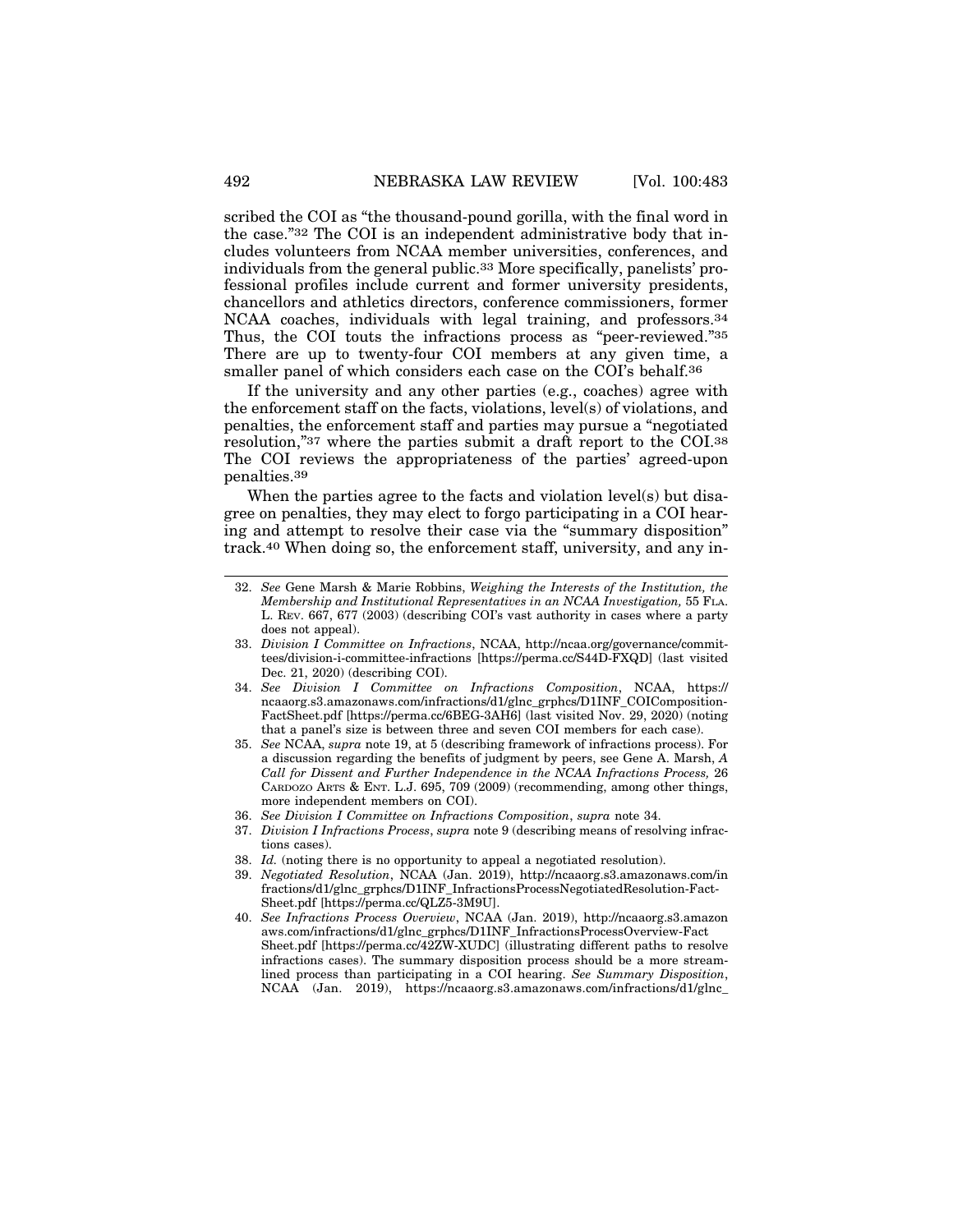dividual subject to a violation charge submits a report to the COI.41 If the COI accepts the report, it issues penalties.42 However, the COI may reject the report and order a full hearing if it feels the enforcement staff failed to allege a pertinent violation, among other reasons.43

In cases involving disputed allegations, a panel of COI members conducts a hearing and determines whether the enforcement staff's allegations are accurate, though the COI also has the authority to conclude that violations occurred even when the enforcement staff did not allege them.44 A COI hearing combines elements of a legal trial, an administrative agency hearing, and an academic or non-academic misconduct hearing on a university campus.45 If it is established during the hearing that violations took place, the COI imposes penalties on the involved university and any staff members accordingly.46 In summary disposition or contested cases, the COI follows NCAA membership-legislated guidelines when issuing penalties.47 The penalties range from financial penalties and vacation of records to athletics scholarship reductions and postseason bans.48 When the COI finds that violations occurred, it ultimately produces a written decision detailing the facts, violations, and penalties.49

Finally, the enforcement staff, member universities, and other parties to an infractions case may choose to resolve a disputed case through the Independent Accountability Resolution Process (IARP).50 The IARP was created in August 2019 and seeks to draw on the expertise of independent experts—with no university affiliation—to review,

grphcs/D1INF\_InfractionsProcessSDRFactSheet.pdf [https://perma.cc/XBP5- NCWG].

<sup>41.</sup> *See Infractions Process Overview*, *supra* note 40.

<sup>42.</sup> *See id.*

<sup>43.</sup> *See* OFF. OF THE COMMS. ON INFRACTIONS, INTERNAL OPERATING PROCEDURES, chapters 4-10-2-3, 4-10-3 (May 20, 2021) http://ncaaorg.s3.amazonaws.com/committees/d1/infraction/D1COI\_IOPs.pdf [https://perma.cc/795J-H4D2].

<sup>44.</sup> *See id.* at chapter 5-12.

<sup>45.</sup> *See* Marsh & Robbins, *supra* note 32*,* at 678 (2003) (describing a COI hearing as "a unique process"). For a comparison between NCAA infractions proceedings and legal proceedings, see Rogers & Ryan, *supra* note 13, at 754–61. The COI affirms a staggering ninety-three percent of the enforcement staff's allegations. DUNCAN, *supra* note 10. This has led some to question the COI's neutrality and describe the COI as an arm of the enforcement staff that will not deviate from the enforcement staff's recommendations. *See* Davis & Hairston, *supra* note 22, at 993 (pointing out that such accusations are difficult to substantiate).

<sup>46.</sup> *See Division I Infractions Process*, *supra* note 9.

<sup>47.</sup> *See* NCAA, *supra* note 19, at 15 (describing penalty guidelines as increasingly serious).

<sup>48.</sup> Nathaniel Richards, Note, *The Judge, Jury, and Executioner: A Comparative Analysis of the NCAA Committee on Infractions Decisions,* 70 ALA. L. REV. 1115, 1116 (2019) (citing relevant NCAA legislation).

<sup>49. 2019–20</sup> ANNUAL REPORT, *supra* note 19, at 21.

<sup>50.</sup> *See Division I Infractions Process*, *supra* note 9.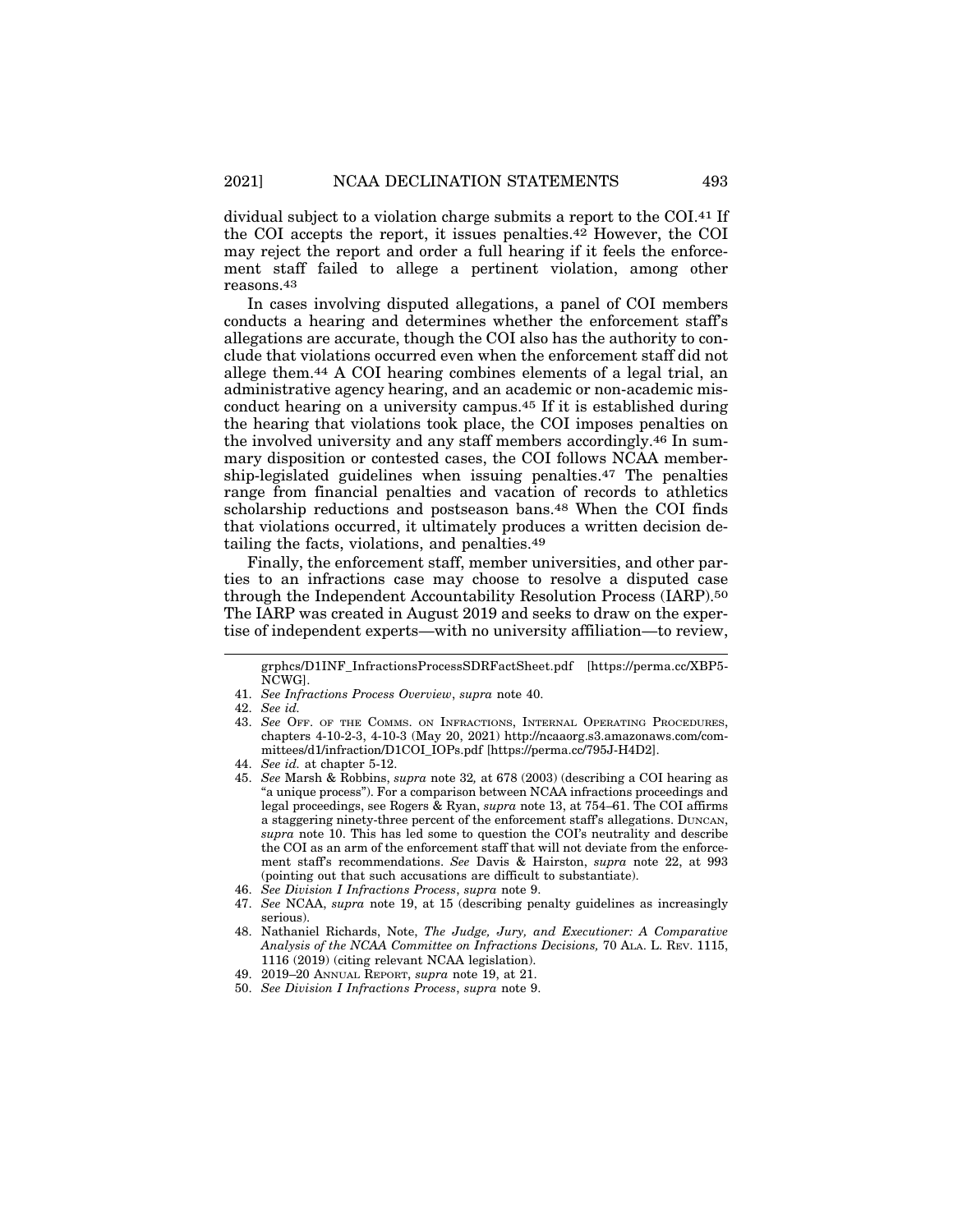hear, and decide select "complex" Division I cases.51 Complex cases may include those involving core NCAA values such as academic prioritization or student-athlete well-being, the possible imposition of significant penalties, or conduct contrary to the NCAA's cooperative principles.52 Universities, the COI chair, or the enforcement staff's vice president may request independent review of a case.53

# **B. Head Coach Responsibilities Legislation, Processes, and Analysis**

NCAA Division I legislation places extra responsibility and accountability on head coaches. This section describes the legislation's evolution and the process and analysis through which the enforcement staff and COI apply it.

## *1. Head Coach Responsibilities Legislation Background*

Until August 1, 2013, NCAA legislation afforded head coaches plausible deniability of rule-violating conduct within their programs.54 Implemented at the urging of the National Association of Basketball Coaches, the initial version of head coach responsibilities legislation was applicable from its inception in 2005 until the 2013 amendment.55 Under it, the NCAA presumed head coaches were *knowledgeable* of actions of staff members who report to them.56 Head coaches could rebut the presumption by showing they promoted a com-

<sup>51.</sup> *Independent Accountability Resolution Process*, IARP, https://iarpcc.org/ [https:// perma.cc/4CX6-SC6J] (last visited Aug. 15, 2021) (describing IARP).

<sup>52.</sup> *Id.*

<sup>53.</sup> *Id.* (noting the Infractions Referral Committee reviews the request for referral). The University of Louisville, University of Arizona, Louisiana State University, University of Kansas, and North Carolina State University chose to resolve their recent cases involving their men's basketball programs through the IARP. *See IARP*, NCAA, http://ncaa.org/themes-topics/iarp [https://perma.cc/V2TP-APDC] (last visited Mar. 1, 2021) (providing links to IARP-related stories).

<sup>54.</sup> *See* Dennis Dodd, *Inside College Football: Hugh Freeze Faces an NCAA Issue Calipari, Carroll Avoided,* CBS SPORTS (Mar. 3, 2017, 4:12 PM), https:// www.cbssports.com/college-football/news/inside-college-football-hugh-freezefaces-an-issue-calipari-carroll-avoided/ [https://perma.cc/MG9W-8SJW] (tracing amendment to head coach responsibilities legislation to incidents involving current University of Kentucky head men's basketball coach John Calipari and nowformer University of Southern California head football coach Pete Carroll).

<sup>55.</sup> *Meaningful Penalties Align with Significance of Wrongdoing,* NCAA (Aug. 1, 2013), http://ncaa.org/about/resources/media-center/news/meaningful-penaltiesalign-significance-wrongdoing [https://perma.cc/6GM6-MTMQ]; *see also* Memorandum, NCAA, Head Coach Control: NCAA Bylaw 11.1.2.1 (Mar. 29, 2011), http://fs.ncaa.org/Docs/AMA/legislative\_actions\_issues/LSDBi/HeadCoachCon trol.pdf [https://perma.cc/55CZ-KT3C] (describing original version of head coach responsibilities legislation).

<sup>56.</sup> *Id.* at 1.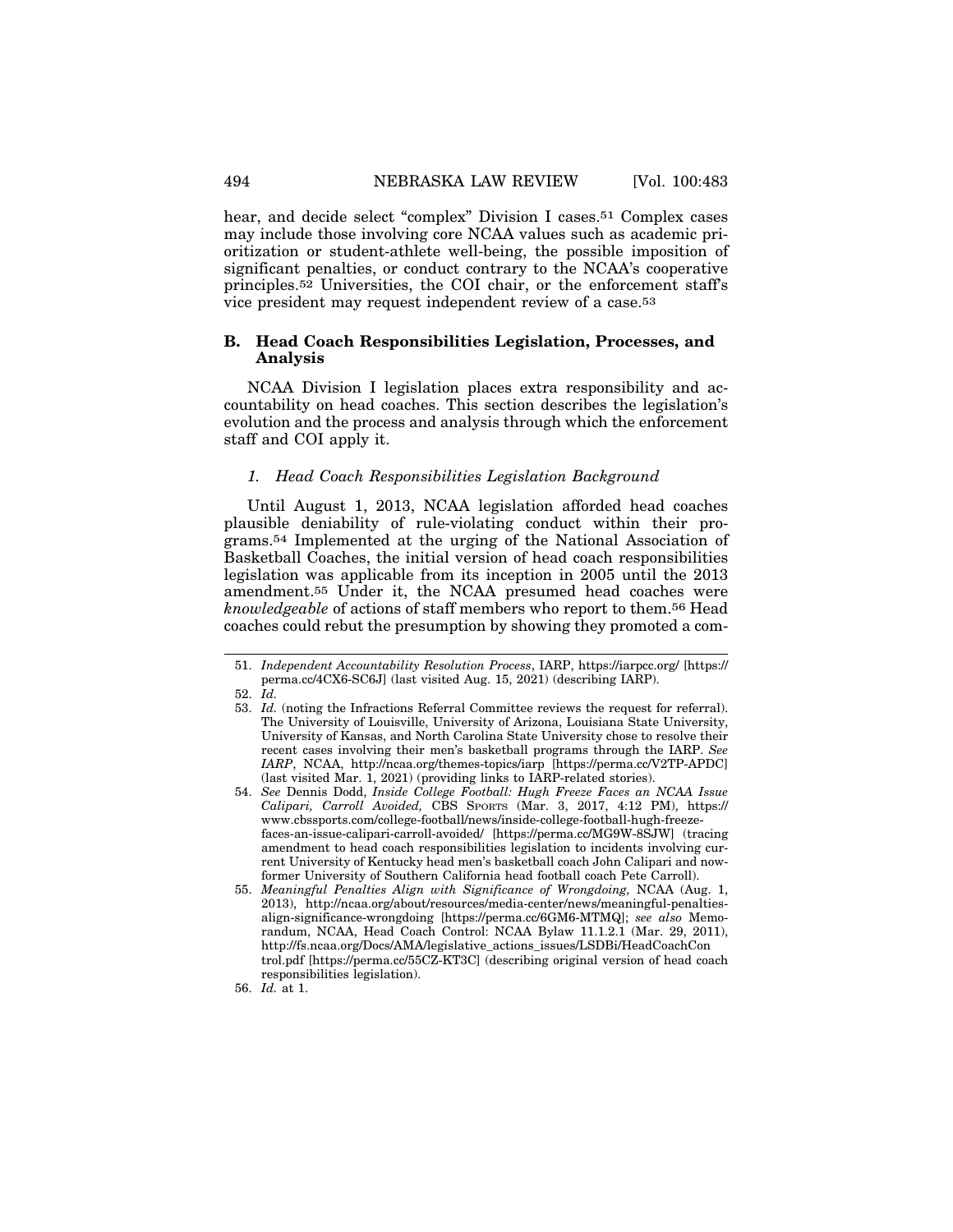pliant atmosphere and monitored their staff57 and thus avoid: (1) having their staff members' violations imputed to them; (2) facing an allegation of violating head coach responsibilities legislation; and (3) receiving penalties accompanying any head coach responsibilities legislation violation.58

According to Tom Yeager, who served on the COI for nine years and as the commissioner of the Colonial Athletic Association for over three decades, "these [coaches] generally know every time somebody sneezes on their team."59 College athletics constituents registered this level of ownership and control head coaches exercised, particularly in prestigious (and lucrative) athletic programs, and grew tired of hearing head coaches, in a position that the COI has described as one of "authority and trust," express shock and dismay that their suddenly rogue, rule-breaking assistant coach surprisingly committed a recruiting violation.60 For example, national championship-winning head coaches such as John Calipari (current University of Kentucky men's basketball head coach) and Pete Carroll (former University of Southern California head football coach) are two examples of head coaches who claimed to be unaware of significant NCAA violations within their programs and thus escaped vicarious liability.61 Further, Lane Kiffin, head football coach at USC at the time, recognized that people considered responsibility for the ethics and culture of the program as part of the head coach job and "were tired of an assistant coach doing something (wrong) and the assistant coach being the one punished."<sup>62</sup> What's more, the increasing commercialization of big-money college

<sup>57.</sup> *Id.*

<sup>58.</sup> *See id.*; *see also Athletics Personnel–Conduct of Athletics Personnel–Responsibility of Head Coach*, NCAA (Oct. 30, 2012) [hereinafter *Conduct of Athletics Personnel*], https://www.ncaa.org/sites/default/files/Att3\_EWGProposal Bylaw%2B11%2B1%2B2%2B1\_071112.pdf (explaining rationale for revision to head coach responsibilities legislation in amending Bylaw 11.1.2.1).

<sup>59.</sup> Dodd, *supra* note 54.

<sup>60.</sup> *See* Public Infractions Decision from the NCAA Comm. on Infractions Panel to Lamar Univ. 8 (Sept. 22, 2016), https://web3.ncaa.org/lsdbi/search/miCaseView/ report?id=102560 [https://perma.cc/HVL3-7R9L] (noting requirement that head coaches must set the "proper tone" for their programs).

<sup>61.</sup> *See* Dodd, *supra,* note 54 (naming former University of Oklahoma head football coach Barry Switzer and former Penn State University head football coach Joe Paterno as head coaches who also were able to escape individual penalties by denying knowledge of rule-breaking conduct within their programs).

<sup>62.</sup> Rich Hammond, *NCAA Tightens Screws on Head Coaches*, ORANGE CNTY. REG. (Oct. 30, 2012, 3:00 PM), https://www.ocregister.com/2012/10/30/ncaa-tightensscrews-on-head-coaches/ [https://perma.cc/AK3W-ABDZ]; *see also* Pedro Moura, *Kiffin on New NCAA Enforcement Plans,* ESPN (Oct. 30, 2012), https:// www.espn.com/blog/los-angeles/usc/post/\_/id/15380/kiffin-chimes-in-on-newncaa-enforcement-plans [https://perma.cc/24NY-M3MS] (noting that Kiffin acknowledged the difficulty of knowing the activities of everyone associated with his program).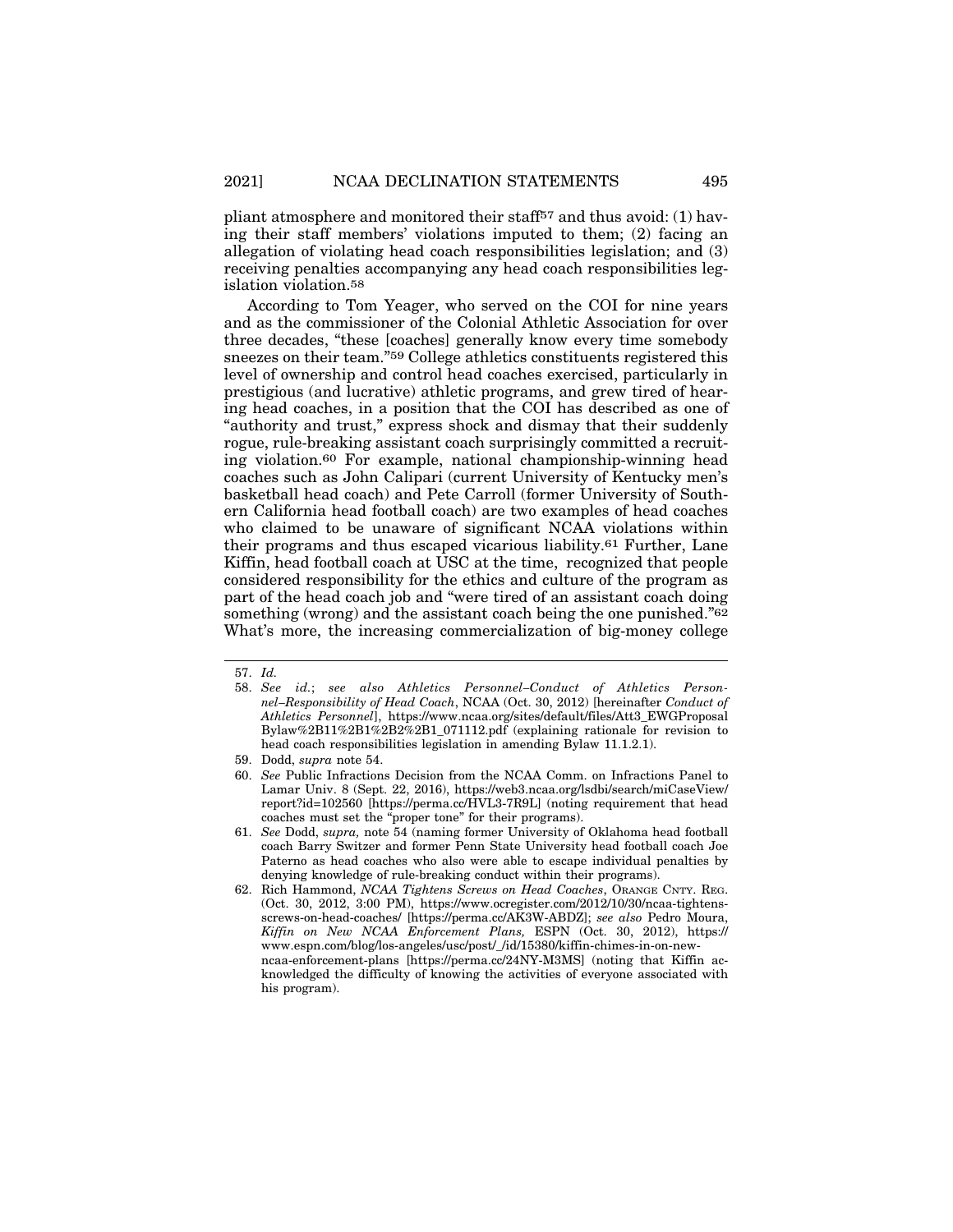athletics has exacerbated both a win-at-all-costs mentality and temptations to act unethically.63 NCAA President Mark Emmert became concerned that financial pressures increased the temptation to break rules, especially if coaches believed they would not get caught or the consequences would not be harsh if they did.64 Emmert feared that, for some head coaches, financial gains skewed the risk-reward analysis toward gaining a competitive or recruiting advantage by violating NCAA rules.65 These realizations spurred movement to increase both accountability and penalties for head coaches with rules violations in their programs.66 Thus, under NCAA legislation adopted by NCAA member universities that became effective August 1, 2013, head coaches at Division I universities are now presumed *responsible*—no longer merely knowledgeable—for the actions of those who report to them.67 Under the revised legislation, NCAA Bylaw 11.1.1.1, whether the head coach knew of their assistant coach's actions is irrelevant.68 Even when a head coach is unaware—or claims lack of awareness—of an assistant coach's actions, the COI presumes the head coach should have been aware.69

The rationale for strengthening the legislation was to mitigate the ability of head coaches to ignore impermissible conduct and avoid punishment.70 The revision from presumption of knowledge to presumption of responsibility means plausible deniability is no longer a viable defense for a head coach of a rule-breaking program.71 The current

<sup>63.</sup> Gregg Clifton, Paul Kelly & Bethany Swaton Wagner, *New NCAA Rule Puts Premium on Head Coaches' Accountability,* SPORTS BUS. J. (Jan. 7, 2013), https:// www.sportsbusinessdaily.com/Journal/Issues/2013/01/07/Opinion/Clfton-Kelly-Wagner.aspx [https://perma.cc/B3GA-SWTW].

<sup>64.</sup> *NCAA Approves Tougher Sanctions for Rule Breakers,* KOMU (Oct. 30, 2012), http://komu.com/news/ncaa-approves-tougher-sanctiosn-for-rule-breakers/article \_e7d42c03-426b-53cd-b8c6-f7e96d38534d.html [https://perma.cc/2WVK-HNGM] (noting that 2011 was "one of the most scandalous years in college sports history").

<sup>65.</sup> *See id.*

<sup>66.</sup> *See id.*.

<sup>67.</sup> NCAA, *supra* note 8, at 49.

<sup>68.</sup> Nicole Auerbach, *Coaches Recognize NCAA Demand To Be More Accountable,* USA TODAY (July 11, 2013, 5:52 PM), https://www.usatoday.com/story/sports/ ncaab/2013/07/11/college-basketball-coaches-rule-monitoring/2510215/ [https:// perma.cc/AFC8-9RLM] (describing "new world of NCAA enforcement and greater responsibility" for head coaches).

<sup>69.</sup> Dodd, *supra* note 54 (explaining how the amended legislation holds head coaches more accountable for what happens within their programs).

<sup>70.</sup> Clifton, Kelly, & Swaton Wagner, *supra* note 63.

<sup>71.</sup> Gregg E. Clifton & John G. Long, *NCAA Head Coaches Beware: You Are 'Presumptively' Responsible for Acts of Assistant Coaches, Administrators,* JACKSON LEWIS COLLEGIATE & PRO. SPORTS L. BLOG, (Mar. 1, 2018), https://www.college andprosportslaw.com/collegiate-sports/ncaa-head-coaches-beware-you-arepresumptively-responsible-for-acts-of-assistant-coaches-administrators/ [https://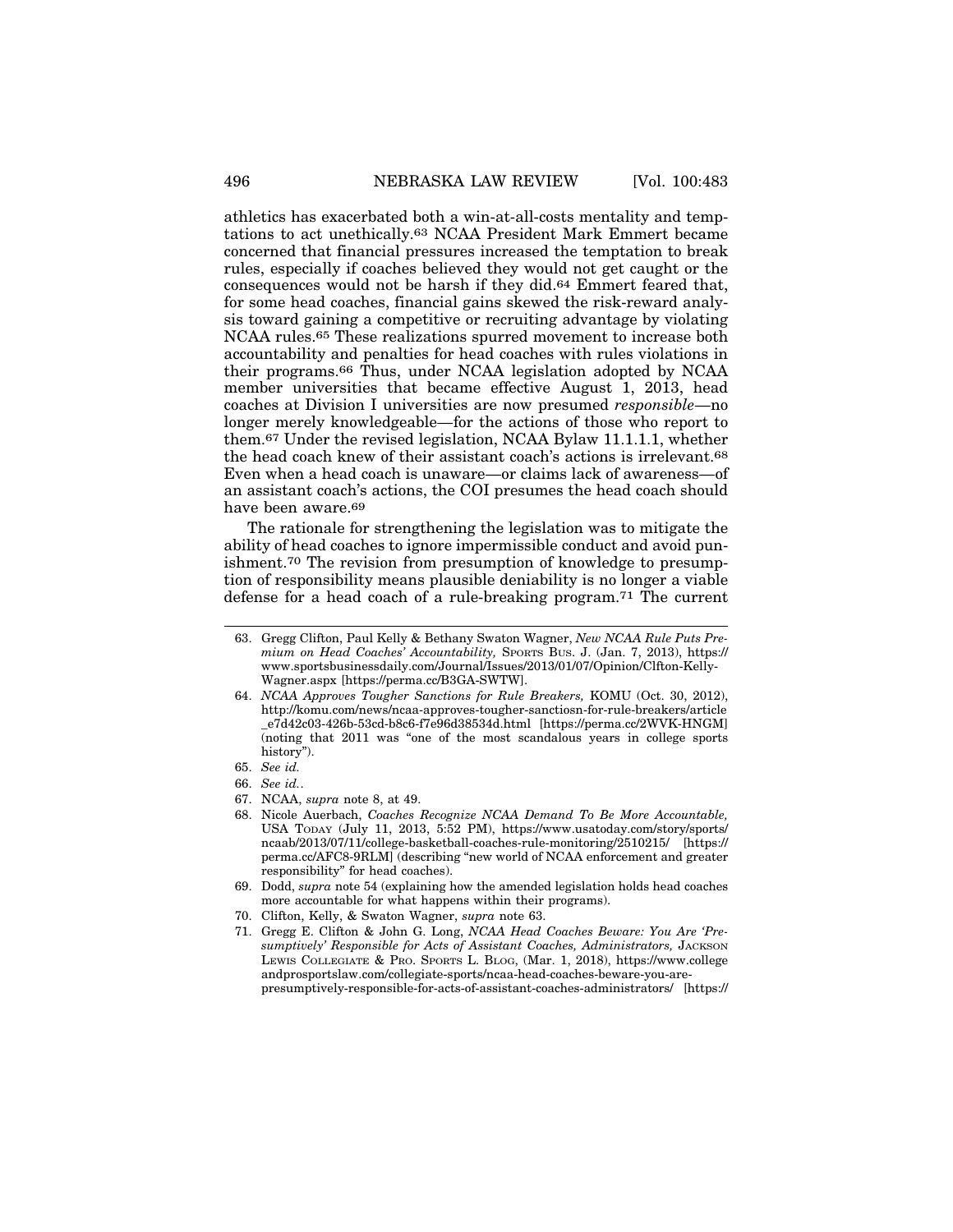version of head coach responsibilities legislation places head coaches under a guilty-until-proven-innocent standard.72

Head coaches' reactions to the amended legislation varied. Nowformer Ohio State University head football coach Urban Meyer appreciated the amended legislation's deterrent effect, believing that for the first time, there was real fear of the NCAA's bylaws and penalties.73 Other coaches commented on the increased clarity. For example, Baylor University head men's basketball coach, Scott Drew, appreciated knowing the penalties because "[i]t makes things fairer, easier to understand and follow."74 Others focused on the fact that they could be held responsible for their staff members' actions. Kiffin expressed concern regarding the difficulty of knowing what his staff members and players are doing but acknowledged that the application of NCAA rules comes with the job.75 Michigan State University head men's basketball coach Tom Izzo agreed with the premise "that if an assistant does something wrong, it should be on the head coach."76 Izzo's perspective aligns with the COI's, which has stated in its written case decisions that Bylaw 11.1.1.1 sets the standard of conduct for head coaches.77

In addition to imposing a presumption of responsibility on the head coach for violations in the sports program, Bylaw 11.1.1.1 requires head coaches to promote an atmosphere of compliance and monitor

- 74. Auerbach, *supra* note 68 (reporting Drew explained that because most head coaches try to do the right thing, the amendments to the legislation would not lead to any big changes).
- 75. Moura, *supra* note 62 (quoting Kiffin as stating, "It is what it is").
- 76. Auerbach, *supra* note 68 (quoting Izzo as stating that he struggled with the "absolutes" of the amended legislation, apparently misunderstanding that the presumption is rebuttable and there is no strict liability for actions of staff members).
- 77. Email from Joel D. McGormley, Managing Dir., NCAA Off. of the Comms. on Infractions to William Bynum, Jr., President, Mississippi Valley State Univ. 1, 3, 7 (Mar. 24, 2017), https://s3.amazonaws.com/sidearm.sites/mvsusports.com/documents/2017/5/29/MVSU\_Infractions\_Release\_Packet.pdf [https://perma.cc/RRR9- WEFB] (providing COI decision in case in which a now-former head cross country coach directed student athletes to compete under assumed names).

perma.cc/W4TU-MCU3] (explaining the "I didn't know it was going on" excuse will not rebut the presumption of responsibility).

<sup>72.</sup> *Bylaw 11.1.1.1 and What It Means for Head Coaches, Tucson (Oct. 10, 2017),* https://tucson.com/bylaw-and-what-it-means-for-head-coaches/article\_7e727314 ae04-11e7-9a59-d32e84ef0752.html [https://perma.cc/WT7V-GVYZ] (analyzing Bylaw section 11.1.1.1's application to the allegations in the case involving the University of Arizona men's basketball program).

<sup>73.</sup> John Infante, *Head Coach Responsibility a Potential Gamechanger*, ATHNET: THE BYLAW BLOG, https://www.athleticscholarships.net/2013/06/13/head-coach-responsibility-a-potential-gamechanger.htm [https://perma.cc/3QDS-B3PN] (last visited Nov. 5, 2021) (describing Meyer and other coaches' response to the new rule as "eye-opening").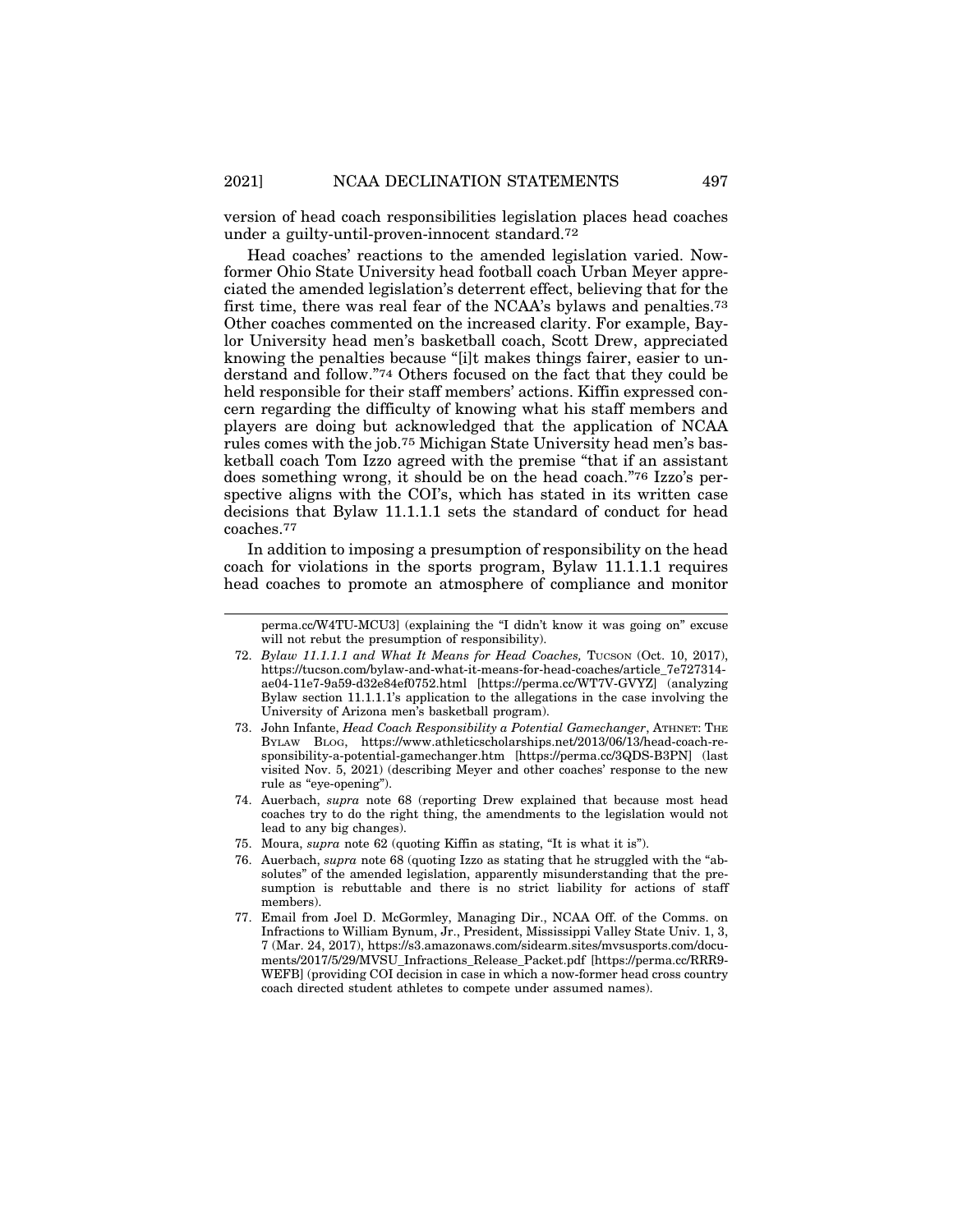the activities of those who report to them.78 As the following subsection shows, these requirements become increasingly important when significant NCAA rules violations occur in a head coach's program.

# *2. Head Coach Responsibilities Legislation Process*

As part of a larger overhaul to its enforcement processes effective August 2013, the NCAA introduced a four-tier hierarchy under which rules violations range from severe breaches of conduct (Level I) to incidental infractions (Level IV).79 Levels I and II are considered major infractions and consist of conduct breaches that seriously undermine or compromise the integrity of the NCAA Constitution or collegiate model (e.g., academic fraud or recruiting inducements).80

The head coach responsibilities analysis and process follows a stepby-step progression. When the enforcement staff suspects that a Level I or Level II violation occurred within a sports program, it conducts an investigation.81 If the enforcement staff concludes that the investigation substantiated the underlying Level I or Level II violation (e.g., impermissible recruitment of a prospective student athlete) and involved a member of the sports program's staff, the enforcement staff *must* determine whether to also allege a Bylaw 11.1.1.1 violation against the head coach.82 That analysis begins with a presumption that the head coach is responsible for the violations83 committed by individuals who report, directly or indirectly, to them.84 A head coach's lack of knowledge regarding violations within their program is irrelevant—the presumption of responsibility applies to all situations

83. *See id.*

<sup>78.</sup> NCAA, *supra* note 8, at 49.

<sup>79.</sup> *New Violation Structure Introduced,* NCAA (Aug. 1, 2013), http://ncaa.org/about/ resources/media-center/news/new-violation-structure-introduced [https:// perma.cc/C5D7-87E5] (describing four-tiered violation structure). Note the NCAA has since eliminated the Level IV classification of rules violations. *See Division I Proposal–2017-7*, NCAA, http://web3.ncaa.org/lsdbi/search/proposalView?id= 100647 [https://perma.cc/DR69-UH4H] (last visited Mar. 3, 2021) (identifying efficiency as the rationale for elimination since many member universities inappropriately treated and processed Level IV violations as Level III violations).

<sup>80.</sup> *See New Violation Structure Introduced*, *supra* note 79 (quoting former chair of the NCAA Executive Committee Ed Ray as explaining that the four levels of violations helped the NCAA distinguish between severe and significant, as opposed to simply major and secondary under the prior model).

<sup>81.</sup> *Division I Enforcement Charging Guidelines*, *supra* note 6, at 2.

<sup>82.</sup> *Id.* (emphasis added) (outlining process whereby the enforcement staff and COI determine whether a head coach violated Bylaw section 11.1.1.1 due to their staff member's actions).

<sup>84.</sup> *See id; see also* NCAA, *supra* note 8, at 49 (stating that an institution's head coach is presumed responsible for the actions of those staff member who directly or indirectly report to the head coach).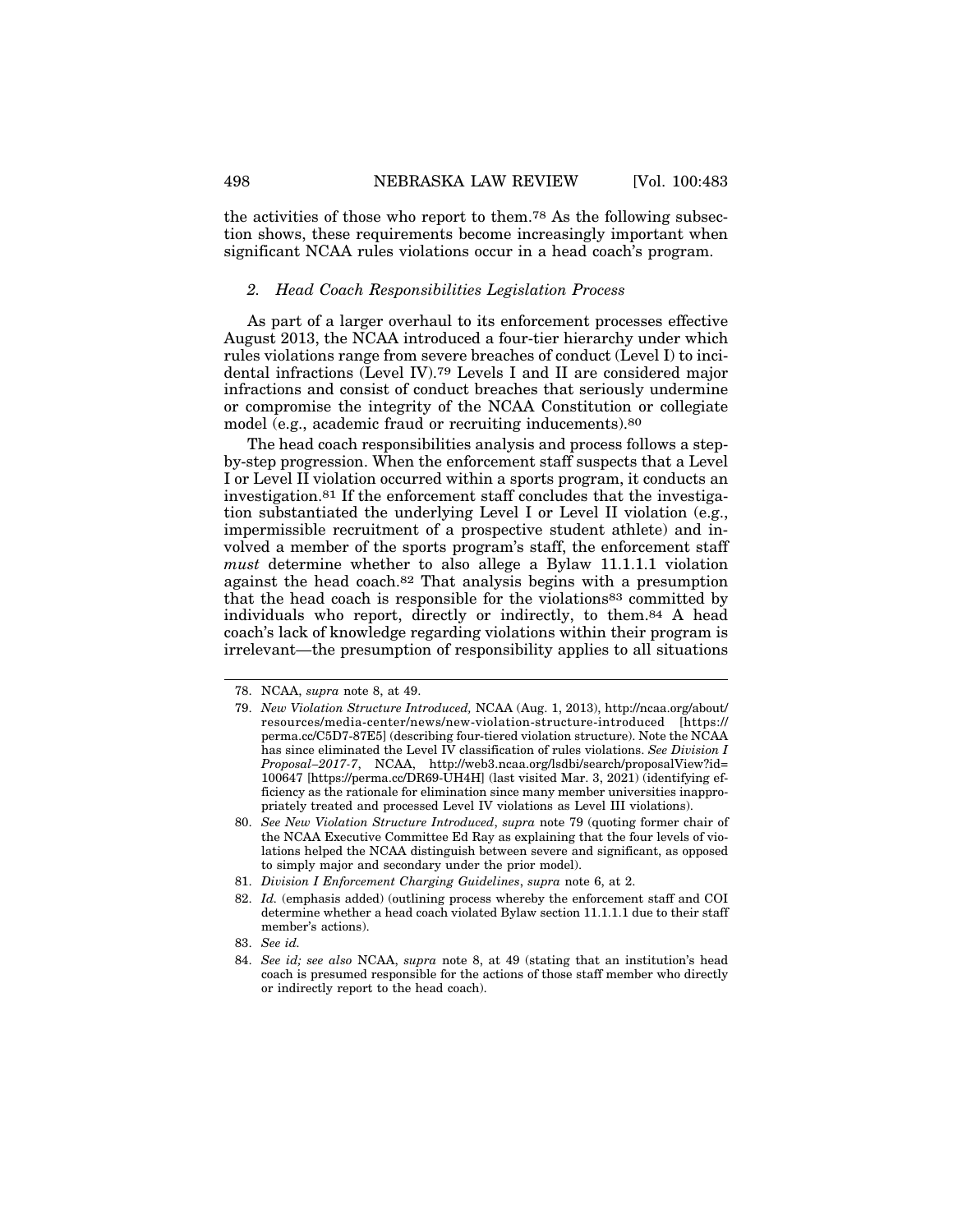where the enforcement staff believes a staff member committed a Level I or Level II violation.<sup>85</sup>

The presumption of responsibility is rebuttable, which means head coaches may escape liability for a staff member's violation.86 To that end, during the investigation of a Level I or Level II violation involving a sports program staff member, the enforcement staff gathers information regarding whether the head coach: (1) promoted a compliant atmosphere and (2) monitored their staff.87 If the head coach's actions satisfy the enforcement staff's expectations in those two areas, the head coach has successfully rebutted the presumption that they are responsible for the staff member's violation, the enforcement staff will not allege a Bylaw 11.1.1.1 violation against the head coach,88 and the head coach likely will not be punished for their staff member's violation. If, however, the head coach's actions fail to satisfy the enforcement staff's expectations, the head coach fails to rebut the presumption of responsibility for their staff member's violation, and the enforcement staff will charge the head coach with a Bylaw 11.1.1.1 violation.89

The COI has ultimate authority in determining the merit of the enforcement staff's Bylaw 11.1.1.1 violation allegation.90 It is the head coach's responsibility to present to a COI hearing panel information demonstrating that they promoted a compliant atmosphere and monitored staff.91 In effect, when a head coach fails to rebut the presumption of responsibility in the eyes of the enforcement staff, the COI will conduct its own Bylaw 11.1.1.1 analysis to independently determine whether the head coach rebutted the presumption. However, a review

90. *Id.*

<sup>85.</sup> *See Conduct of Athletics Personnel*, *supra* note 58 (explaining that "the bylaw is amended to presume only responsibility" rather than knowledge); *see also* Memorandum from NCAA Comm. on Infractions Panel to DePaul Univ., 1, 9 (July 23, 2019), http://web3.ncaa.org/lsdbi/search/miCaseView/report?id=102782 [https:// perma.cc/RM5N-Q3XT] (explaining that head coaches must verify—not just trust—that staff members comply with NCAA legislation).

<sup>86.</sup> *Division I Proposal–2012-15 Athletics Personnel–Conduct of Athletics Personnel–Responsibility of Head Coach*, NCAA, http://web3.ncaa.org/lsdbi/search/pro posalView?id=3007 [https://perma.cc/ZT6Z-38CC] (last visited Aug. 16, 2021).

<sup>87.</sup> *Division I Enforcement Charging Guidelines*, *supra* note 6 (providing guidelines for enforcement staff considering a Bylaw section 11.1.1.1 violation charges).

<sup>88.</sup> *See id.* (outlining steps the enforcement staff takes when analyzing a potential Bylaw section 11.1.1.1 allegation).

<sup>89.</sup> *See id.* Note that Bylaw section 11.1.1.1 requires head coaches to promote a compliant atmosphere and monitor staff members. NCAA, *supra* note 8, at 49. Thus, they should have been doing these things already.

<sup>91.</sup> *Division I Enforcement Charging Guidelines*, *supra* note 6; *see also* OFF. OF THE COMMS. ON INFRACTIONS, *supra* note 43, at chapter 2-4-2 (explaining the head coach is presumed responsible for a violation of Bylaw section 11.1.1.1 while the enforcement staff gathers information regarding whether the head coach promoted an atmosphere of compliance and monitoring).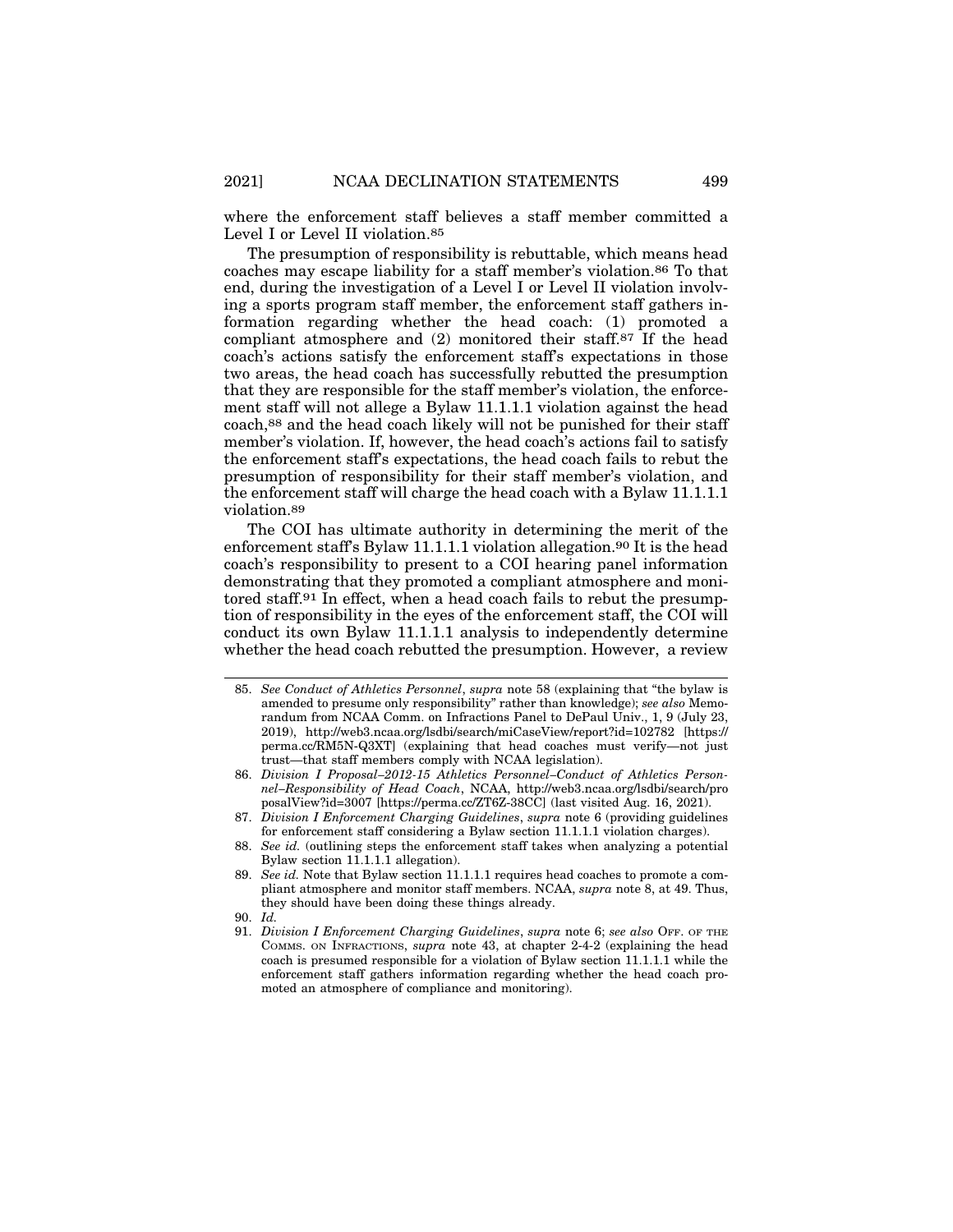and analysis of the NCAA's searchable database reveals that it is extremely rare for the COI to conclude that a head coach charged with a Bylaw 11.1.1.1 violation rebutted the presumption of responsibility.92 In fact, out of the dozens of occasions the enforcement staff has charged a head coach with a Bylaw 11.1.1.1 violation, the COI has disagreed with the enforcement staff's allegation only three times.<sup>93</sup>

If the COI ultimately concludes a head coach failed to rebut the presumption of responsibility and thus violated Bylaw 11.1.1.1, the head coach is vicariously responsible for the staff member's violation and faces significant penalties. The COI presumes the level of the Bylaw 11.1.1.1 violation corresponds to the level of the underlying violation (e.g., a violation of Bylaw 11.1.1.1 resulting from underlying Level II violations is presumed to be a Level II violation for the head coach).94 The COI may suspend the head coach, pursuant to a showcause order, for up to an entire season for a Level I violation and up to half of a season for a Level II violation.<sup>95</sup>

# *3. Rebuttable Presumption Analysis*96

As stated above, head coaches rebut the presumption of responsibility for violations within their programs when they satisfy enforce-

<sup>92.</sup> *See generally LSDBi, supra* note 8 (providing additional information on the NCAA's searchable database).

<sup>93.</sup> Cases involving the baseball programs at Wichita State University, *see infra* notes 120–23 and accompanying text, and the University of the Pacific, along with a case involving Baylor University are the three cases in which the COI disagreed with an enforcement staff Bylaw section 11.1.1.1 allegation, Memorandum from NCAA Comm. on Infractions Panel to Univ. of the Pacific 1, 26 (Sept. 20, 2017), https://web3.ncaa.org/lsdbi/search/miCaseView/report?id=102630 [https://perma.cc/UA4Z-VZ9P]; Memorandum from NCAA Comm. on Infractions Panel to Baylor Univ. 3 (Aug. 11, 2021), http://web3.ncaa.org/lsdbi/search/mi-CaseView/report?id=102928 [https://perma.cc/2BU3-LC89].

<sup>94.</sup> Memorandum from NCAA Comm. on Infractions Panel to Jackson State Univ. 1, 6 (July 1, 2016), https://web3.ncaa.org/lsdbi/search/miCaseView/report?id=102674 [https://perma.cc/2QMU-375K] (describing case wherein the nowformer head men's tennis coach knowingly permitted an ineligible student athlete to practice, receive travel expenses, and compete under another student athlete's name).

<sup>95.</sup> *Division I Enforcement Charging Guidelines*, *supra* note 6 (explaining that the COI determines the suspension's length based on factors including the severity of the underlying violations and level of the head coach's involvement). Head coaches may also receive suspensions for certain Level III (breach of conduct) violations their staff members commit (e.g., exceeding the permissible number of recruiting contacts with a prospective student athlete, providing team gear, or other inducements to prospective student athletes). *19.1 Violation Structure*, NCAA, https://web3.ncaa.org/lsdbi/search/bylawView?id=31596 [https://perma.cc/ 5MBQ-PN47]. The assistant coach or staff member who committed the violation would also face suspension. *Id.*

<sup>96.</sup> This section briefly highlights the NCAA's suggested action items for head coaches to undertake in order to successfully rebut the presumption of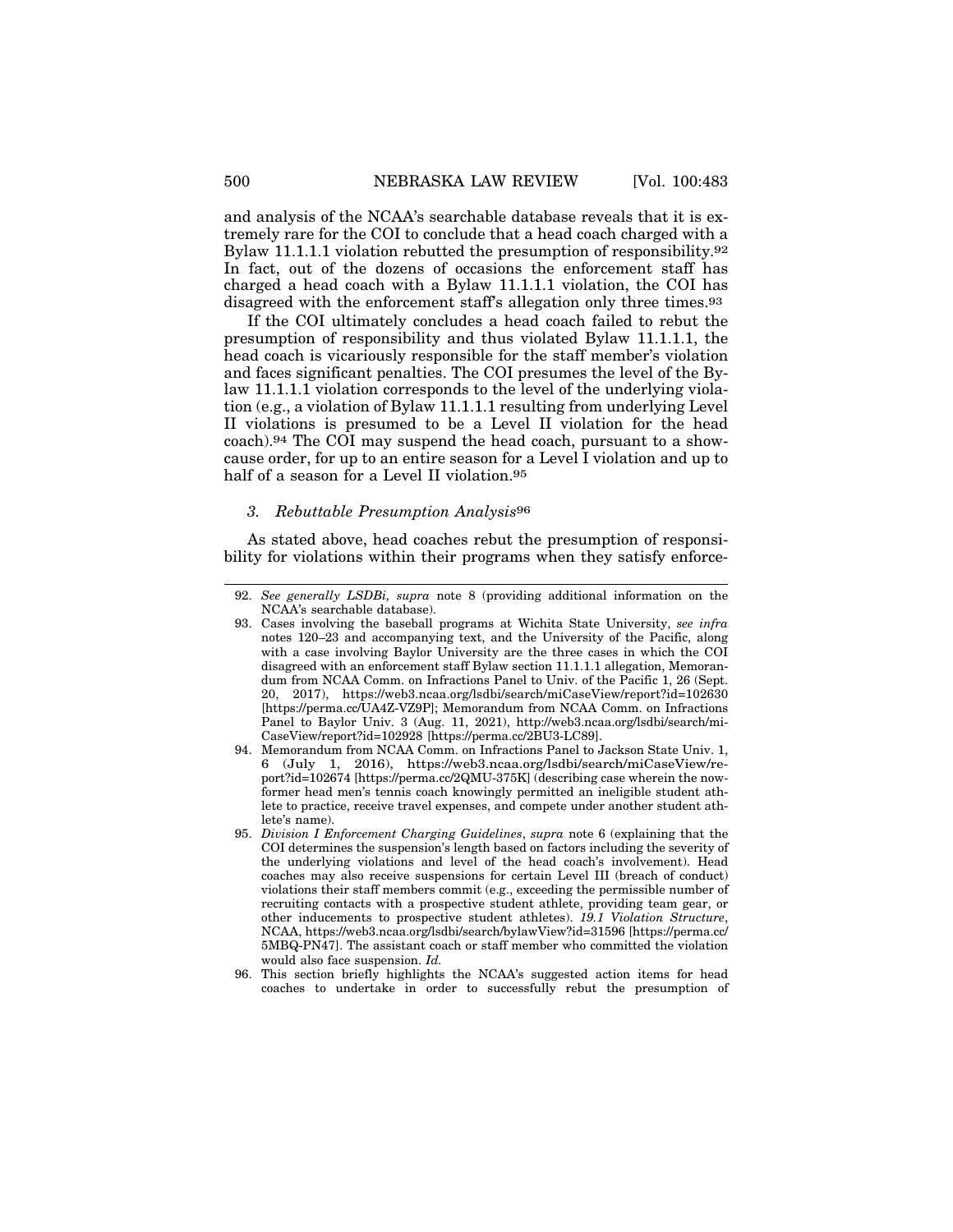ment staff or COI expectations regarding promotion of a compliant atmosphere and monitoring their staff members.97 But it is difficult for head coaches to prove these expectations are met, and "[t]he exact standard of 'promoting and monitoring' is also somewhat unclear."98 The NCAA has stated there is no safe harbor or checklist of actions that head coaches may undertake that will always prevent a Bylaw 11.1.1.1 allegation or finding.99 However, the NCAA has provided memos, documents, and guidelines that provide suggested action items for head coaches: communication, monitoring, and documentation.100 If these action items are undertaken to the enforcement staff's or the COI's satisfaction, they could mitigate the likelihood of a head coach responsibilities violation allegation or finding. Further, the COI has provided hints or outright suggestions for head coaches in published case decisions regarding these three action items.101

With respect to a head coach's communication, the enforcement staff and the COI will consider the head coach's communications that, overall, demonstrate their commitment to compliance.102 Saint Francis University's 2014 case involving its football program is illustrative. There, the head coach and three assistant coaches provided or arranged for the provision of impermissible inducements and extra benefits (e.g., impermissible transportation, meals, and lodging) to four prospective or current football student athletes and a parent of one of the current student athletes.103 The COI processed the case as a Level

responsibility for violations within their programs. For a more detailed discussion of these suggestions, including analysis of additional and relevant cases, see Joshua Lens, *NCAA Head Coach Responsibilities Legislation,* 14 DEPAUL J. SPORTS L. 33 (2018) (considering application of strict liability standard on head coaches for violations within their programs).

<sup>97.</sup> NCAA, *supra* note 8, at 49.

<sup>98.</sup> *Bylaw 11.1.1.1 and What It Means for Head Coaches*, *supra* note 72 (quoting Stuart Brown, an attorney who works with universities regarding NCAA matters).

<sup>99.</sup> *Division I Enforcement Charging Guidelines*, *supra* note 6 (stating recommended monitoring activities are merely examples, not a checklist or safe harbor).

<sup>100.</sup> *See, e.g.*, *id.*; *see also* OFF. OF THE COMMS. ON INFRACTIONS, *supra* note 43, at chapter 2-4-2 (explaining that the enforcement staff will consider the head coach's overall communications, monitoring efforts, and activities demonstrating their commitment to compliance as well as the specific circumstances surrounding the alleged underlying violation).

<sup>101.</sup> *See, e.g.,* Memorandum from NCAA Comm. on Infractions Panel to Southern Methodist Univ. 38 (Sept. 29, 2015), https://web3.ncaa.org/lsdbi/search/mi-CaseView/report?id=102554 [https://perma.cc/BV7U-LTDC] (stating that head coaches must recognize potential problems, address them, and report them to athletics administration).

<sup>102.</sup> *Division I Enforcement Charging Guidelines*, *supra* note 6.

<sup>103.</sup> Memorandum from NCAA Comm. on Infractions Panel to Saint Francis Univ. 1 (Aug. 28, 2014), https://web3.ncaa.org/lsdbi/search/miCaseView/report?id=102 446 [https://perma.cc/SE6D-3SNF] (noting the value of the inducements and benefits totaled \$1,450).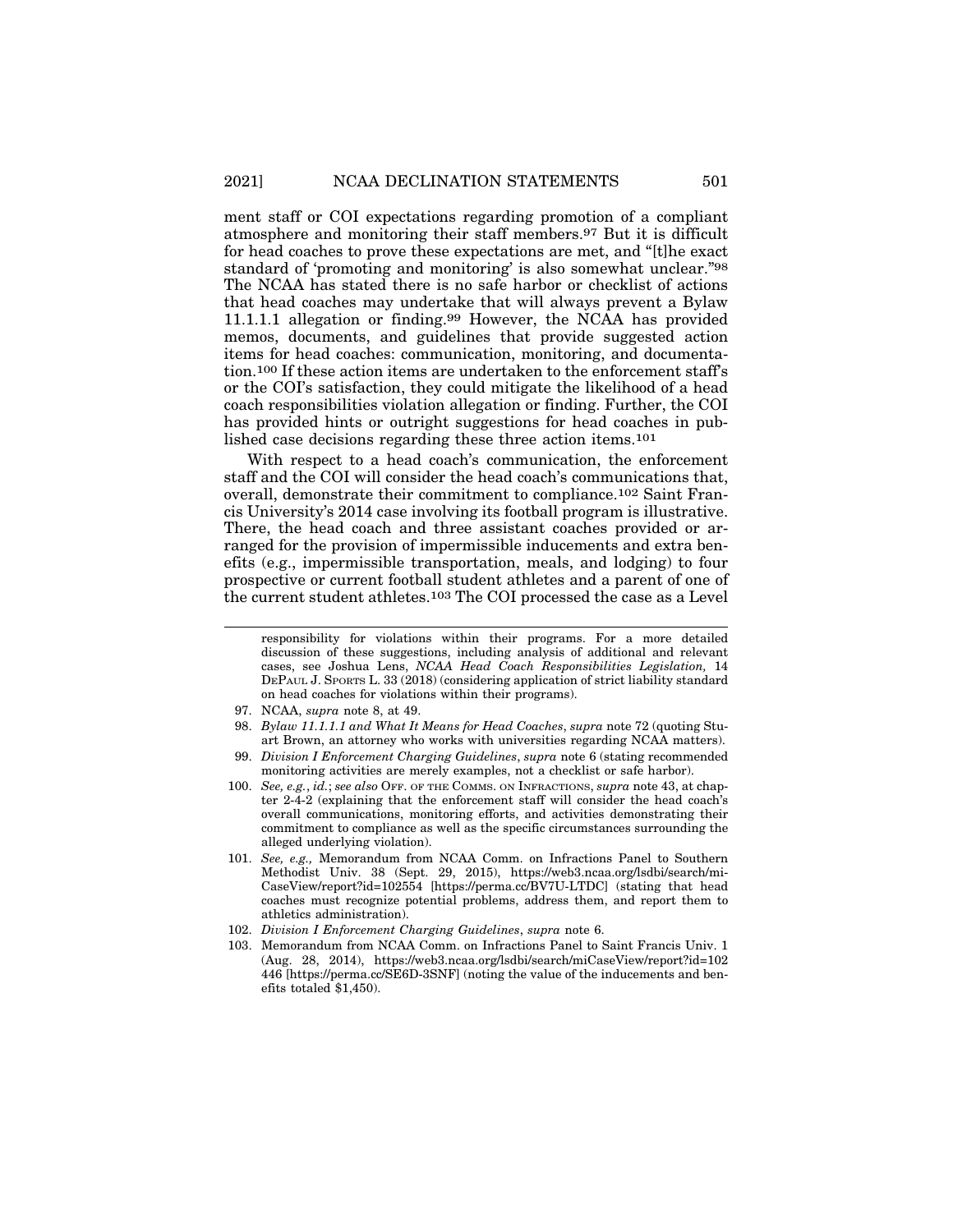II violation.104 Thus, though he was not solely responsible for the violations, NCAA legislation presumed the head coach was responsible for them. The COI concluded the head coach failed to promote a compliant atmosphere by, among other things, failing to require his entire staff to participate in monthly meetings with the university's compliance staff regarding NCAA rules.105 Consequently, the head coach failed to rebut the presumption that he was responsible for the violations within his program.106

The NCAA also recommends that coaches monitor their staff in order to mitigate the likelihood of a Bylaw 11.1.1.1 charge or finding,  $107$ an obligation that now-former University of Southern California athletic director, Pat Haden described as a requirement to be "constantly vigilant."108 Substandard monitoring has loomed large in two separate COI decisions that held two prominent head coaches responsible for their staff members' violations. First, in 2017, the COI processed an infamous case involving the University of Louisville's men's basketball program after a staff member arranged and paid for current and prospective student athletes on campus visits to engage in illicit activities with strippers and prostitutes.109 Though he pled ignorance of the illicit activities, the COI held head coach Rick Pitino responsible for the violations because he placed the staff member in an authority position, assumed they would follow NCAA rules, and failed to monitor or follow up about late night activities with the staff member.110

- 107. *Division I Enforcement Charging Guidelines*, *supra* note 6. Note the redundancy here as Bylaw 11.1.1.1 explicitly requires head coaches to monitor staff members. *See* NCAA, *supra* note 8, at 49.
- 108. Moura, *supra* note 62 (noting Haden was part of a group of college athletics officials who drafted the amended legislation prior to its adoption).
- 109. Memorandum from NCAA Comm. on Infractions Panel to the Univ. of Louisville 1 (June 15, 2017), https://web3.ncaa.org/lsdbi/search/miCaseView/report?id=102682 [https://perma.cc/EE5W-EBCK] (noting it had "not previously encountered a case like this").
- 110. *Id.* at 20–21. One of the many penalties the COI imposed in the case was vacating the university's 2013 national title, the first time this occurred in modern Division I men's basketball history. Jeff Greer, *Louisville Forced To Vacate 2013 Men's Basketball Title After NCAA Denies Appeal,* USA TODAY (Feb. 20, 2018, 5:39 PM), https://www.usatoday.com/story/sports/ncaab/2018/02/20/louisvilleforced-vacate-2013-mens-basketball-title-after-ncaa-denies-appeal/355189002/ [https://perma.cc/G4XV-ZP7S]. It was unclear whether the COI was going to require Pitino to remove the celebratory tattoo he received after winning the championship as a bargain with his student athletes. Kyle Boone, *LOOK: With*

<sup>104.</sup> *Id.* at 2.

<sup>105.</sup> *Id.* at 4 (stating that the head coach failed to promote an atmosphere of compliance by not requiring his staff to participate in compliance education meetings); *see* Josh Lens, *supra* note 96, at 42 (2018).

<sup>106.</sup> Memorandum from NCAA Comm. on Infractions Panel to Saint Francis Univ., *supra* note 103, at 9. Note the COI applied both the prior and current version of head coach responsibilities legislation in its analysis, as the revision occurred during the period of the relevant violations. *Id.*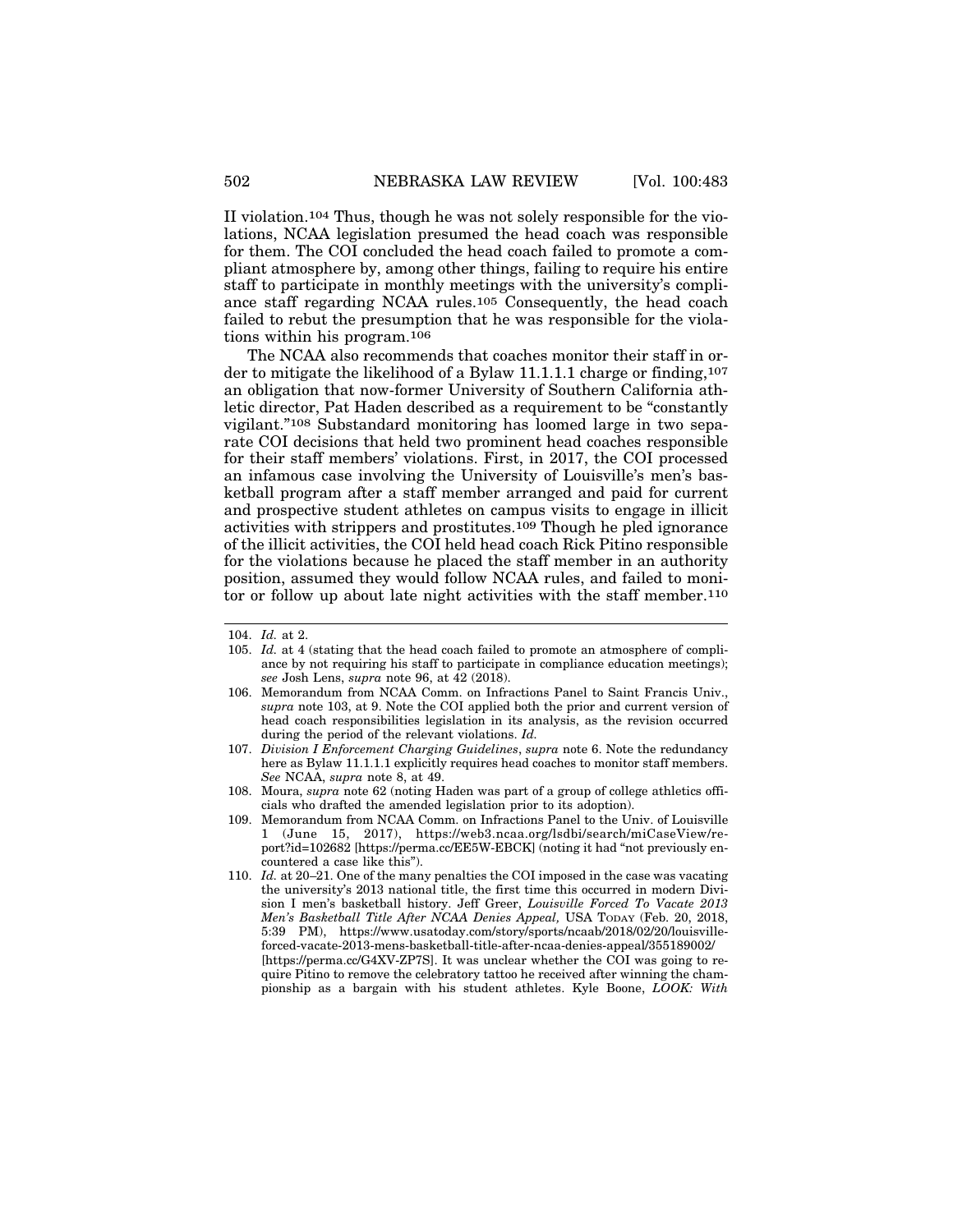Along with the fact that Pitino failed to ask questions that would have uncovered the illicit activities, Pitino claimed he delegated monitoring of the staff member to assistant coaches who were unaware of this responsibility.111 Among other penalties, the COI handed down a fivegame suspension for Pitino.112

Another NCAA infractions case involving the University of Mississippi's football program also sheds light on the NCAA's monitoring expectations. The enforcement staff alleged twenty-one violations in the case.113 Among them, now-former head football coach Hugh Freeze achieved the distinction of being the first Division I Football Bowl Subdivision head football coach charged with violating modern head coach responsibilities legislation.114 Freeze did not engage in the underlying violations and claimed to be unaware of them, yet his lack of knowledge was of little consequence for the enforcement staff or the COI.115 The COI ultimately concluded Freeze committed a Level I violation of Bylaw 11.1.1.1 by failing to monitor his staff and its interactions with football program boosters.116 The COI emphasized that some of the violations happened in Freeze's plain sight, yet he failed to identify them.117 Among the penalties imposed, the COI issued a twogame suspension for Freeze.118

- 111. *See* Memorandum from NCAA Comm. on Infractions Panel to the Univ. of Louisville, *supra* note 109, at 21.
- 112. *Id.* at 24 (suspending Pitino for five conference games the following season).
- 113. *See* Jeff Vitter, Ole Miss Chancellor, Ross Bjork, Ole Miss Vice Chancellor for Intercollegiate Athletics & Hugh Freeze, Ole Miss head football coach, *University's Update on NCAA Case*, YOUTUBE (Feb. 22, 2017), https://www.youtube.com/ watch?v=VYWyz3cwSPE [https://perma.cc/6V9H-4767] (transcript available at *Information About NCAA Case*, U. MISS., http://athleticsworking.wp2.olemiss. edu/transcript/ [https://perma.cc/XR9U-HRWU] (last visited July 13, 2021)).
- 114. Dodd, *supra* note 54 (maintaining that Freeze's reputation was on the line as a result of the allegations).
- 115. *See id.* (explaining that Freeze's actual knowledge of the violations was of little consequence).
- 116. *See* Memorandum from NCAA Comm. on Infractions Panel to the Univ. of Mississippi 48 (Dec. 1, 2017), https://web3.ncaa.org/lsdbi/search/miCaseView/report?id=102650 [https://perma.cc/77VE-W2F9] (describing Freeze's actions promoting a compliant atmosphere as "admirable" yet concluding his monitoring was substandard, illustrating that head coaches need to satisfy both prongs in order to rebut the presumption of responsibility for staff members' actions).
- 117. *Id.* at 46 (emphasizing the extraordinarily high number of violations, as well as their nature—they included a wide range of staff members, high-profile recruits, and boosters).
- 118. *Id.* at 57 (suspending Freeze for two conference games the following season). Note, however, that Freeze never served the suspension because he was not a head coach for the 2018 season; the University of Mississippi fired him for reasons unrelated to the NCAA violations and he did not start his new head coaching

*Louisville Vacating Its 2013 Title, Rick Pitino May Regret This Tattoo,* CBS SPORTS (Feb. 20, 2018, 1:41 PM), https://www.cbssports.com/college-basketball/ news/look-with-louisville-vacating-its-2013-title-rick-pitino-may-regret-this-tattoo/ [https://perma.cc/A7U3-JWS7].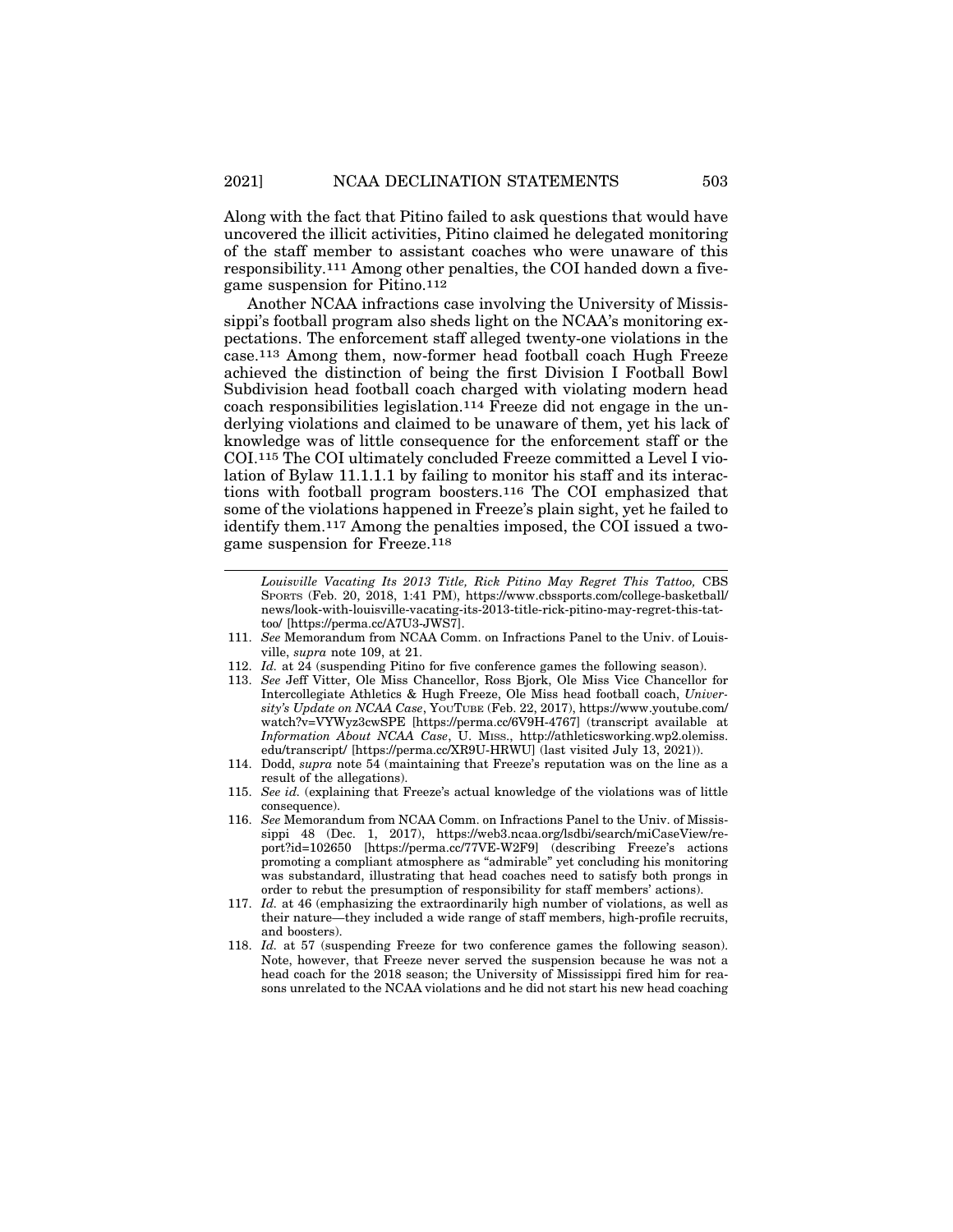In addition to communication and monitoring, the NCAA recommends that head coaches document communications and other demonstrations of their commitment to compliance.119 In a 2015 case, documented efforts to promote a compliant atmosphere and monitor staff helped a now-former Wichita State University head baseball coach rebut the presumption of responsibility for his administrative assistant's violations. This case is noteworthy because it was the first one (of only three) in which the COI concluded a head coach successfully rebutted the presumption of responsibility after the enforcement staff charged a violation of the current version of Bylaw 11.1.1.1. The underlying violation was that the baseball program's administrative assistant permitted twenty-one student athletes to purchase personal items at a discount through a VIP account with the program's apparel provider.120 Access to the VIP account and discounted apparel conferred impermissible extra benefits on the student athletes under NCAA legislation.121 While the enforcement staff charged the head coach with a head coach responsibilities violation, the COI concluded the head coach successfully rebutted the presumption of responsibility for the administrative assistant's violations.122 In concluding that the head coach promoted a compliant atmosphere and monitored the administrative assistant, it emphasized actions like the rules education components of the head coach's weekly staff meetings.123

## *4. The Prevalence of Head Coach Responsibilities Violations*

Recall that the current version of Bylaw 11.1.1.1 has been effective since August 1, 2013.124 Since 2014, the enforcement staff has alleged

- 119. *Division I Enforcement Charging Guidelines*, *supra* note 6 (explaining that it is "helpful" if head coaches produce documentation illustrating compliance efforts, procedures for monitoring, and specific examples of communications about NCAA rules).
- 120. *See* Memorandum from NCAA Comm. on Infractions Panel to Wichita State Univ. 5 (Jan. 29, 2015), https://s3.amazonaws.com/sidearm.sites/wichita.sidearm sports.com/documents/2015/11/5/Wichita\_State\_Infractions\_DecisionPUB-LIC.pdf [https://perma.cc/J7ME-F72W] (explaining the apparel provider representative who serviced the account allowed the former administrative assistant to order personal items at a fifty percent discount through a VIP account).
- 121. *Id.* at 11 (explaining the administrative assistant believed there was no NCAA violation because the student athletes paid for the items they ordered; however, she did not verify her mistaken belief with the compliance staff).
- 122. *Id.* at 15.
- 123. *Id.* at 8, 14 (describing written rules education the administrative assistant received, including compliance staff e-mails, newsletters, and memos).

job at Liberty University until the 2019 season. *See* Matt Bonesteel & Tramel Raggs, *Liberty Turns to Hugh Freeze, Despite Football Coach's Checkered Past,* WASH. POST (Dec. 7, 2018), http://washingtonpost.com/sports/2018/12/07/libertyreportedly-will-hire-hugh-freeze-its-football-coach-despite-his-checkered-past/ [https://perma.cc/58JA-VY5P].

<sup>124.</sup> NCAA, *supra* note 8, at 49.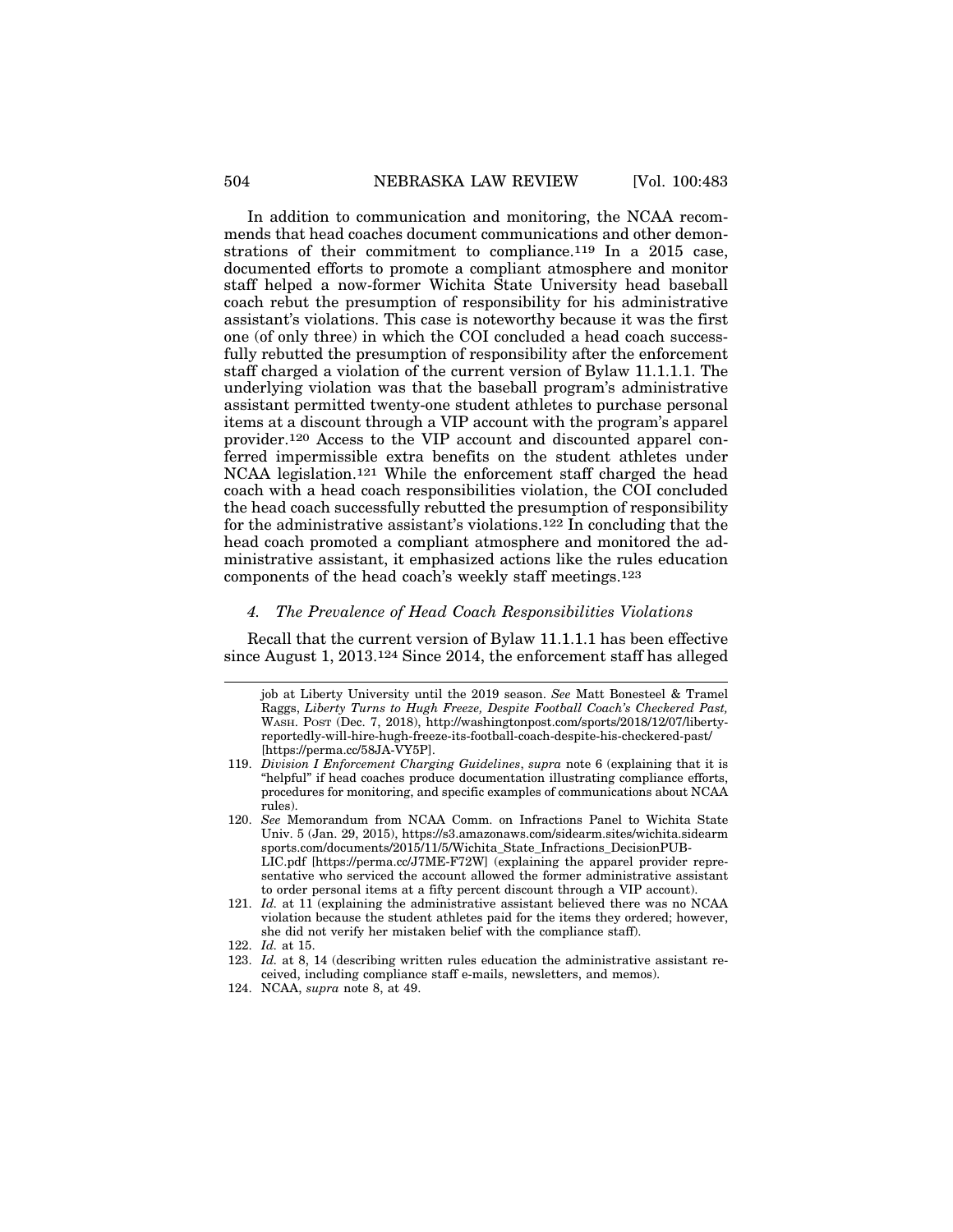more Level I or Level II violations of Bylaw 11.1.1.1 than any other of the hundreds of bylaws in the NCAA manual.125 Further, between 2014 and 2018, head coaches committed twenty-seven percent of Level I and Level II violations, the most of any position in college athletics.126 In 2019, head coaches committed a whopping fifty-two percent of all violations (assistant coaches were the next highest group at fifteen percent).127

This data suggests that despite the strengthening of Bylaw 11.1.1.1, head coaches engage in activity that both the enforcement staff and the COI believe violates NCAA legislation. The allegations against high-profile head coaches such as Self, Miller, and Pitino (and their universities) only increase the legislation's prominence. Self and the University of Kansas vehemently dispute the enforcement staff's head coach responsibilities allegation against Self in a case that will receive a lot of publicity.128 Arizona already took the extreme measure of self-imposing a postseason ban for the 2021 postseason.129 Additional "massive" sanctions against the university's athletics department could follow.130

One option to try to curb significant NCAA violations would be to increase the deterrent effect of head coach responsibilities legislation

- 127. *See* NCAA, *supra* note 19, at 8.
- 128. OFF. OF PUB. AFF. UNIV. OF KANSAS, RESPONSE TO NCAA AMENDED NOTICE OF ALLEGATIONS 6 (Mar. 5, 2020), http://publicaffairs.ku.edu/sites/publicaffairs.ku. edu/files/docs/KU%20FINAL%20RESPONSE%20Full.pdf [https://perma.cc/ BS7F-JAUU] (disputing, among other things, that the alleged underlying violations occurred in the first place); *see also* Mark Schlabach, *KU Charged with Lack of Institutional Control, More,* ESPN (Sept. 23, 2019), https://www.espn.com/ mens-college-basketball/story/\_/id/27687051/ku-charged-lack-institutional-control-more [https://perma.cc/8UTB-LJK3] ("[I]t's no secret that there is tremendous pressure on the NCAA to respond to the federal court proceedings involving college basketball. . . . In its haste and attempt to regain control, the enforcement staff has created a false narrative regarding me and our basketball program." (quoting Self)). Under Self, a former president of the National Association of Basketball Coaches, Kansas won the national championship in 2008 and appeared in the Final Four three times. *Id.*
- 129. Schlabach, *supra* note 8 (reporting that Miller understood and supported the postseason ban).
- 130. Pat Forde, *Arizona Charged with 9 Violations in Notice of Allegations,* SPORTS ILLUSTRATED (Oct. 25, 2020), http://si.com/college/2020/10/25/arizona-sean-millerviolations-ncca-notice-of-allegations [https://perma.cc/E4AM-84NH] ("Penalties could include multi-year postseason bans and a full-season suspension for Miller.").

<sup>125.</sup> *See* NCAA, DIVISION I INFRACTIONS: 2018–19 ANNUAL REPORT 17 (2019), http:// s3.amazonaws.com/ncaa.org/documents/2021/1/18/2018\_infractions\_annual\_report\_0.pdf [https://perma.cc/FDL2-EMHY] (stating that the enforcement staff alleged fifty-five Level I or Level II violations of head coach responsibilities legislation over the previous five years); NCAA, *supra* note 19, at 11 (showing that the enforcement staff alleged eighteen Level I and Level II head coach responsibilities violations in 2019, which was the most of any bylaw).

<sup>126.</sup> NCAA, *supra* note 125, at 17.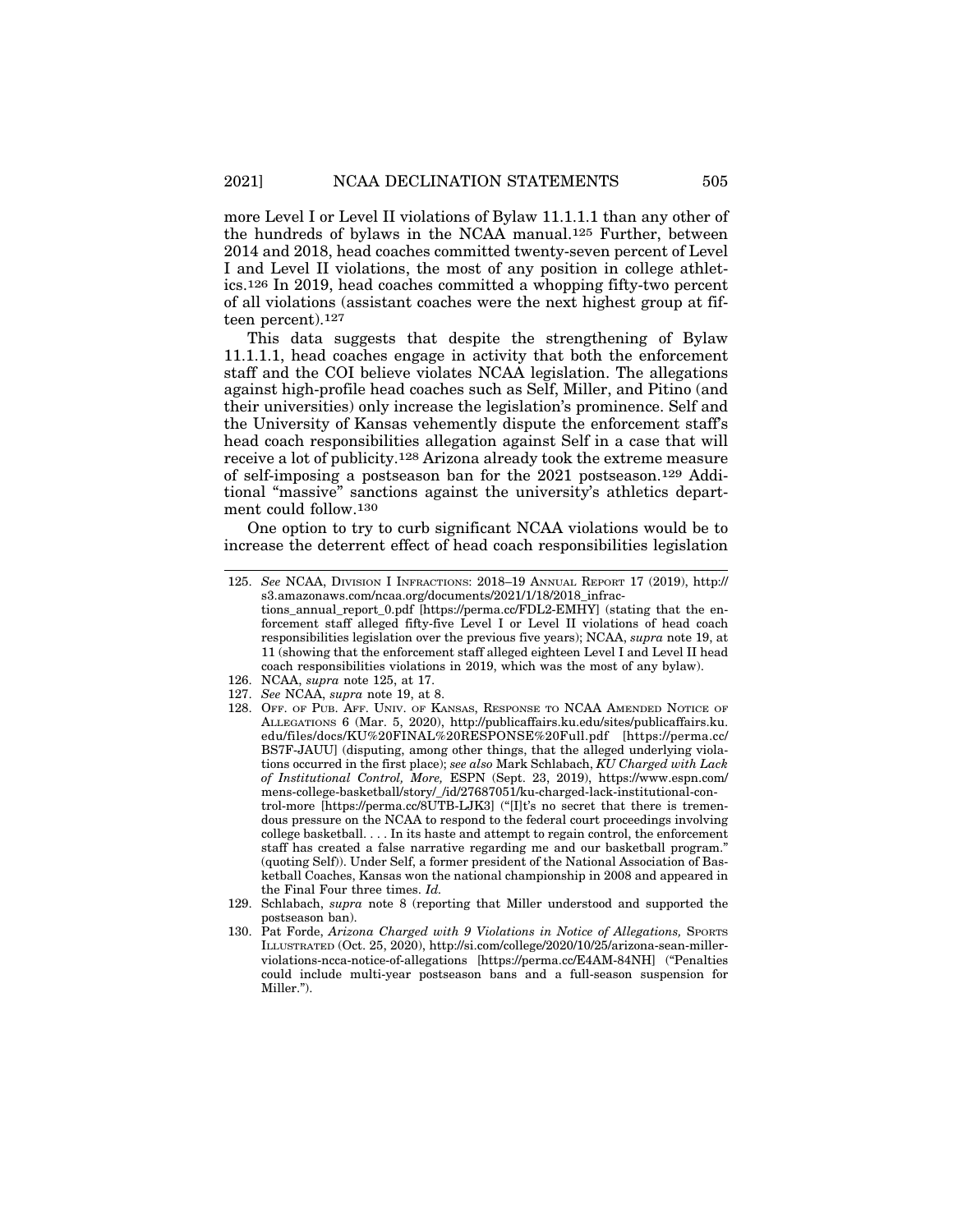and apply a strict liability standard on head coaches for violations in their programs. Such a standard would be akin to *respondeat superior*'s imposition of strict liability on employers.131 This would require the NCAA or its membership to eliminate head coaches' ability to rebut the presumption of responsibility through the complicated and slow NCAA legislative process.132 A more practical and easier fix would be to publicize information about enforcement staff investigations that *do not* result in a Bylaw 11.1.1.1 allegation. This would provide a valuable resource for head coaches seeking information regarding enforcement staff expectations. The following Part explains how criminal prosecutors sometimes make similar statements when they elect to not pursue criminal charges following an investigation, which can be appropriate and beneficial in certain situations.

# III. PROSECUTORIAL DECLINATION STATEMENTS

As stated earlier, many describe the enforcement staff as the NCAA's prosecutors.133 This Part describes prosecutorial declination statements in the more traditional context of criminal law prosecution and other enforcement areas (e.g., corporate corruption). It also analyzes the interests that publicized prosecutorial declinations serve, many of which are relevant to this Article's proposal.

#### **A. Defining Prosecutorial Declination Statements**

Prosecutors serve as gatekeepers of the United States criminal justice system.134 When Philip Heymann was an Assistant Attorney General for the Department of Justice, he explained to the United States Senate Committee on the Judiciary that "[w]inning convictions is only half of a prosecutor's job. Equally vital is to sort out which

<sup>131.</sup> For a discussion of this option, see Lens, *supra* note 96.

<sup>132.</sup> For information on the NCAA legislative process, see *NCAA Division I Council–Governance Legislative Process*, NCAA, https://ncaaorg.s3.amazonaws.com/ governance/d1/legislation/2020-21/2020- 21D1Gov\_ConfLegislativeProcessInfoGr.pdf [https://perma.cc/VXZ9-MM22] (last

visited Mar. 9, 2021).

<sup>133.</sup> Davis & Hairston, *supra* note 22; *see also* Rogers & Ryan, *supra* note 13, at 753–54 ("[E]nforcement staff members act as investigators and prosecutors when adversarial proceedings reach the COI." (citing Kevin E. Broyles, *NCAA Regulation of Intercollegiate Athletics: Time for a New Game Plan*, 46 ALA. L. REV. 487, 494 (1995)).

<sup>134.</sup> Michael Edmund O'Neill, *When Prosecutors Don't: Trends in Federal Prosecutorial Declination,* 79 NOTRE DAME L. REV. 221, 249–50 (2003) (noting that prosecutors' decisions to prosecute are made in the light of day while their decisions to forgo prosecution are seldom subject to oversight); Darryl K. Brown, *Criminal Enforcement Redundancy: Oversight of Decisions Not To Prosecute,* 103 MINN. L. REV. 843, 852 (2018) ("Public prosecutors are the gatekeepers of the criminal law enforcement . . . .").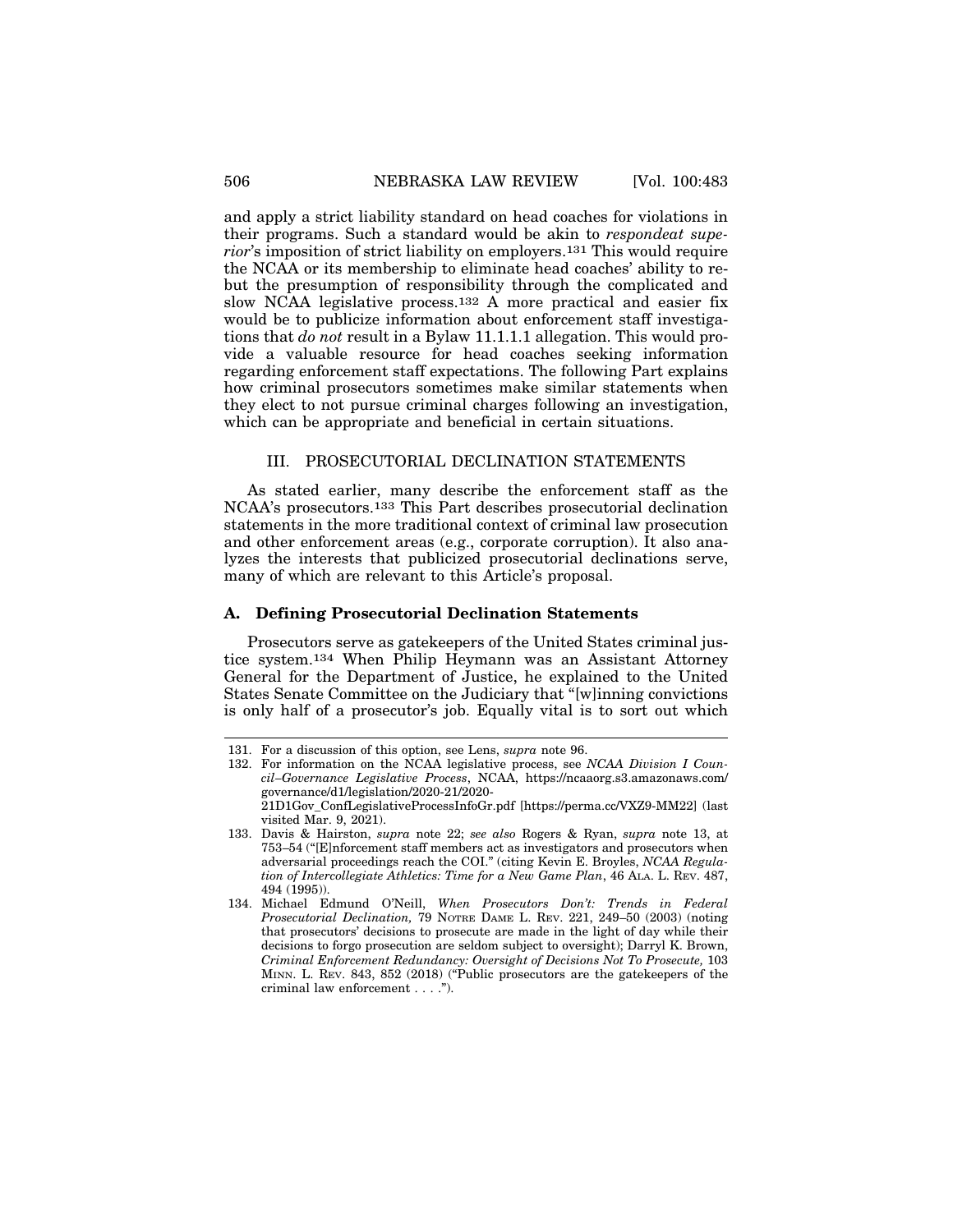cases to prosecute and which to decline."135 Thus, prosecutors sometimes accept the charges that police recommend to them, while at other times they file different charges or decline to file any at all.136 This decision is one of the more important decisions government officials make.137 A prosecutor's decision to decline a prosecution is a momentous one; it affects the lives of victims, the accused, and other individuals who commit similar crimes.138 A working definition of declinations may be decisions by law enforcement to conclude investigations without bringing enforcement actions.139 Thus, declinations are perhaps better defined by what they are not: enforcement actions.140 Regardless of their choice, prosecutors have their reasons for making them.141 Generally, prosecutors consider three sets of reasons to decline or pursue charges: legal reasons, administrative reasons, and equitable reasons.142 An example of an administrative reason is resource scarcity, whereas equitable reasons center on whether prosecutors normatively should file a charge in any given case.143 According to Heymann, the "more important reason" is the legal reason, such as lack of merit in the prosecution.144 Conventional wisdom maintains that prosecutors are in the best position to evaluate these reasons.145

- 135. *Privacy Protection Act: Hearing on S. 115, S. 1790, and S. 1816 Before the S. Comm. on the Judiciary*, 96th Cong. 50 (1980) [hereinafter *Privacy Protection Act*] (prepared statement of Philip B. Heymann, Assistant Att'y Gen. of the United States).
- 136. Marc L. Miller & Ronald F. Wright, *The Black Box,* 94 IOWA L. REV. 125, 133 (2008). Federal prosecutors decline around a quarter of all criminal matters referred to them. O'Neill, *supra* note 134, at 271. Understanding why prosecutors select certain cases for prosecution while disregarding others is an enigma of the criminal justice system. O'Neill, *supra* note 12, at 1439.
- 137. *See* O'Neill, *supra* note 12 (describing consequences for the individual defendant and others).
- 138. *Id.* at 1491 (characterizing the decision to decline prosecution as "less visible and arguably more important" than the effort to combat sentencing disparities).
- 139. Beverly Earle & Anita Cava, *The Mystery of Declinations Under the Foreign Corrupt Practices Act: A Proposal To Incentivize Compliance,* 49 U.C. DAVIS L. REV. 567, 598–99 (2015) (defining declinations in the context of the Federal Corrupt Practices Act and admitting there is "no obvious answer" to defining declinations).
- 140. *Id.* at 599.
- 141. Miller & Wright, *supra* note 136.
- 142. Josh Bowers, *Legal Guilt, Normative Innocence, and the Equitable Decision Not To Prosecute,* 110 COLUM. L. REV. 1655, 1655–56 (2010) (characterizing charging discretion as "no monolith").
- 143. *See id.* at 1658–59.
- 144. *See Privacy Protection Act*, *supra* note 135.
- 145. Bowers, *supra* note 142, at 1657–58 (questioning whether prosecutors are the appropriate individuals to determine whether to decline or pursue charges based on equitable reasons).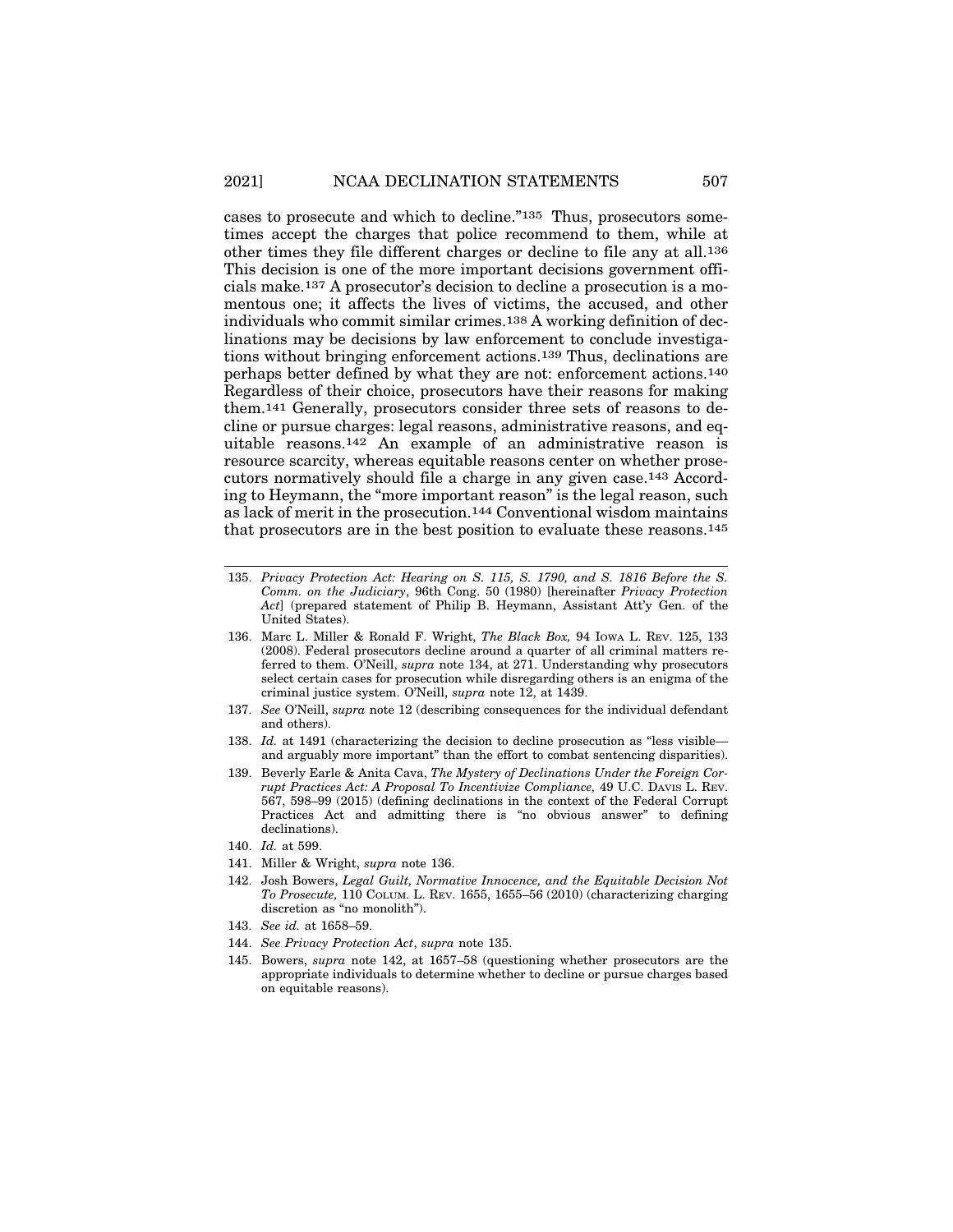Prosecutors can do much of their daily work without explaining their decisions to the public.146 Unlike when they file charges, prosecutors generally have no legal duty to publicize their declinations.147 Thus, prosecutors' declinations, and reasons for them, often remain private.148 Further, there are few formal means by which a court or other entity or system may review declinations.149 In common law countries, oversight of officials' failures to enforce resides almost entirely with the political process.150 This may be why many view declination as the height of prosecutorial discretion.151

There are often reasons it is appropriate for prosecutors keep declinations confidential, including protecting the privacy of those who were under investigation, as well as witnesses and victims.152 However, because prosecutors are not required to disclose reasons for a declination and their discretion operates virtually without oversight, the decision not to prosecute frequently may appear capricious and

- 149. O'Neill, *supra* note 134, at 224 (explaining that declinations are at least as unreviewable as decisions to pursue charges).
- 150. Brown, *supra* note 134, at 845–46 (noting that decisions *not* to charge are virtually immune from judicial review or other nonpolitical oversight).
- 151. Miller & Wright, *supra* note 136 (explaining that prosecutors do not have to state their reasons in open court or other settings outside of their offices); O'Neill, *supra* note 134, at 223 ("Deciding whether to prosecute an individual criminally is one of the most momentous tasks the government undertakes."). Though the U.S. Attorneys' Manual describes declination as "an exercise of prosecutorial discretion," the Department of Justice and Securities and Exchange Commission have not "presented a clear definition of what declinations are nor have they presented clear guidance on the contours of declination decisions." Earle & Cava, *supra* note 139, at 599–600 (quoting U.S. DEP'T OF JUSTICE, UNITED STATES AT-TORNEYS' MANUAL  $\S 9-27.110(A)$  (2015)). Nevertheless, the exercise of negative discretion is a crucial component of the criminal justice system. Roth, *supra* note 11, at 479 ("The exercise of negative discretion . . . is a necessary feature of our system and a reason why good judgment and common sense are so valuable as prosecutorial traits.").
- 152. Roth, *supra* note 11, at 481 (citing reasons for keeping reasons for a declination confidential, including "prosecutors' prospective ability to exercise mercy without fear of political reprisal"). For an analysis of the risks that declination statements can pose, see *id.* at 513.

<sup>146.</sup> Miller & Wright, *supra* note 136, at 129 (arguing that internal regulation of prosecutorial offices is sufficient and effective). Some legal scholars feel that prosecutors generally earn low grades for their transparency. *See id.* at 194.

<sup>147.</sup> Roth, *supra* note 11, at 480–81 (pointing out the consistency between the lack of duty to publicize declinations and an overall lack of prosecutorial accountability and transparency).

<sup>148.</sup> Miller & Wright, *supra* note 136, at 130 ("Declinations epitomize the black box: they remain hidden from all traditional legal review and test the capacity of our preferred strategy of internal regulation."). One legal expert describes a prosecutor's determination to pursue, or to forgo, a criminal matter as difficult to penetrate as a juror's decision to convict or to acquit. O'Neill, *supra* note 12, at 1439. One explanation for the lack of oversight is that "the interests at stake are not as high—no individual faces prosecution and possible punishment." Brown, *supra* note 134.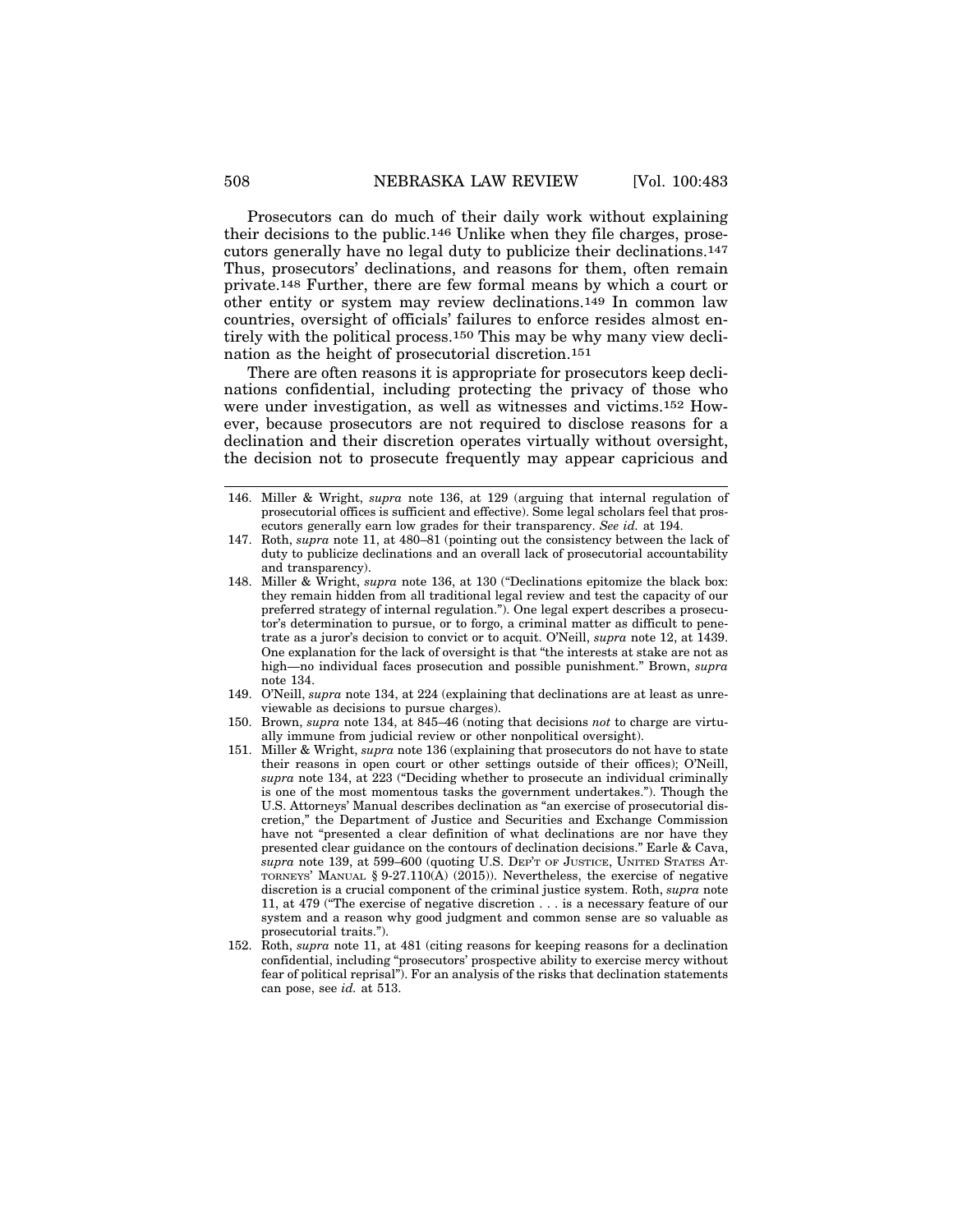standardless.153 Allegations of criminal conduct often surface in highly charged settings, and people may form strong opinions about matters of moral conduct or public policy to which criminal law does not give full expression.154 So even though there is no legal reason to prosecute, when the public learns of the declination, it may perceive that prosecutors closed an investigation of an obvious scoundrel.155 Without information on the reasoning behind a declination, the public may suspect political motivations.156 Undoubtedly, the particular facts and circumstances of a case may mean confidentiality is proper, but the following section discusses situations in which public declinations can be appropriate and beneficial, combating many of these concerns.

# **B. Interests Served by Public Prosecutorial Declination Statements**

Occasionally, prosecutors deviate from the norm and make their declinations public.157 When prosecutors issue public declination statements or when an individual obtains access to private declination statements, such statements can shed meaningful light on prosecutors' work and can provide patterns of reasons across cases.158 Analysis of the reasons behind declinations reveals the influence of substantive and procedural legal doctrines, supervisors' policy priorities (e.g., a high priority on pursuing intimate partner violence charges), and evidentiary hurdles of proving charges.159 Overall, legal norms, not personal whims of prosecutors, shape many declination choices.160 For example, the government's good-faith decision not to prosecute for more serious crimes is often informed by a combination of legal reasoning and predictions about juries' likely views.161 In other instances, prosecutors decline to pursue criminal charges because of limited resources, despite their belief that they have legally

<sup>153.</sup> O'Neill, *supra* note 134, at 234.

<sup>154.</sup> *Privacy Protection Act*, *supra* note 135 (explaining that a declination does not equate to condoning the behavior).

<sup>155.</sup> *Id.*

<sup>156.</sup> *Id.*

<sup>157.</sup> Roth, *supra* note 11 (reporting anecdotal evidence of increased transparency) (citing Benjamin Weiser, *Should Prosecutors Chastise Those They Don't Charge?* N.Y. TIMES (Mar. 24, 2017), https://www.nytimes.com/2017/03/24/myregion/billde-blasio-campaign-finance.html [https://perma.cc/V53W-D2XQ]).

<sup>158.</sup> Miller & Wright, *supra* note 136 at 130. Declination data can be difficult to unearth. O'Neill, *supra* note 134, at 250.

<sup>159.</sup> Miller & Wright, *supra* note 136 at 131 (describing review and analysis of prosecutorial declinations in New Orleans, Milwaukee, Charlotte, and San Diego); *see, e.g.*, *id.* at 149 (stating the high priority on pursuing intimate partner violence charges as an example of supervisor policy priorities).

<sup>160.</sup> *See id.* at 141.

<sup>161.</sup> *Id.* at 145 (examining declination reasons in possible homicide and theft charges).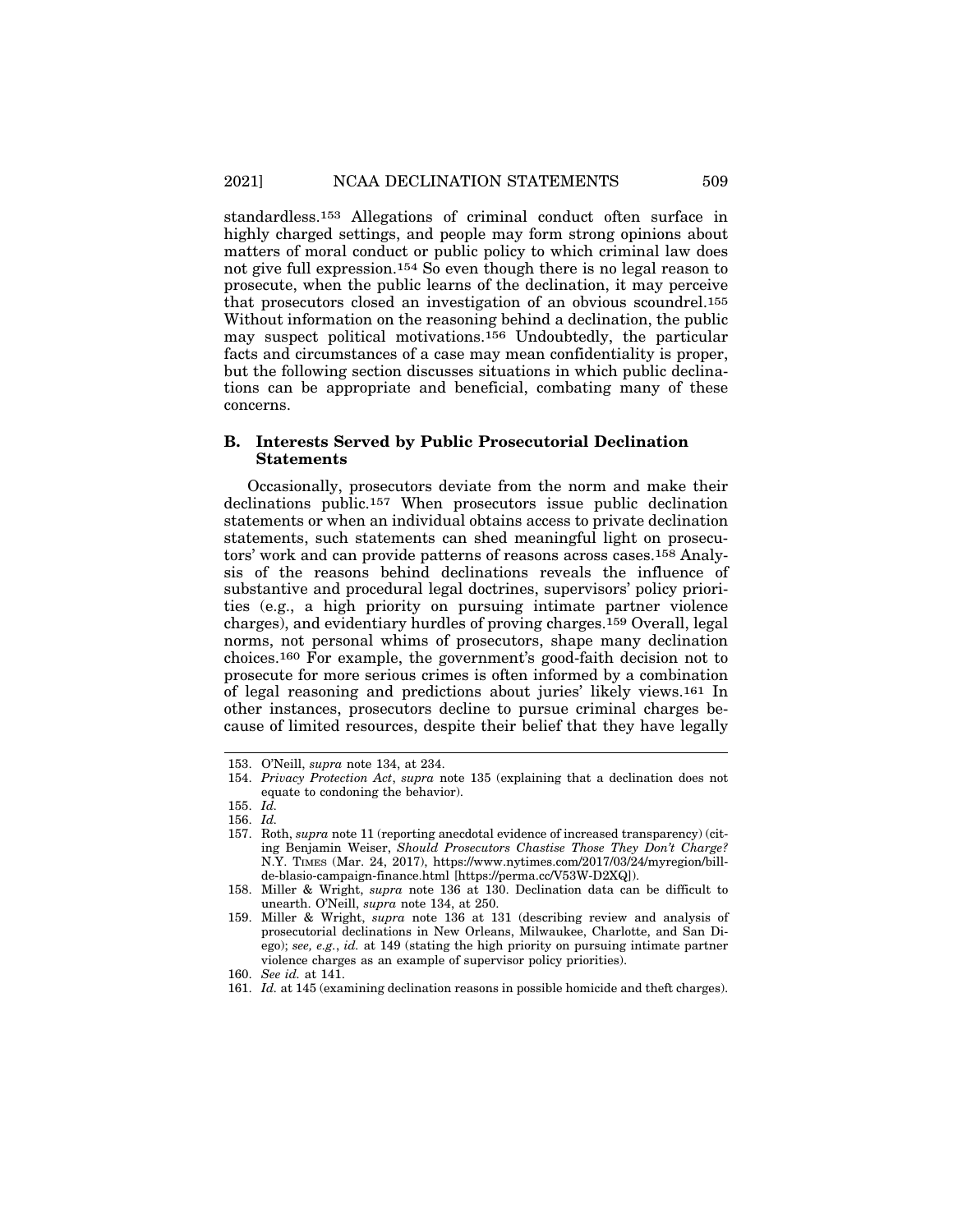sufficient evidence to support those charges.162 The insights that prosecutors' reasoning provides make clear that given the right circumstances, publicly providing explanations and data regarding declinations produces significant benefits.163 Professor Jessica Roth has identified "three categories of interests that declination statements can serve: signaling, accountability, and history-keeping."164

#### *1. Signaling*

Forms of signaling can include "closure to those immediately affected by a declination decision[,] . . . nudges about the need for reforms[,] . . . [and] educational signals to the public about the criminal law."165 "[D]eclination statements convey closure to the two most important parties in potential criminal prosecutions: victims and potential targets of prosecution."166 Even when a decision goes against either a victim or an individual under investigation, there is value to both parties in the decision's certainty.167 Victims may elect to pursue civil liability or other "avenues of redress."168 Individuals publicly identified during an investigation may seek a declination statement to help resuscitate their reputation and otherwise mitigate the "practical negative consequences that flow from the investigation which can be ameliorated only when a declination is made public."169

Declination statements can also be pedagogical tools for prosecutors.170 Prosecutors can use them to emphasize the need for law enforcement agencies' procedural compliance or to draw legislators' attention to the ways existing law limits prosecution, for example.171 Declination information thus may provide insight into the circumstances under which substantive criminal law is un- or under-enforced

163. *See* Miller & Wright, *supra* note 136, at 196. Publicizing declination reasons can create certain difficulties. O'Neill, *supra* note 12, at 1490 (citing example that some office guidelines may preclude prosecution of minor drug offenses, which, if made public, could harm deterrence efforts).

- 165. *Id.* (identifying "respect to prosecutors' fellow institutional actors . . . [and] signals about the prosecutorial role" as other forms of signaling).
- 166. *Id.* at 491.
- 167. *Id.* at 491–92 (noting that this closure may permit victims to pursue civil liability or other measures).
- 168. *Id.* at 491.
- 169. *Id.* at 492 (explaining that a declination statement may reduce stigma).
- 170. *Id.* at 493–94 (indicating statements that identify, for example, lack of evidence or an unlawful search as a way to "signal the need for corrective action").
- 171. *Id.*

<sup>162.</sup> *See id.* at 153. Prosecutorial resources, even at the national level, are scarce. *See* O'Neill, *supra* note 134, at 222 (citing as an example federal prosecutors focusing more on terrorism in the aftermath of the September 11, 2001 terrorist attacks at the expense of devoting resources to other crimes).

<sup>164.</sup> Roth, *supra* note 11, at 490 ("These interests sometimes overlap, and a single declination statement may serve all three.").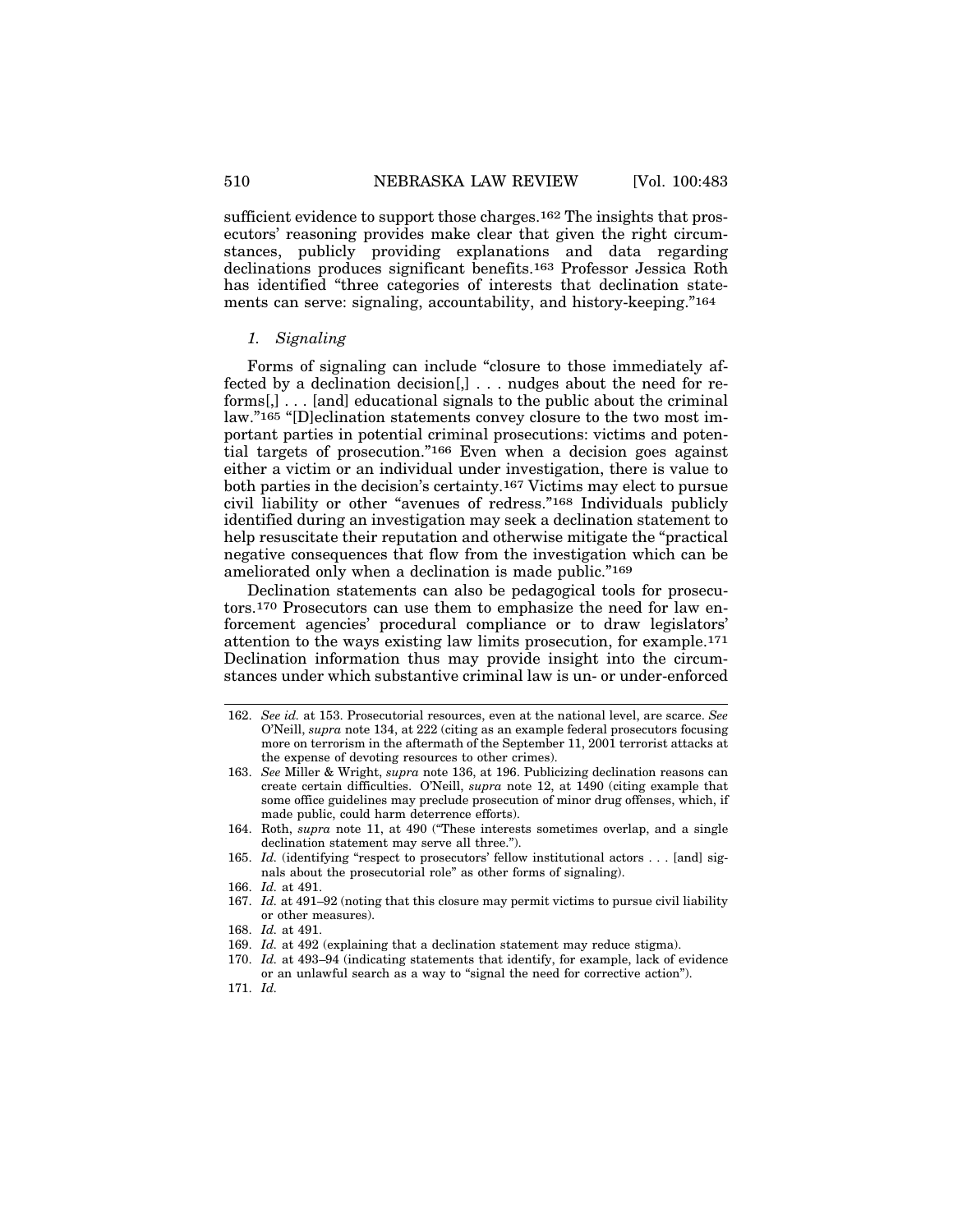and may highlight necessary reforms.172 "For example, a prosecutor might cite the narrow definition of bribery . . . in explaining a decision not to file charges in cases involving alleged public corruption."173 Legislators can use these statements to decide whether to pursue legislative reform.174 Declination information can also shape lawmakers' allocation of appropriate resources to support enforcement.175

The pedagogical benefit of declination statements may also be useful to inform the public.176 It can be difficult to keep in clear view the difference between scandalous behavior and criminal behavior, and the difference between suspecting criminal behavior and proving it.177 Often, even scoundrels who behave poorly do not actually break the law.178 Thus, prosecutors also use declination statements to educate the public about criminal law's content and procedure, for example "when a prosecutor explains in a declination statement that the evidence does not establish a necessary element of a crime."179 Beyond quelling outcry stemming from a lack of understanding, declination statements educate the public about the laws to which they are subject. This may keep a prosecutor's declination from undermining the law's deterrent effect. What's more, when law enforcement determines that it will not pursue an enforcement mechanism without offering reasoning for the declination, it can be difficult for other potential targets to determine what steps can be taken to achieve a similar outcome.180 In 2016, for example, the Department of Justice (DOJ) Criminal Division instituted a pilot program "designed to provide transparency and accountability" regarding charging decisions under the Foreign Corrupt Practices Act (FCPA).181 The program publicized information about the factors considered when evaluating corporate

- 176. Roth, *supra* note 11, at 496 (noting that declination statements are likely more readily available to the public than court opinions, charging documents, and statutes).
- 177. *Privacy Protection Act*, *supra* note 135 (explaining that this difficulty in discerning actual criminal behavior increases in a non-technical discussion of a suspected criminal's behavior in a newspaper or journal).
- 178. *See id.* (emphasizing that declinations do not amount to an approval of investigated behavior).
- 179. Roth, *supra* note 11, at 496.
- 180. Earle & Cava, *supra* note 139, at 603.
- 181. Madeline DeGeorges, *Indecent Disclosure: Has the Department of Justice Provided Sufficient Clarity To Incentivize Corporations To Admit Wrongdoing?*, 5 AD-MIN. L. REV. ACCORD 53, 68–69 (2019) (citing Press Release, Leslie Caldwell, Assistant Att'y Gen., Criminal Division Launches New FCPA Pilot Program (Apr. 5, 2016) (describing pilot program)).

<sup>172.</sup> *See* O'Neill, *supra* note 12, at 1493; Roth, *supra* note 11, at 493–94.

<sup>173.</sup> Roth, *supra* note 11, at 494 (providing another example of a prosecutor citing the statute of limitations in a declination statement regarding sexual assault charges).

<sup>174.</sup> *See id.* at 494–95.

<sup>175.</sup> *See* O'Neill, *supra* note 12, at 1493.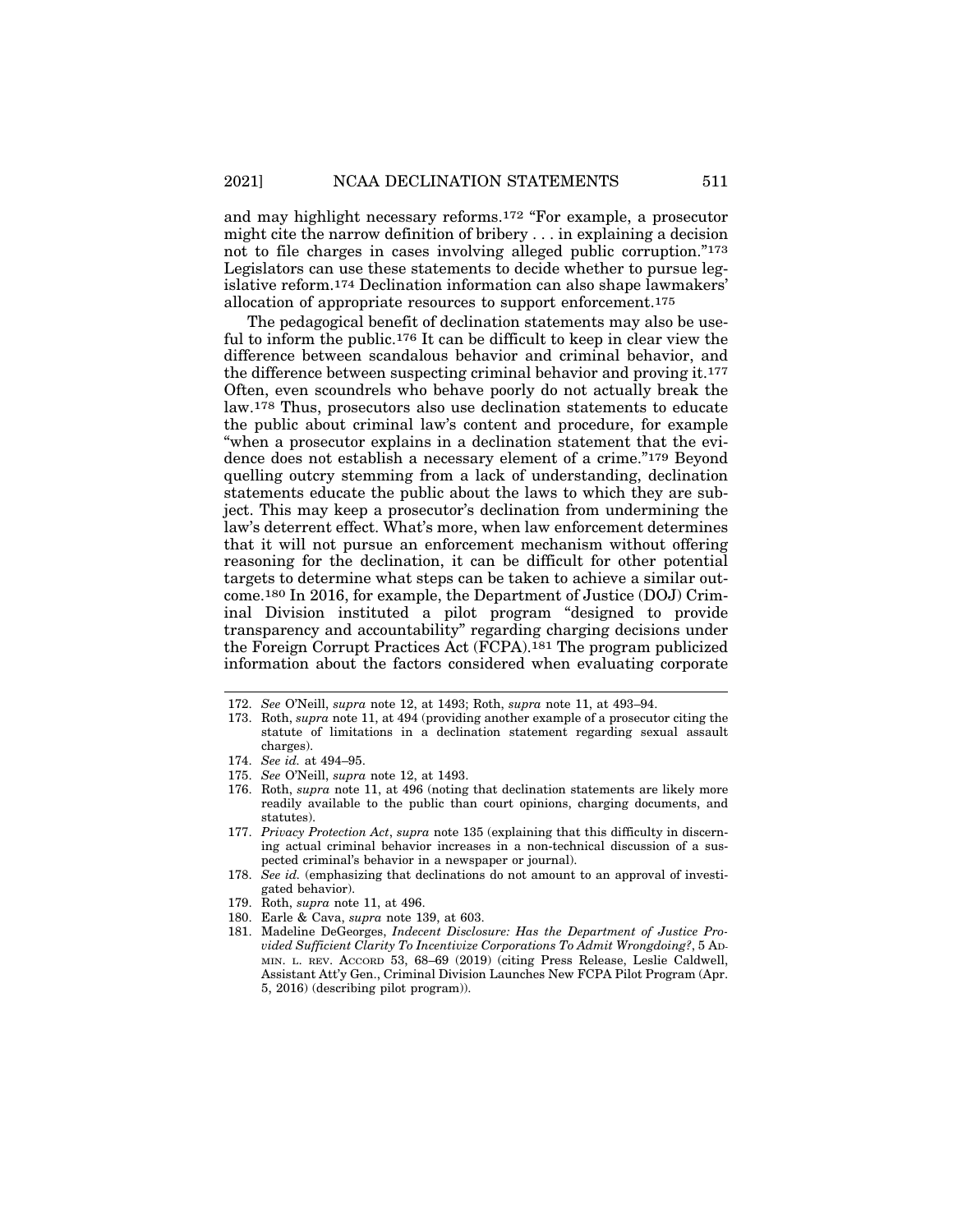conduct in the hope that increased transparency "would encourage voluntary corporate self-disclosure."182 While the DOJ's pilot program served as a means of educating potential targets, the DOJ designed it to provide accountability and transparency, the subjects of the next subsection.183

#### *2. Accountability*

"Accountability among prosecutors has emerged as an important, albeit controversial, issue within the criminal justice system."184 "Declination statements [can] also promote prosecutors' accountability to the public they serve."185 Such statements can also improve openness and consistency.186 "Absent a declination statement, the public can eventually surmise that a prosecutor has declined to press charges with respect to a given matter," but that process could take too long for there to be meaningful accountability.187 Conversely, declination statements could offer "political cover" for district attorneys and illuminate "the tensions between police arrests and prosecutorial charging decisions, and might sort out how different applicable legal standards, office values, or resources affect declination choices."188 "The obligation to explain and the aspiration to make consistent and principled decisions can both thrive" in a transparent prosecutorial environment.189

Further, according to one legal scholar, the primary reasons for unjustified decisions not to prosecute are "failing to investigate and charge due to biases against certain victims or harms, or favoritism toward certain kinds of suspects."190 The act of drafting declination statements can help combat such failures in several ways.191 First, constructing a declination statement forces a prosecutor to ground the

<sup>182.</sup> *Id.*

<sup>183.</sup> *See id.* (noting that the DOJ expanded the program into the FCPA Corporate Enforcement Policy in 2017).

<sup>184.</sup> O'Neill, *supra* note 12, at 1441 (citing Congress's passage of the PROTECT Act, Prosecutorial Remedies and Other Tools to End the Exploitation of Children Today Act of 2003, Pub. L. No. 108-21, 117 Stat. 650 (2003), as an example of increased accountability among prosecutors).

<sup>185.</sup> Roth, *supra* note 11, at 502.

<sup>186.</sup> *See* O'Neill, *supra* note 12, at 1488 (noting this is true of declination statements regardless of whether they are available to complainants or potential defendants).

<sup>187.</sup> *See* Roth, *supra* note 11, at 502 (explaining that accountability to the public is extremely important in jurisdictions where the public elects government attorneys).

<sup>188.</sup> *See* Miller & Wright, *supra* note 136, at 196 (noting, however, that added political cover may be superfluous, given distract attorney reelection rates).

<sup>189.</sup> *Id.*

<sup>190.</sup> Brown, *supra* note 134, at 853.

<sup>191.</sup> Roth, *supra* note 11, at 500.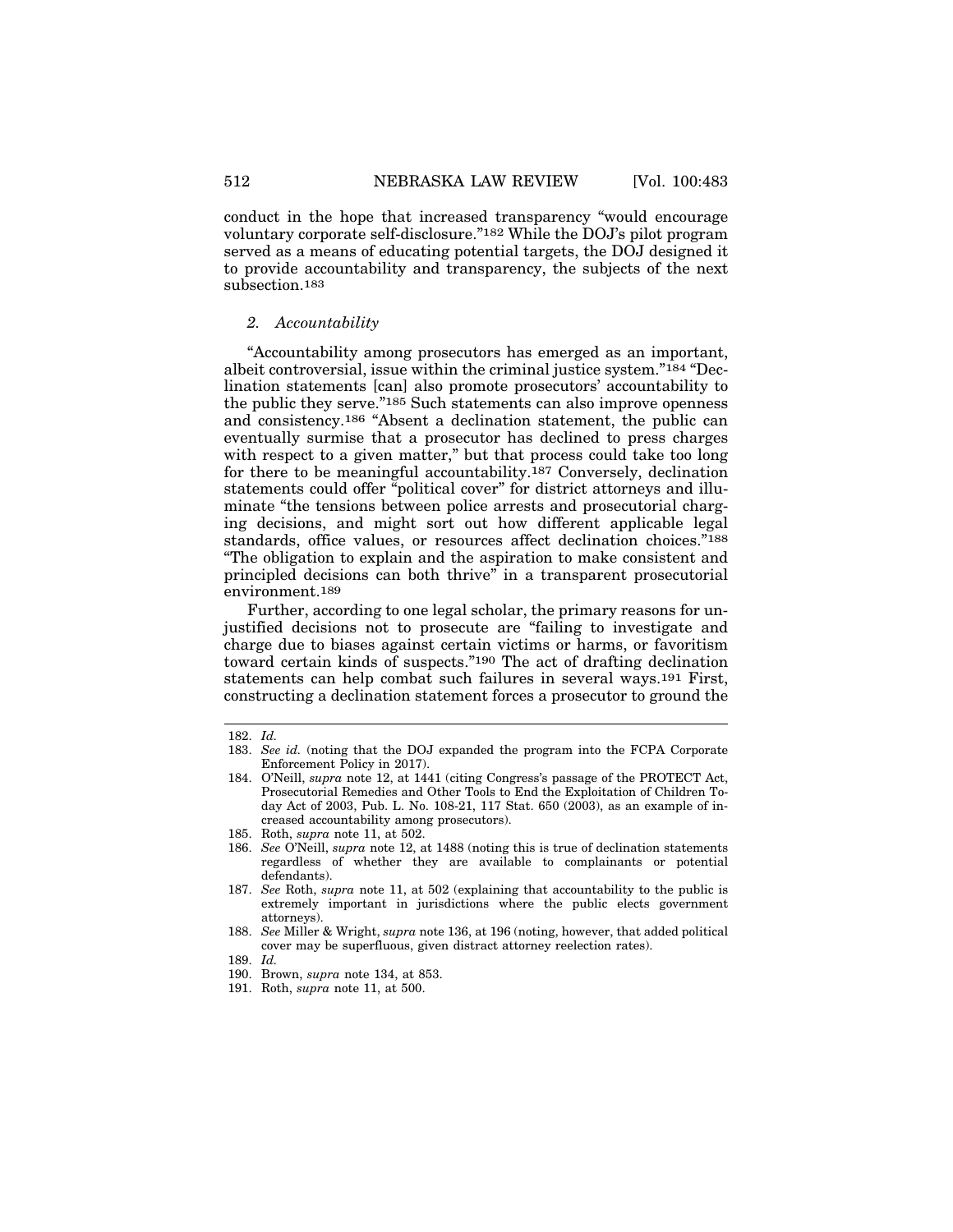decision in relevant facts and acceptable reasons, adding a layer of internal accountability.192 Further, "[w]riting for potential public consumption provides an additional level of discipline and constraint" that can help mitigate the likelihood of bias affecting the decision whether to prosecute.<sup>193</sup> Requiring articulation of declination reasons can increase consistency, as prosecutors can review past declination statements to determine whether certain identifiable reasons frequently emerge as the basis for declination.194 For example, if review of the statements reveals that cases are frequently declined because law enforcement performed an illegal search, it may trigger the prosecutor to work with the policing authority's supervisors to provide better oversight or training.195

# *3. History-Keeping*

In particularly complex or high-profile cases, declination statements "also can serve history-keeping interests."196 The history-keeping interest is "distinct from signaling and accountability [interests] in that it focuses on the documentation of historical facts for its own sake."197 Absent a declination statement, "the criminal justice system generally does not provide a means for the public to learn the facts that the prosecutor uncovered during the investigation;" a true loss since prosecutors likely "have the best access" to the fresh evidence.198

# IV. INCORPORATING DECLINATION STATEMENTS REGARDING THE ENFORCEMENT STAFF'S HEAD COACH RESPONSIBILITIES ANALYSIS INTO THE NCAA INFRACTIONS PROCESS

The previous Part illustrated that prosecutorial declination statements can be beneficial and appropriate under certain circumstances. Similar circumstances exist in the NCAA infractions cases described in the Introduction, where the enforcement staff investigates a head coach for a potential Bylaw 11.1.1.1 violation but declines to bring the charge. Thus, this Part argues that publicizing an enforcement staff

<sup>192.</sup> *Id.* at 501 (noting this helps ensure a prosecutor's decision is not arbitrary).

<sup>193.</sup> *Id.* (explaining that a prosecutor writing a declination statement must consider, predict, and account for potential reactions).

<sup>194.</sup> *See* O'Neill, *supra* note 12, at 1488, 1490–91 (emphasizing importance of detail in declination statements).

<sup>195.</sup> *See id.* at 1489.

<sup>196.</sup> Roth, *supra* note 11, at 508.

<sup>197.</sup> *Id.* at 509 (citing as examples the Mueller Report and the Department of Justice's report regarding the "2014 shooting death of Michael Brown in Ferguson, Missouri").

<sup>198.</sup> *Id.* at 510–11 (noting that a small number of jurisdictions permit publication of investigative grand jury reports to make investigation findings public when there are no criminal charges).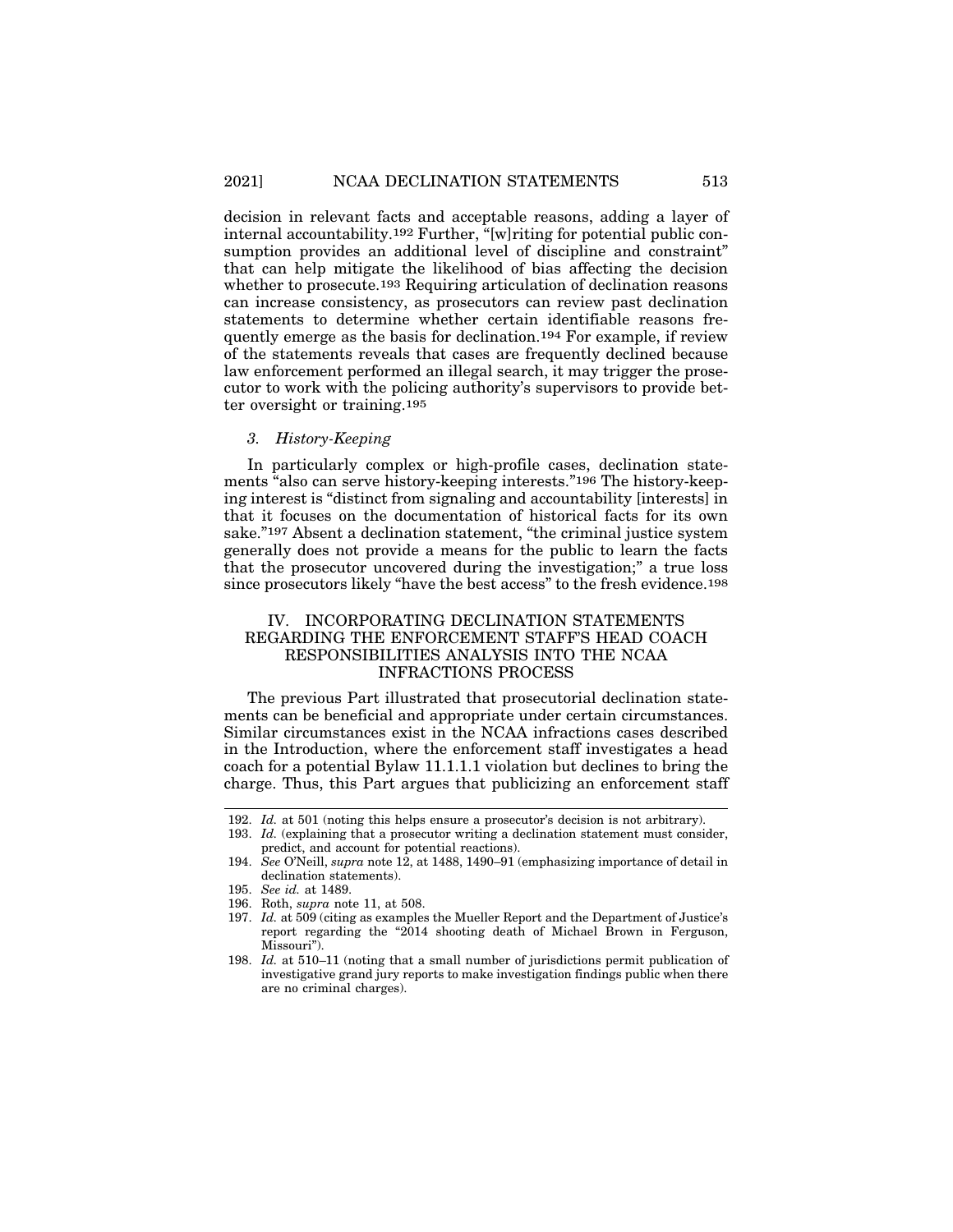declination statement is appropriate and beneficial in those situations.

# **A. Reasons Publicized Enforcement Staff Declinations for Head Coach Responsibilities Charges Are Appropriate and Would Be Beneficial**

Roth has suggested a framework to determine whether a public declination statement is appropriate within the criminal law context. Generally, the framework indicates that "prosecutors should issue declination statements when they significantly further one or more of the interests [described above], where the risks posed by such statements are minimized, and where their value cannot be realized through other means."199 In other words, public, "detailed statements are warranted only when their value (i.e., the extent to which they further signaling, accountability, or history-keeping interests) in the context of the individual case is unusually high."200 These "circumstances may provide unique 'teachable moments' in which prosecutors can" take advantage of the pedagogical value of declination statements and "convey important information about the law and its limits."201 Notably, Roth points to cases involving public figures engaged in official misconduct as those most likely to serve signaling, accountability, and history-keeping interests.202 There are many ways this logic readily translates and applies to situations where the enforcement staff investigates a head coach due to a Level I or Level II violation in the coach's sports program but concludes that it will not bring a Bylaw 11.1.1.1 allegation. For the reasons stated below, the enforcement staff should publicize a detailed declination statement in those situations.

#### *1. Neither the Enforcement Staff's Analysis nor Evidence It Uncovers Is Otherwise Readily Available*

When the enforcement staff investigates a head coach for a potential Bylaw 11.1.1.1 violation and uncovers evidence of a head coach's actions promoting a compliant atmosphere and staff monitoring, it

<sup>199.</sup> *Id.* at 537. Though Roth suggests that prosecutorial declination statements should be kept private when they identify the subject or target of an investigation, *id.* at 539, due to Bylaw 11.1.1.1, head coaches are automatically investigation targets when there is a Level I or Level II violation in their program. Thus, Roth's reasoning for keeping statements private in the context of criminal prosecutions does not apply, and it would be appropriate for the enforcement staff to publicize its declination statement. *Id.* at 540. In fact, the target of an investigation may *seek* a public statement from the prosecutor in order to repair reputational harm. *Id.*

<sup>200.</sup> *Id.* at 541 (noting this threshold is difficult to define).

<sup>201.</sup> *Id.* at 542.

<sup>202.</sup> *Id.*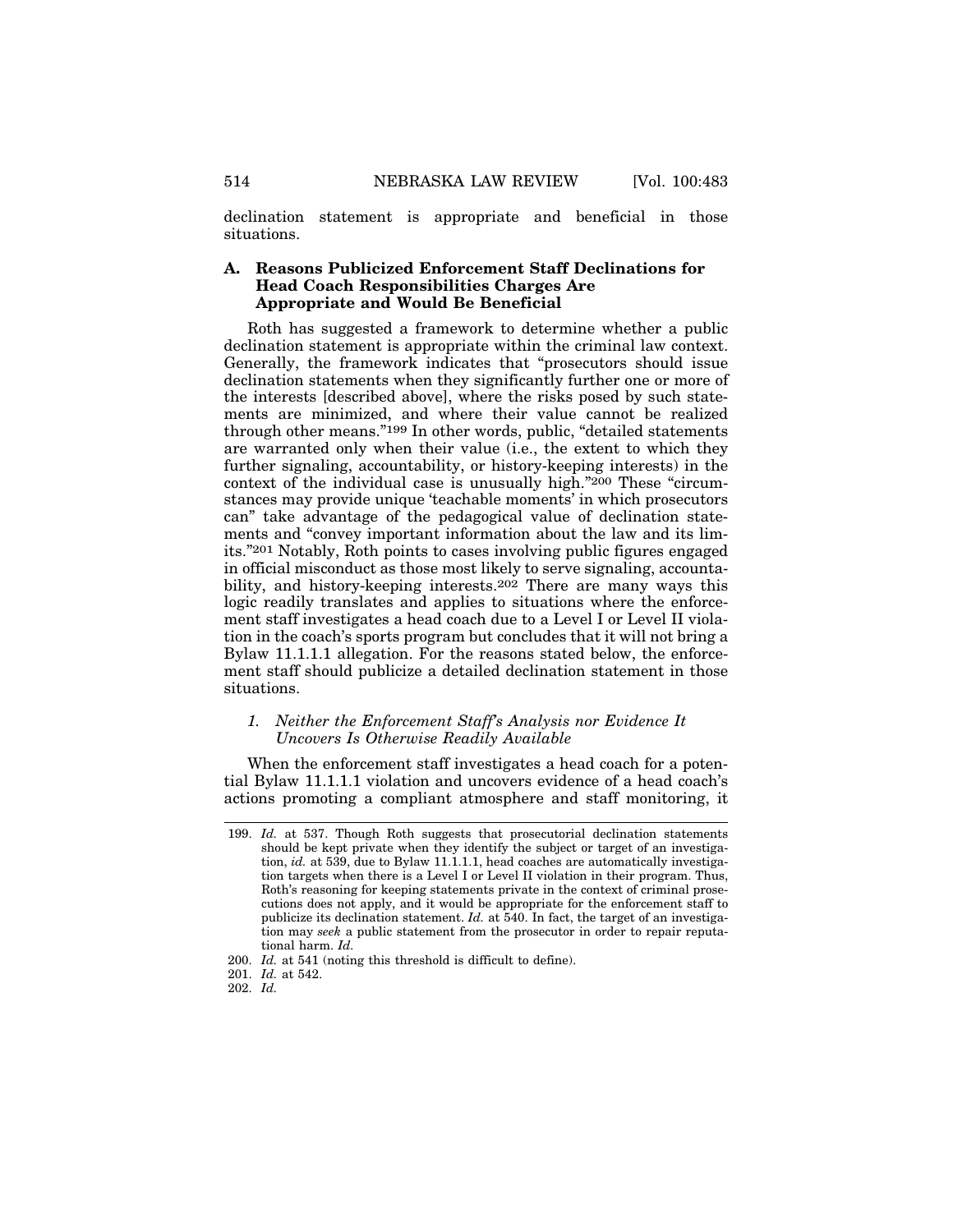will not charge the head coach individually. The relevant process does not make this evidence public. Further, quality information regarding details of the head coach's promotion of a compliant atmosphere and monitoring is not otherwise readily available. A university may elect to publicly disclose receipt of a notice of allegations and when doing so, point out a lack of individual allegations against a head coach.203 However, this information comes from the university itself, and thus would not provide much insight into the reasoning behind the enforcement staff's decision to forego a Bylaw 11.1.1.1 allegation.204 In cases where the background facts and investigation are already public, it would be extremely helpful to gain insight into the resolution from the perspective of the entity responsible for weighing the mitigating factors.205

# *2. Public Enforcement Staff Declinations Would Significantly Further Signaling and Pedagogical Interests*

A publicized enforcement staff declination would significantly further numerous signaling interests. These signaling interests include official notification to the target head coach that the enforcement staff will not pursue a Bylaw 11.1.1.1 allegation. Also, note there are no privacy concerns with making the declination public. One reason that prosecutors often keep their declinations confidential is to protect the privacy of those who were under investigation.206 However, this is a non-issue in enforcement staff head coach responsibilities investigations. Under the process through which the enforcement staff investigates a head coach, the sports program is already under investigation and the enforcement staff believes its investigation substantiates an underlying Level I or Level II violation.<sup>207</sup> Thus, the enforcement staff will bring allegations as part of a case that will eventually become public through the NCAA infractions process.208 Because the process dictates that the enforcement staff automatically investigates the head coach as part of the case, there is no reason to fear that the head coach's privacy is compromised—the investigation is obligatory.209 In fact, head coaches would likely prefer a public declination statement in these circumstances. When a prosecutor declines to bring charges, a target often requests a public declination statement to help protect the

<sup>203.</sup> *See* Iacobelli, *supra* note 5 (describing South Carolina's public statement).

<sup>204.</sup> *See* Earle & Cava, *supra* note 139, at 618 (describing lack of insight stemming from instances where companies investigated by the DOJ or Securities and Exchange Commission describe those entities' declinations).

<sup>205.</sup> *Id.*

<sup>206.</sup> Roth, *supra* note 11, at 481.

<sup>207.</sup> *Division I Enforcement Charging Guidelines*, *supra* note 6.

<sup>208.</sup> Parkinson, *supra* note 8, at 218.

<sup>209.</sup> *Division I Enforcement Charging Guidelines*, *supra* note 6.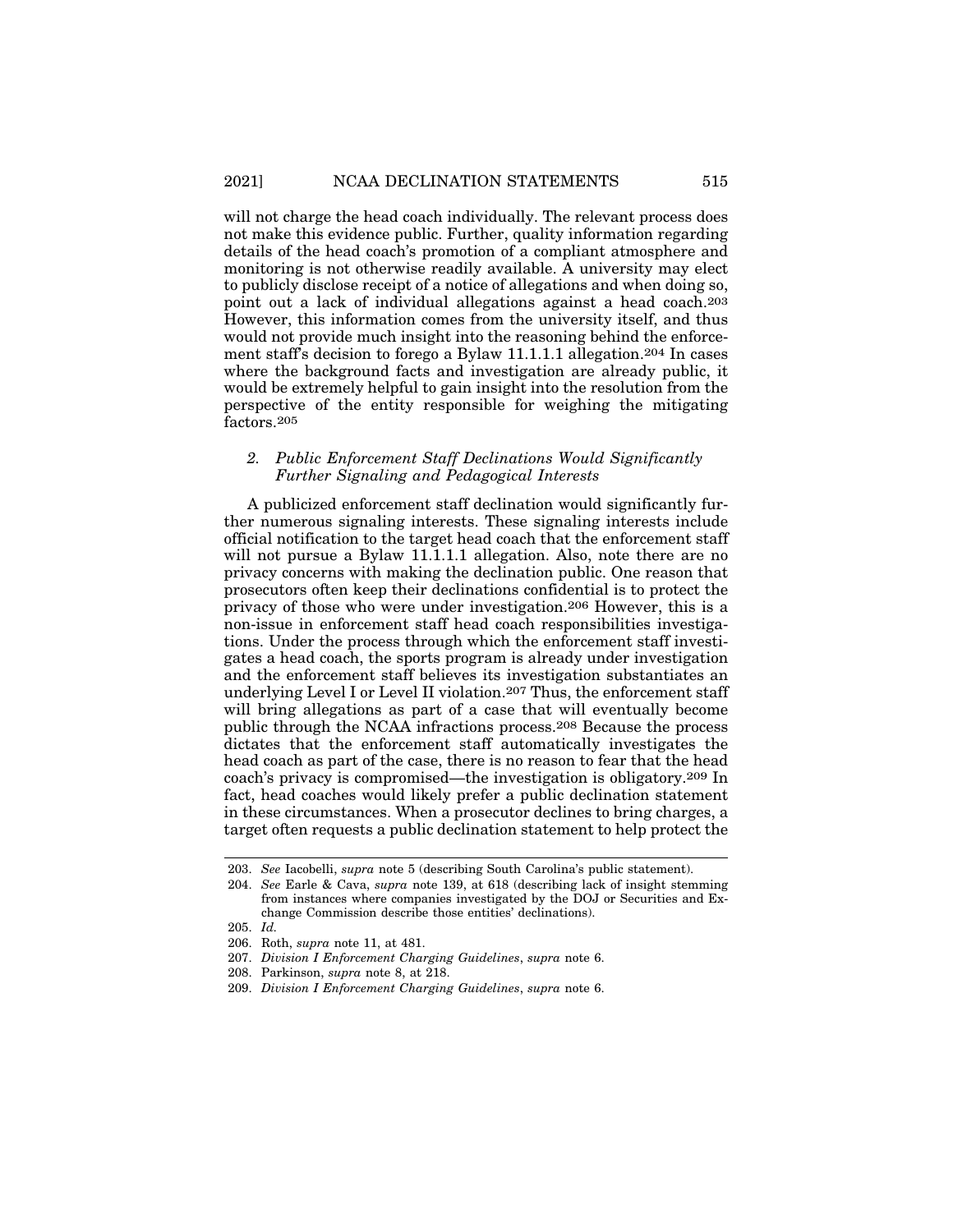target's reputation and clear their name.210 The same is likely true of head coaches, as they would likely appreciate a publicized enforcement staff declination detailing the favorable results of its investigation.

A publicized enforcement staff declination would serve significant pedagogical functions as well. Other head coaches and college athletics constituents could learn so much from an enforcement staff declination describing the head coach's actions that satisfied its expectations regarding promotion of a compliant atmosphere and monitoring. Likewise, the enforcement staff could use public declinations to signal their expectations of head coaches. This would help other head coaches who are seeking information to help them run their programs in a compliant manner.211

# *3. Public Enforcement Staff Declination Statements Would Further Accountability Interests*

A publicized enforcement staff declination would also significantly further accountability interests. Not only would preparing a declination statement for public consumption require the enforcement staff to perform due diligence and carefully consider its decision, but it would also help improve consistency.212 An increase in transparency and consistency could help improve both insider and public perception of and confidence in the enforcement staff.213 Concerns regarding the NCAA selectively punishing less visible sports programs or, conversely, seeking to make examples out of embattled coaches have been around for decades. These concerns even predate legendary former University of Nevada, Las Vegas, head men's basketball coach Jerry Tarkanian's statement that "[t]he NCAA is so mad at Kentucky, it's going to give Cleveland State two more years' probation,"214 implying

<sup>210.</sup> Roth, *supra* note 11, at 492.

<sup>211.</sup> Further, additional transparency regarding enforcement staff declinations could increase the likelihood of self-disclosure of potential and actual NCAA rules violations, which is a hallmark of the NCAA enforcement and infractions processes. *See* Earle & Cava, *supra* note 139, at 620 (stating that a robust self-disclosure pipeline is a lynchpin of enforcement success in enforcement systems that require self-reporting such as under the Foreign Corrupt Practices Act).

<sup>212.</sup> *See* Roth, *supra* note 11, at 500–01; O'Neill, *supra* note 12, at 1490–91.

<sup>213.</sup> For an example of waning confidence in the NCAA's handling of infractions matters, see Pat Forde, *SEC Commissioner Warns NCAA It's Headed Toward 'Crisis of Confidence' over Infractions Case Delays*, SPORTS ILLUSTRATED (Dec. 10, 2020), http://si.com/college/2020/12/10/ncaa-basketball-investigations-greg-sankey-letter [https://perma.cc/4LFC-3KL2] (describing Southeastern Conference commissioner Greg Sankey's letter to NCAA asserting that member universities and the public are verging on a "crisis of confidence" with the NCAA's handling of infractions matters).

<sup>214.</sup> Pat Forde, *Is NCAA Selective Enforcement Real?*, ESPN (June 2, 2010), http:// espn.com/mens-college-basketball/columns/story?columnist=forde\_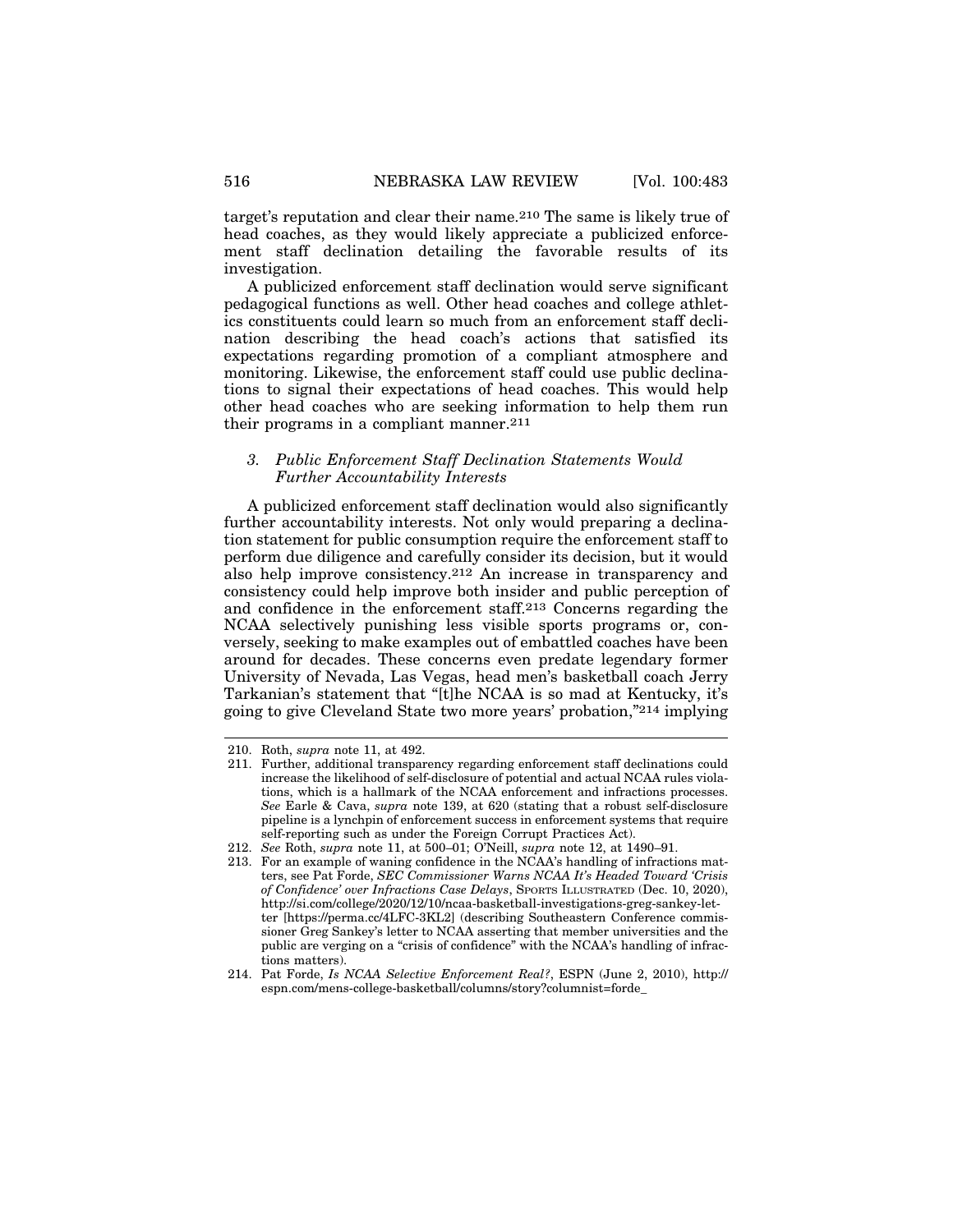the enforcement staff takes it easy on more visible programs and coaches and saves harsh justice for the more rank-and-file sports programs and coaches.215 As Heymann pointed out, when the public does not receive information on the reason for a declination in a public case involving a visible individual, it simply learns that the investigation closed.216 This may contribute to suspicion that the real reason for declination is political.217 Just as with prosecutorial declination statements, a publicized enforcement staff declination could alleviate these suspicions and provide cover for those who suspect the enforcement staff was selective with its rules enforcement.

Interestingly, a recent case hints that the COI may also appreciate information on the enforcement staff's analysis of potential Bylaw 11.1.1.1 charges. In its 2016 written decision in a case involving California State University, Northridge, the COI disclosed that in light of some of the head coach's answers during the infractions hearing, the COI had formally inquired into the enforcement staff's "intentions regarding head coach responsibility."218 The underlying violation centered on academic misconduct and provision of impermissible academic benefits by a men's basketball director of operations.219 The COI made the inquiry because though the enforcement staff had not alleged head coach individual responsibility, the COI "was concerned about the head coach's potential responsibility in the case because he knew that the former director of basketball operations had access to the student-athletes' online portal accounts."220 After receiving the COI's formal inquiry, the enforcement staff re-interviewed the head coach and "could not identify any more steps he could have taken to further rebut the presumption of head coach responsibility."221 But what were the "steps" the head coach engaged in that satisfied the enforcement staff? Again, it would be beneficial for head coaches and other college athletics constituents to have more detailed information on the actions the head coach took to promote a compliant atmosphere and monitor staff. Additionally, publicizing a description of these presumption-rebutting actions would have saved the enforcement staff and head coach from the COI's inquiry and thus would have saved all

216. *See Privacy Protection Act*, *supra* note 135.

pat&id=5242104 [https://perma.cc/B7NR-SUZL] (pointing out that Tarkanian was on the enforcement staff's "speed dial at the time").

<sup>215.</sup> *Id.* (describing cynics' belief that the NCAA "allowed the pressures of profitability and prestige to affect its system of justice").

<sup>217.</sup> *See id.*

<sup>218.</sup> *See* Remand Memorandum from NCAA Comm. on Infractions Panel to California State Univ., Northridge 3 (Dec. 7, 2016), https://web3.ncaa.org/lsdbi/search/mi-CaseView/report?id=102690 [https://perma.cc/8LQ8-SQL3].

<sup>219.</sup> *Id.* at 1.

<sup>220.</sup> *Id.* at 12.

<sup>221.</sup> *Id.* at 3.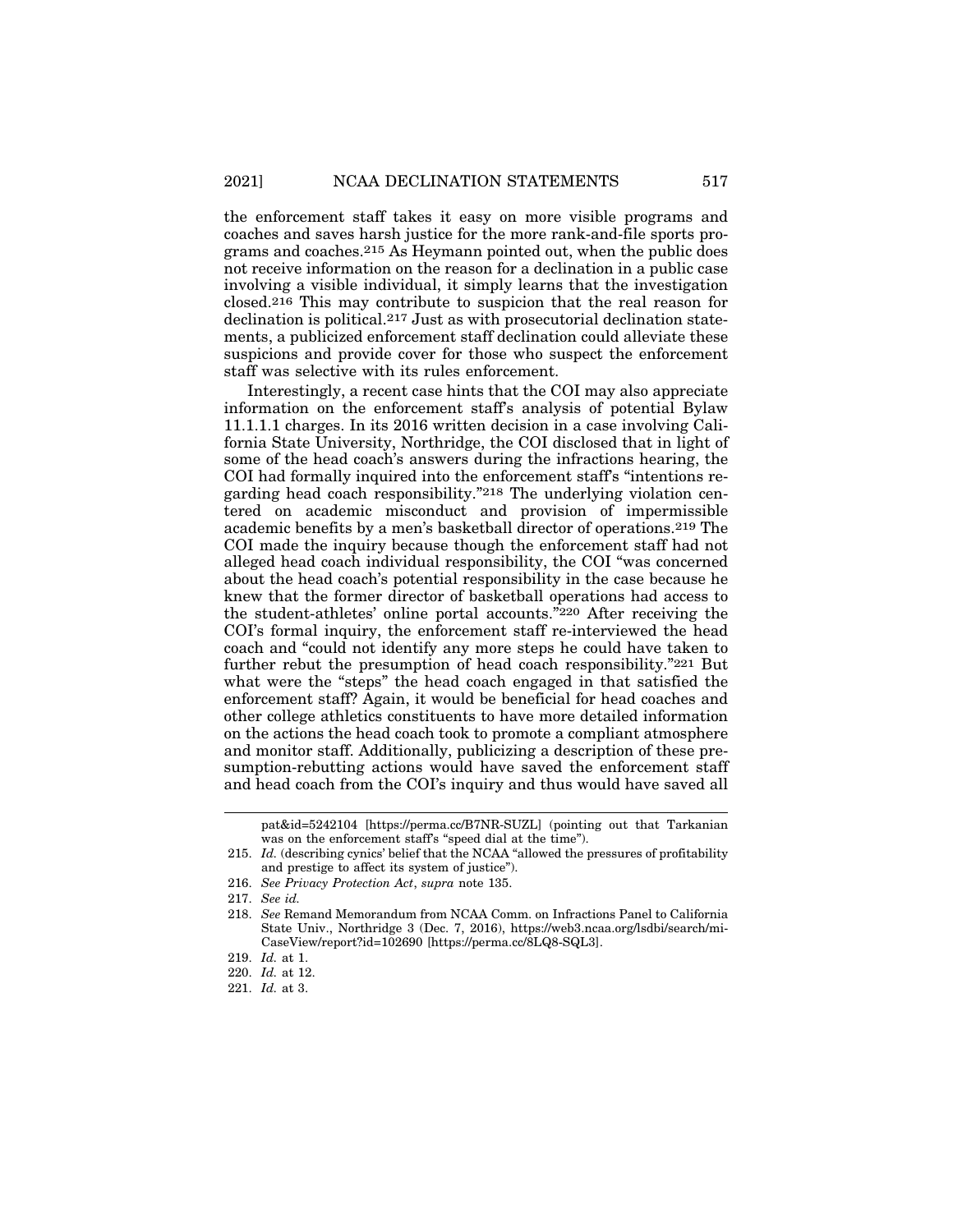parties the resources (e.g., time and expense) associated with another interview of the head coach.

# **B. Logistics of a Proposed Enforcement Staff Declination Statement**

This section makes logistical suggestions regarding proposed enforcement staff declination statements in cases where it declines to bring a Bylaw 11.1.1.1 allegation. More specifically, these suggestions pertain to the proposed statements' location and content.

*1. Notices of Allegations for Violations in a Sports Program That Do Not Include a Bylaw 11.1.1.1 Allegation Should Include an Enforcement Staff Declination Statement*

In every case involving a sports program facing a Level I or Level II violation, the enforcement staff automatically undertakes a Bylaw 11.1.1.1 analysis.222 Because of the benefits that would result from an enforcement staff declination statement identified in the previous section, it should include a static section in every notice of allegations that alleges violations in sports programs that do not include a Bylaw 11.1.1.1 allegation. This section should include information regarding the enforcement staff's Bylaw 11.1.1.1 analysis that the next section details. Generally, a notice of allegations only becomes public in high profile cases or where the media requests it from a public university.223 Thus, to further systematize and increase transparency, the COI could include the enforcement staff's Bylaw 11.1.1.1 analysis section from a notice of allegations in its written case decision, all of which are publicly available.<sup>224</sup> This would ensure public disclosure and availability in every case and provide another outlet through which universities and head coaches could learn about enforcement staff expectations.

*2. The Enforcement Staff Declination Should Be Neutral and Include Detailed Information Regarding the Head Coach's Activities Promoting a Compliant Atmosphere and Monitoring Staff*

One legal expert has explained that in widely publicized criminal cases involving public figures or allegations of official misconduct, a vague declination statement may not sufficiently serve accountability

<sup>222.</sup> *Division I Enforcement Charging Guidelines*, *supra* note 6, at 2.

<sup>223.</sup> *See* Schlabach, *supra* note 8 (explaining process through which ESPN obtained notice of allegations from Arizona).

<sup>224.</sup> *See* Parkinson, *supra* note 8 (explaining that infractions reports are "readily accessible" to the public on the NCAA's website).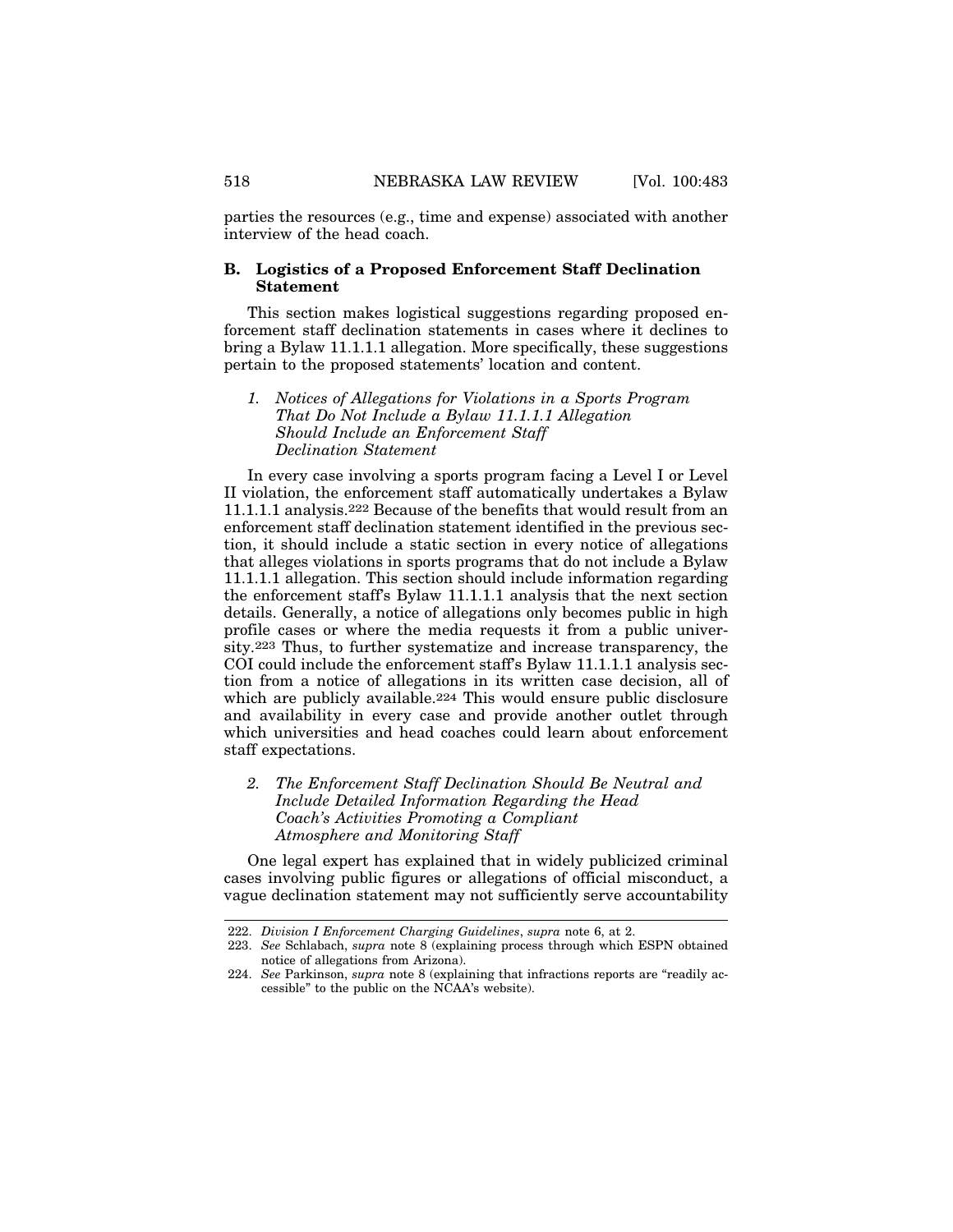interests.225 While this statement's suggestion pertains to declinations following criminal investigations, enforcement staff investigations of head coaches likewise involve public figures and will result in public cases if the enforcement staff alleges violations. Thus, the enforcement staff's declination statements should be detailed yet strive for a neutral tone that lets the facts speak for themselves.226

Interestingly, a few recent negotiated resolution case reports included or made reference to Bylaw 11.1.1.1 analysis, even though there was no corresponding allegation or finding.227 This is a great step toward furthering signaling, pedagogical, and accountability interests. However, the reports' analyses is lacking, the case decision format is inconsistent, and not every subsequent negotiated resolution—let alone every relevant infractions case—includes the Bylaw 11.1.1.1 analysis.

The 2019 University of Maryland, College Park (Maryland), and 2021 University of Dayton (Dayton) negotiated resolution reports contain the most complete Bylaw 11.1.1.1 analyses among cases without Bylaw 11.1.1.1 charges. In the Maryland case, which involved violations in both its men's and women's basketball programs, the parties agreed within the body of the report that the programs' head coaches both rebutted the presumption of responsibility for their staff members' violations and listed specific and detailed "factors" relevant to this agreement.228 For example, the head men's basketball coach and his staff regularly communicated with the compliance staff regarding NCAA rules matters, and the head coach enforced NCAA rules within his staff.229 The head women's basketball coach and her staff met regularly with the compliance staff, and the head coach's violations were "honest mistakes that were not indicative of the head coach failing to promote an atmosphere of compliance or monitoring her staff."230

<sup>225.</sup> *See* Roth, *supra* note 11, at 492.

<sup>226.</sup> *Id.* at 543 (providing suggested framework for prosecutorial declination statements).

<sup>227.</sup> Recall that a negotiated resolution is one of four ways an infractions case may resolve. Negotiated resolution is appropriate when the university and any other parties (e.g., coaches) agree with the enforcement staff on the facts, violations, levels of violations, and penalties. *Division I Infractions Process*, *supra* note 9. The enforcement staff and parties draft a report and submit it to the COI for review. *Id.* The COI reviews the appropriateness of the parties' agreed-upon penalties. *Negotiated Resolution*, *supra* note 39.

<sup>228.</sup> *See* Negotiated Resolution between NCAA Comm. on Infractions Panel and Univ. of Maryland, College Park 2–3 (June 18, 2019), http://web3.ncaa.org/lsdbi/search/ miCaseView/report?id=102860 [https://perma.cc/JD38-BGHS] (describing case involving Maryland's men's and women's basketball programs).

<sup>229.</sup> *See id.* at 2.

<sup>230.</sup> *See id.* at 3.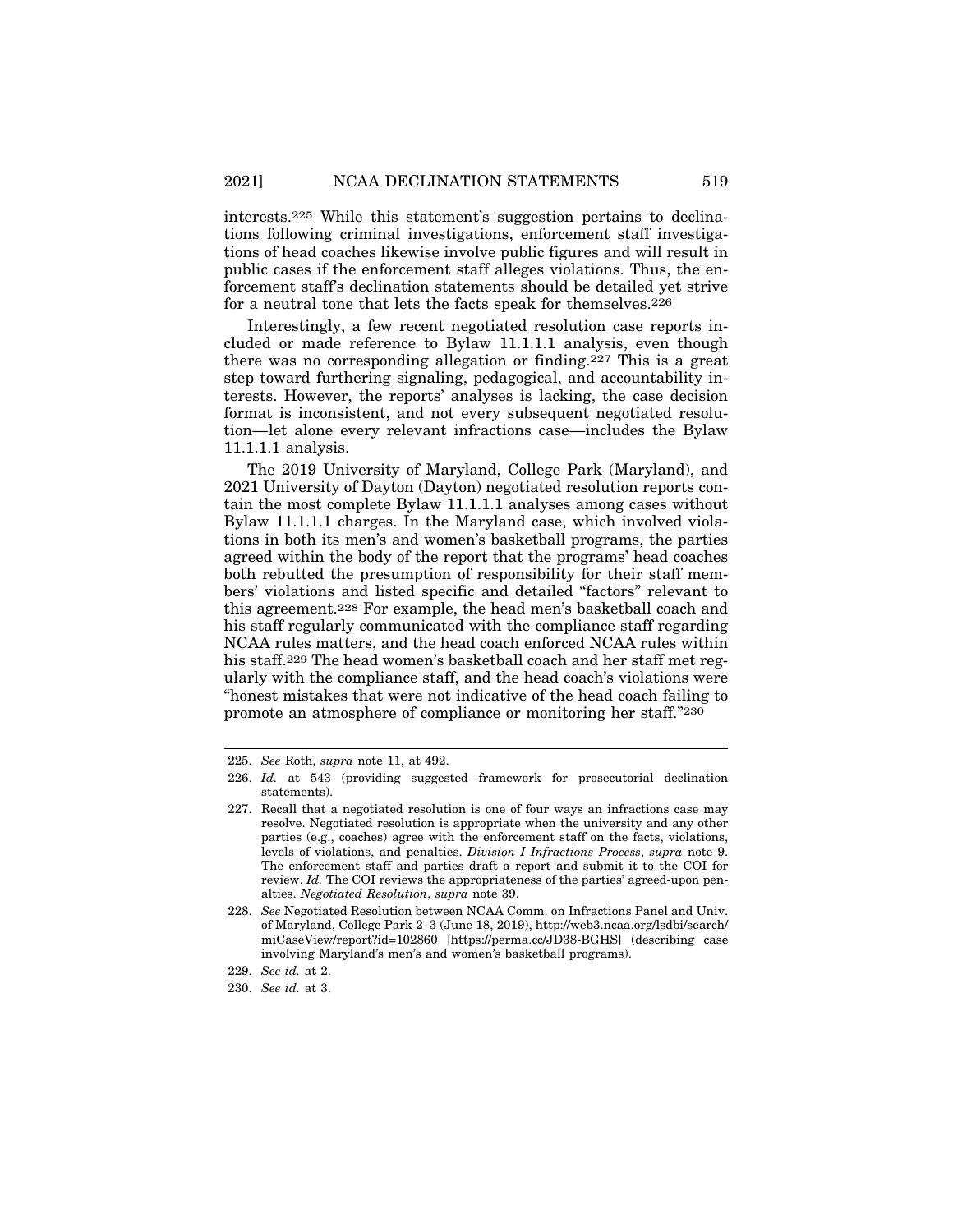The Dayton case involved recruiting violations in its women's volleyball program.231 In a section of the report titled "Review of Other Issues," the parties acknowledged that the enforcement staff considered advancing a Bylaw 11.1.1.1 allegation.232 Instead, the parties agreed that the head coach rebutted the presumption of responsibility by establishing the coach set clear expectations that staff members comply with NCAA rules.233 Further, the head coach "established a program of prompt and consistent review of documentation related to monitoring camp and clinic information, such as forms and questionnaires within the sports program."234 Thus, the parties concluded, "[T]he overall tone and tenor set by the head women's volleyball coach rebutted the presumption of responsibility."235

This information regarding the Maryland and Dayton head coaches' activities could be extremely beneficial to other head coaches and universities because it comes directly from a report co-written by the enforcement staff and is approved by the COI. Two other cases where the head coaches rebutted the presumption of responsibility for violations in their programs feature negotiated resolution reports that lack relevant or helpful details. The first such case is Ohio University's 2020 negotiated resolution. The written report includes the "Review of Other Issues" section, which states that the university and enforcement staff agreed the head volleyball coach rebutted the presumption of responsibility and that his mistaken understanding of NCAA recruiting legislation led to violations.236 The head coach provided this misinformation to an assistant coach, who acted on it and caused the violations.237 When compliance staff informed the head coach he was wrong, he was immediately remorseful and acknowledged the violations may have occurred over the past several years.238 The head coach took responsibility for both his and the assistant coach's actions.239 The parties agreed there was no intent to circum-

<sup>231.</sup> Negotiated Resolution between NCAA Comm. on Infractions Panel and Univ. of Dayton 1 (Apr. 22, 2021), http://web3.ncaa.org/lsdbi/search/miCaseView/report?id=102900 [https://perma.cc/2XCF-UFRL].

<sup>232.</sup> *Id.* at 5 (explaining that the enforcement staff also considered a failure to monitor charge against the university).

<sup>233.</sup> *Id.*

<sup>234.</sup> *Id.*

<sup>235.</sup> *Id.*

<sup>236.</sup> Negotiated Resolution between NCAA Comm. on Infractions Panel and Ohio Univ. 4–5 (June 16, 2020), https://ncaaorg.s3.amazonaws.com/infractions/decisions/Jun2020INF\_OhioPUBLICNRAgreement.pdf [https://perma.cc/PZM9- XSFJ].

<sup>237.</sup> *Id.* at 4 (explaining that the head coach mistakenly believed NCAA rules permitted the university to finance air travel for prospective student athletes' parents on official visits).

<sup>238.</sup> *Id.*

<sup>239.</sup> *Id.* (noting that the head coach had misinformed the assistant coach).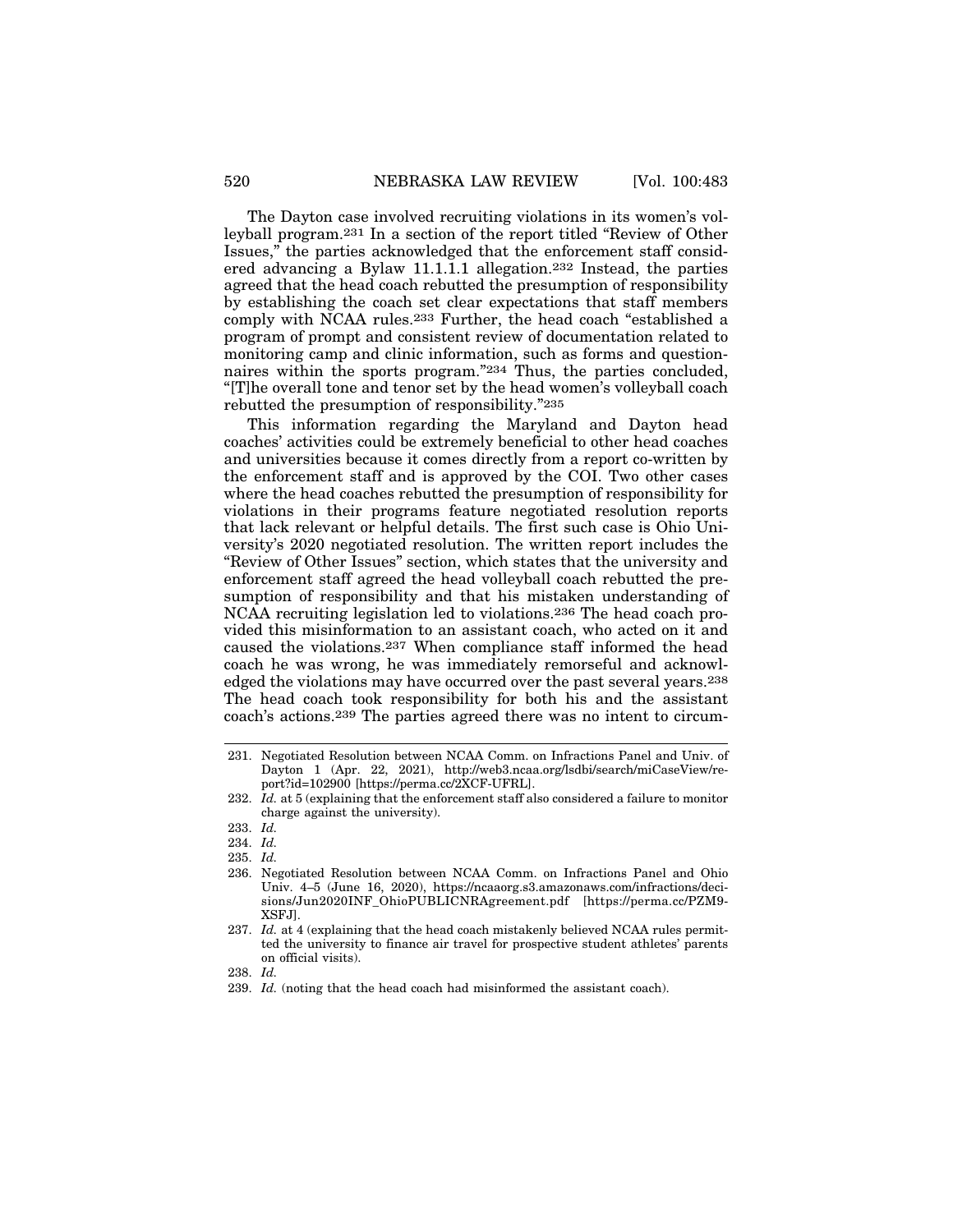vent NCAA rules or conceal violations and that the head coach "otherwise promoted an atmosphere of compliance and monitored his staff, resulting in him rebutting the presumption of responsibility."240

The negotiated resolution case report involving Jackson State University and its football program also included the "Review of Other Issues" section explaining the university and enforcement staff were in agreement that the head football coach rebutted the presumption of responsibility for violations in his program.241 The report explained the violations occurred during a time period when the current head coach was the interim head coach.242 Further, the head coach fully cooperated with the ensuing investigations and agreed to suspend the staff member who committed the violations.243 The parties also credited the head coach for demonstrating "through his actions and during his interview that he promoted an atmosphere of compliance and monitored his staff, resulting in rebutting the presumption of responsibility."244

While the information from the Maryland and Dayton cases is somewhat detailed and helpful, the Ohio and Jackson State case reports lack the specifics regarding the head coaches' actions to make them valuable. In fact, conclusory statements like the head coach "otherwise promoted an atmosphere of compliance and monitored his staff" sufficiently to rebut the presumption of responsibility, without accompanying details regarding specific actions, are completely unnecessary. We already know from the reports that the enforcement staff did not bring a Bylaw 11.1.1.1 allegation, so it goes without saying that the head coaches rebutted the presumption of responsibility. The Ohio and Jackson State cases would more effectively advance signaling, pedagogical, and accountability interests if their reports contained detailed information like the Maryland report.

Despite these negotiated resolution case reports including Bylaw 11.1.1.1 analysis or acknowledgment, more recent negotiated resolution reports involving sports program violations curiously lack any Bylaw 11.1.1.1 rebuttable presumption analysis. For example, a 2021 University of Notre Dame negotiated resolution case report describes recruiting violations committed by a now-former assistant football coach.245 Even though the head coach was presumed responsible for

<sup>240.</sup> *Id.*

<sup>241.</sup> Negotiated Resolution between NCAA Comm. on Infractions Panel and Jackson State Univ. 4 (Oct. 23, 2020), http://web3.ncaa.org/lsdbi/search/miCaseView/report?id=102876 [https://perma.cc/JA4G-GB2A].

<sup>242.</sup> *Id.* at 4 (describing case involving a football operations staff member's violations). 243. *Id.* (noting the head coach also agreed to leave the staff member's position vacant

for the remainder of the 2019 season).

<sup>244.</sup> *Id.*

<sup>245.</sup> Negotiated Resolution between NCAA Comm. on Infractions Panel and Univ. of Notre Dame 1 (Jan. 21, 2021), http://web3.ncaa.org/lsdbi/search/miCaseView/re-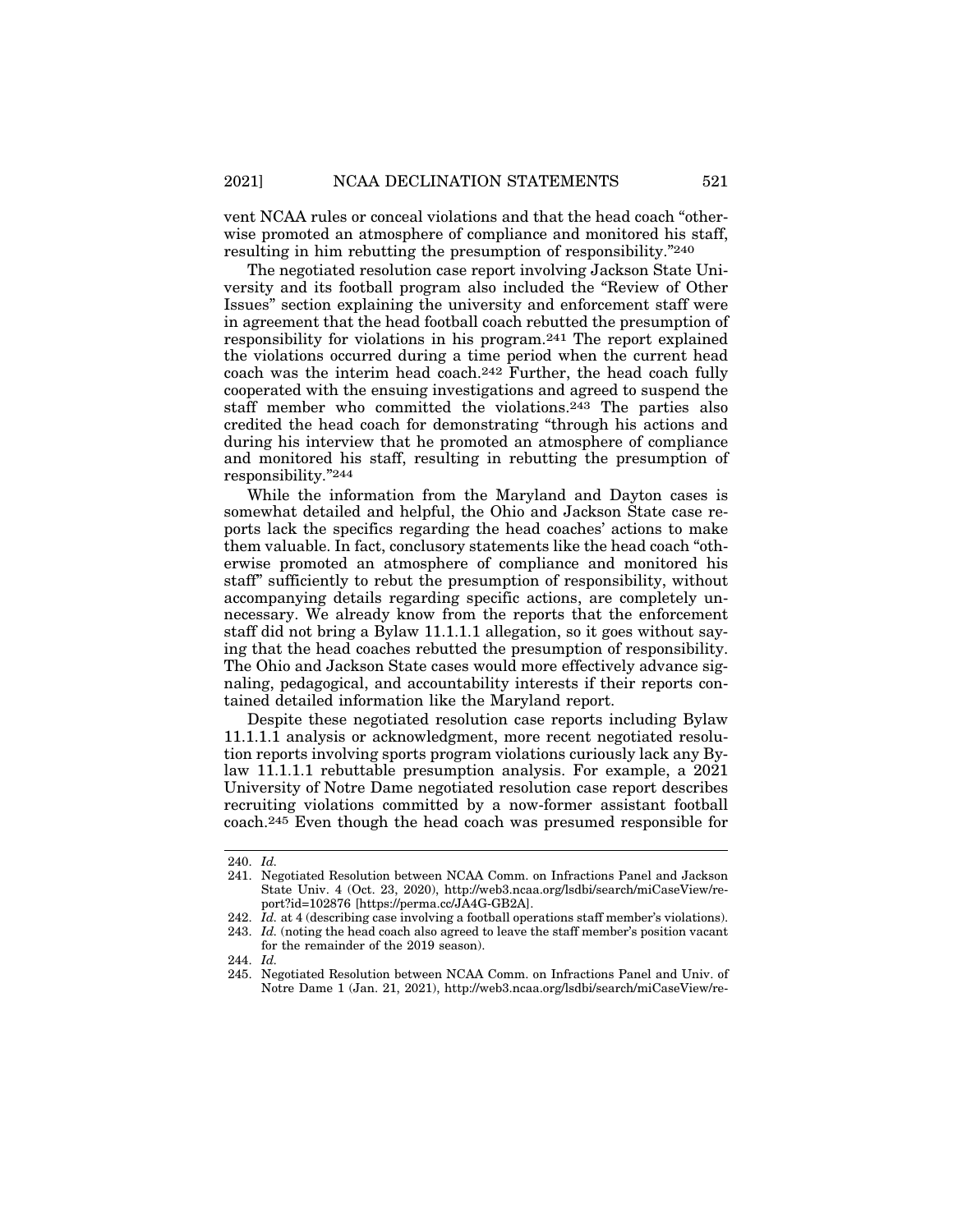the violations, and other recent negotiated resolution case reports reference or provide rebuttable presumption analysis, the Notre Dame case report is void of any such analysis or reference to head coach responsibilities legislation. Other head coaches and college athletics constituents would have greatly appreciated and could have learned a lot from the actions of the head coach of such a visible sports program. Instead, they are left to wonder how the head coach satisfied the enforcement staff's expectations.246 Likewise, a 2021 negotiated resolution case report regarding recruiting violations in Youngstown State's football program lacks any mention of Bylaw 11.1.1.1, let alone a detailed analysis.247 This, despite the head coach's involvement in some of the violations.248 Also baffling is the fact that the COI released the Youngstown State and Dayton cases two days apart, and only Dayton's report included Bylaw 11.1.1.1 analysis despite direct involvement of Youngstown State's head coach in the underlying violations.

A simple fix—including a static section with rebuttable presumption analysis in every relevant notice of allegations and COI case report—would address these shortcomings and inconsistencies. Of course, for it to be beneficial, the analysis must include specific details regarding head coaches' actions, like in the Maryland and Dayton negotiated resolution reports. Further, for maximum benefit, the enforcement staff and the COI should include this section in all types of case resolutions, including contested cases such as Oklahoma State, South Carolina, and Southern California's. Doing so would further signaling, pedagogical, and accountability interests.

# V. CONCLUSION

Under certain circumstances, criminal prosecutors appropriately use declination statements to further important signaling, pedagogical, and accountability interests. Many of these circumstances exist in situations where the NCAA enforcement staff investigates a head coach for responsibility of violations within a sports program. Thus, the enforcement staff should publicize declination statements when it concludes it will not pursue a head coach responsibilities violation allegation against a head coach. Doing so would further those same sig-

port?id=102888 [https://perma.cc/M6CW-HUUF] (describing recruiting violations).

<sup>246.</sup> Although the author does not purport or believe himself to be one, NCAA cynics who follow Tarkanian's line of thinking may assume that due to the visibility of Notre Dame and its head football coach, other forces could be at play.

<sup>247.</sup> Negotiated Resolution between NCAA Comm. on Infractions Panel and Youngstown State Univ. (Apr. 20, 2021), http://web3.ncaa.org/lsdbi/search/miCaseView/ report?id=102899 [https://perma.cc/SJS2-ELBK] (describing recruiting violations).

<sup>248.</sup> Among the violations was the fact that the head coach recruited off campus despite not taking and passing the NCAA-mandated recruiting exam. *Id.* at 3.